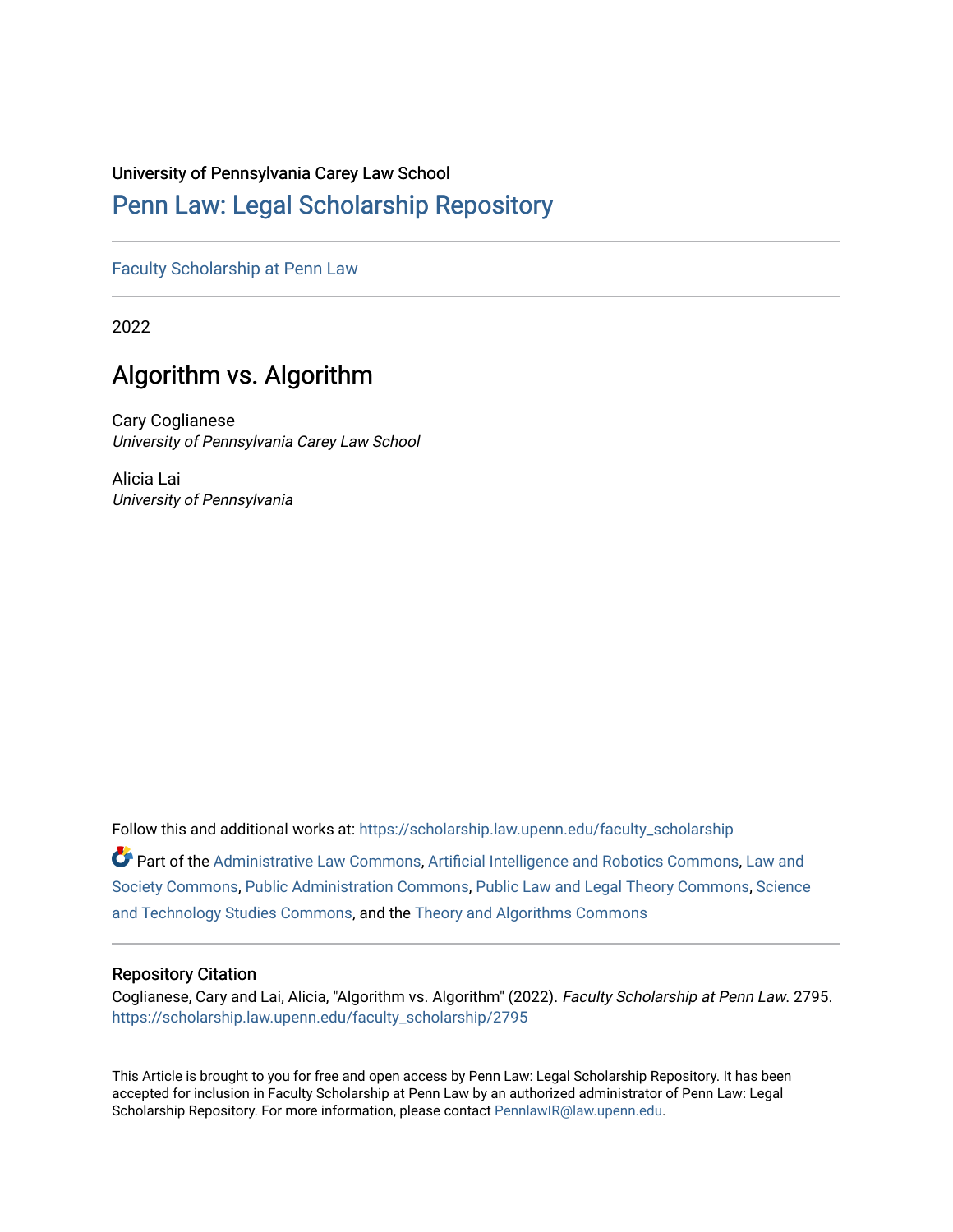# **ALGORITHM VS. ALGORITHM**

#### CARY COGLIANESE† AND ALICIA LAI††

#### ABSTRACT

 *Critics raise alarm bells about governmental use of digital algorithms, charging that they are too complex, inscrutable, and prone to bias. A realistic assessment of digital algorithms, though, must acknowledge that government is already driven by algorithms of arguably greater complexity and potential for abuse: the algorithms implicit in human decision-making. The human brain operates algorithmically through complex neural networks. And when humans make collective decisions, they operate via algorithms too—those reflected in legislative, judicial, and administrative processes. Yet these human algorithms undeniably fail and are far from transparent. On an individual level, human decision-making suffers from memory limitations, fatigue, cognitive biases, and racial prejudices, among other problems. On an organizational level, humans succumb to groupthink and free riding, along with other collective dysfunctionalities. As a result, human decisions will in some cases prove far more problematic than their digital counterparts. Digital algorithms, such as machine learning, can improve governmental performance by facilitating outcomes that are more accurate, timely, and consistent. Still, when deciding whether to deploy digital algorithms to perform tasks currently completed by humans, public officials should proceed with* 

Copyright © 2022 Cary Coglianese and Alicia Lai.

 <sup>†</sup> Edward B. Shils Professor of Law and Director, Penn Program on Regulation, University of Pennsylvania Law School.

 <sup>††</sup> Judicial Law Clerk, United States Court of Appeals for the Federal Circuit.

The opinions set forth in this article are solely those of the authors and do not represent the views of any other person or institution. The authors gratefully acknowledge the many helpful comments on this project from participants in sessions where draft versions of this manuscript were presented, including at the European Consortium of Political Research, Harvard Kennedy School, Northwestern University School of Law, the University of Pennsylvania Law School, and Vanderbilt University School of Law. We are grateful for helpful comments from participants in these sessions as well as from Richard Berk, Madalina Busuioc, David Lehr, Aaron Roth, and Jennifer Rothman, along with input on related projects by Steven Appel and Lavi Ben Dor. The journal's editors—especially Jennalee Beazley, Beresford Clarke, Chelsea Cooper, Drew Langan, Emma Ritter, Karen Sheng, and Jenny Wheeler—offered incisive feedback, while Steven Appel, Emma Ronzetti, Jasmine Wang, and Roshie Xing provided valuable research assistance. This article is based in part on a report initially prepared for the Administrative Conference of the United States ("ACUS"), but the views expressed here are those of the authors and not necessarily ACUS or its members or staff.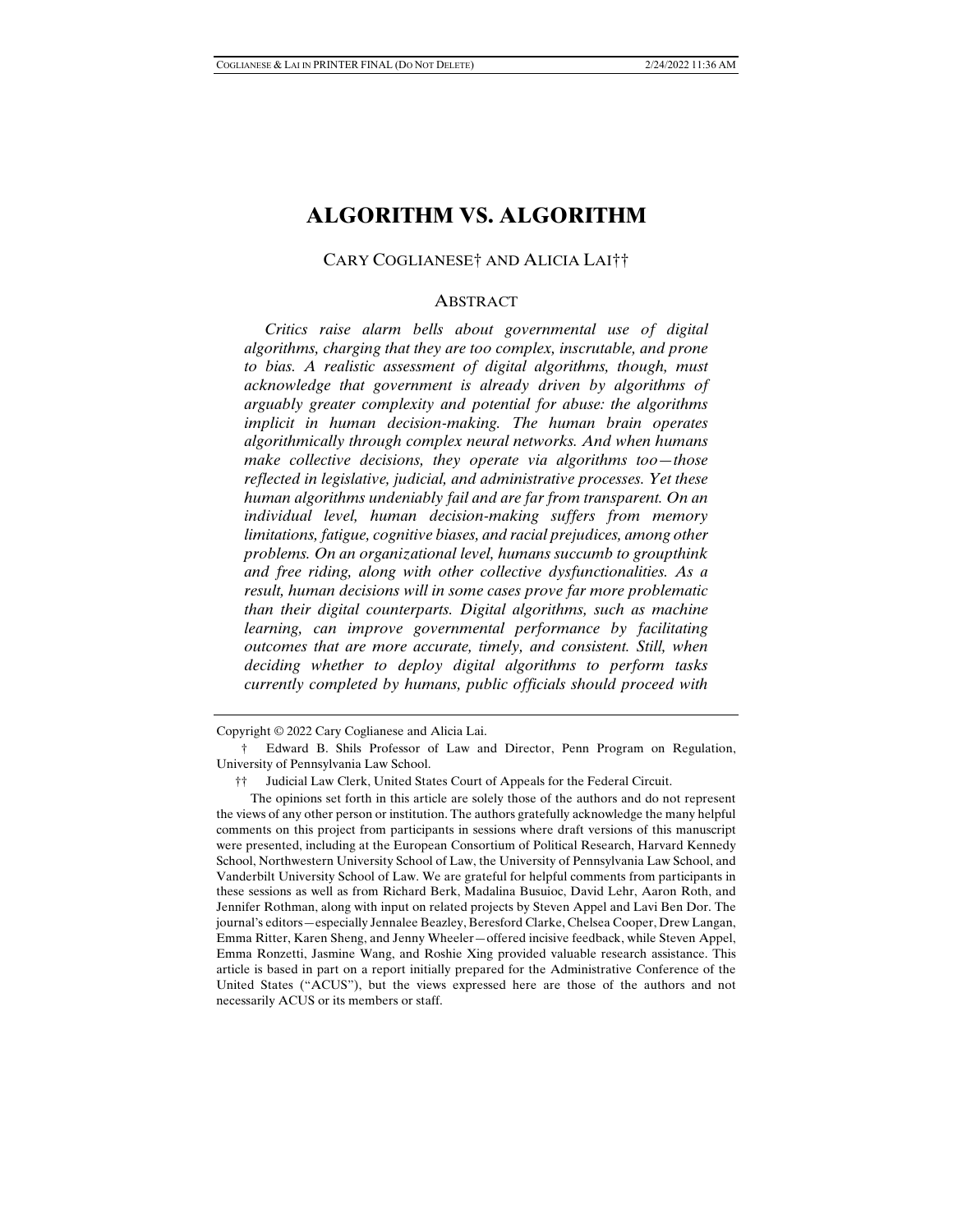*care on a case-by-case basis. They should consider both whether a particular use would satisfy the basic preconditions for successful machine learning and whether it would in fact lead to demonstrable improvements over the status quo. The question about the future of public administration is not whether digital algorithms are perfect. Rather, it is a question about what will work better: human algorithms or digital ones.* 

### TABLE OF CONTENTS

|  | B. Digital Algorithms Versus Human Algorithms1309   |  |
|--|-----------------------------------------------------|--|
|  |                                                     |  |
|  |                                                     |  |
|  | A. Selecting a Multicriteria Decision Framework1318 |  |
|  | B. Key Criteria in Choosing Digital Algorithms 1322 |  |
|  |                                                     |  |
|  |                                                     |  |

#### **INTRODUCTION**

Computerized algorithms increasingly automate tasks that previously had been performed by humans.<sup>1</sup> They now routinely assist

 <sup>1.</sup> An algorithm is simply a set of steps designed to solve a problem. A digital algorithm is an algorithm that has its steps executed via computer. Algorithms are not unique to the digital age; they have been part of human societies for millennia. *See* BRIAN CHRISTIAN & TOM GRIFFITHS, ALGORITHMS TO LIVE BY: THE COMPUTER SCIENCE OF HUMAN DECISIONS 2–4 (2016). Today, modern computing power permits humans to take advantage of a distinctive type of digital algorithm known as a machine-learning algorithm—often referred to as artificial intelligence ("AI"). Machine-learning algorithms can learn to identify patterns across the vast quantities of data stored and processed digitally, and these algorithms can detect these patterns autonomously—that is, without human specification of the form of a particular model or key variables, and subject mainly to overarching criteria or parameters to be optimized. These algorithms are also often included under the banner of so-called big data. For a discussion of machine learning and how it works, see, e.g., Cary Coglianese & David Lehr, *Regulating by Robot: Administrative Decision Making in the Machine-Learning Era*, 105 GEO. L.J. 1147, 1156–60 (2017) [hereinafter Coglianese &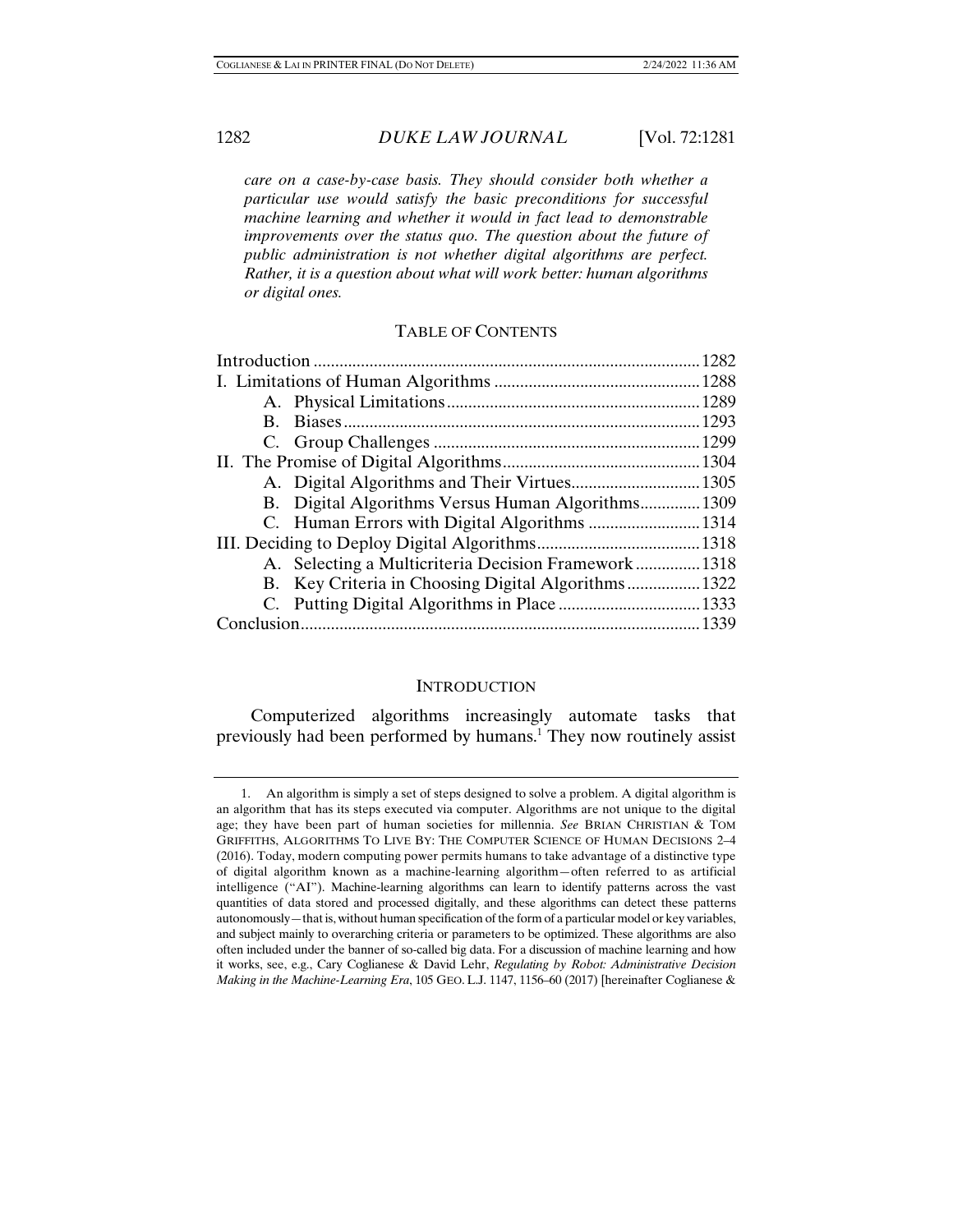with, or even make, decisions about business hiring,<sup>2</sup> loan approvals,<sup>3</sup> stock trading,<sup>4</sup> and product marketing.<sup>5</sup> They also drive Internet search and autonomous vehicles, and they provide the backbone for both advanced medical techniques as well as the everyday use of smartphones.<sup>6</sup> The speed and accuracy of these digital algorithms have made them key to developing automated systems that augment or replace humans in a range of tasks.

The use of these digital algorithms extends beyond the private sector. Militaries and intelligence agencies deploy them in conflicts

 2. *See* Claire Cain Miller, *Can an Algorithm Hire Better Than a Human?*, N.Y.TIMES (June 25, 2015), https://www.nytimes.com/2015/06/26/upshot/can-an-algorithm-hire-better-than-a-human .html [https://perma.cc/39MF-8QP7].

Lehr, *Regulating by Robot*]; David Lehr & Paul Ohm, *Playing with the Data: What Legal Scholars Should Learn About Machine Learning*, 51 U.C. DAVIS L. REV. 653, 669–702 (2017). Machinelearning algorithms come in many forms and are referred to by a variety of terms. *See* Cary Coglianese & David Lehr, *Transparency and Algorithmic Governance*, 71 ADMIN. L. REV. 1, 2 n.2 (2019) [hereinafter Coglianese & Lehr, *Transparency*] ("By 'artificial intelligence' and 'machine learning,' we refer . . . to a broad approach to predictive analytics captured under various umbrella terms, including 'big data analytics,' 'deep learning,' 'reinforcement learning,' 'smart machines,' 'neural networks,' 'natural language processing,' and 'learning algorithms.'"). The particular type of machinelearning algorithm deployed for any specific use will no doubt affect its performance in that setting. For our purposes here, we focus generically and broadly on the class of digital algorithms that today can drive automated forecasting and decision-making tools with the potential to substitute for or complement traditional human decision-making within government. For further elaboration of what we mean by machine-learning algorithms and AI, see *infra* Part II.A.

 <sup>3.</sup> *See* Scott Zoldi, *How To Build Credit Risk Models Using AI and Machine Learning*, FICO BLOG (Apr. 6, 2017), http://www.fico.com/en/blogs/analytics-optimization/how-to-build-credit-riskmodels-using-ai-and-machine-learning [https://perma.cc/N3UW-XKRB].

 <sup>4.</sup> *See* Jigar Patel, Sahil Shah, Priyank Thakkar & K. Kotecha, *Predicting Stock and Stock Price Index Movement Using Trend Deterministic Data Preparation and Machine Learning Techniques*, 42 EXPERT SYS. WITH APPLICATIONS 259, 259 (2015).

 <sup>5.</sup> *See Using Machine Learning on Computer Engine To Make Product Recommendations*, GOOGLE CLOUD PLATFORM (Feb. 14, 2017), https://cloud.google.com/solutions/recommenda tions-using-machine-learning-on-compute-engine [https://perma.cc/C4D3-9PCE].

 <sup>6.</sup> *See, e.g.*, PAUL CERRATO & JOHN HALAMKA, THE DIGITAL RECONSTRUCTION OF HEALTHCARE: TRANSITIONING FROM BRICK AND MORTAR TO VIRTUAL CARE 82–84 (2021); Alexis C. Madrigal, *The Trick That Makes Google's Self-Driving Cars Work*, ATLANTIC (May 15, 2014), http://www.theatlantic.com/technology/archive/2014/05/all-the-world-a-track-the-trick-thatmakesgoogles-self-driving-cars-work/370871 [https://perma.cc/9CWC-HTL6]; Nikhil Dandekar, *What Are Some Uses of Machine Learning in Search Engines?*, MEDIUM (Apr. 7, 2016), https://medium.com/@nikhilbd/what-are-some-uses-of-machine-learning-in-search-engines-5770 f534d46b [https://perma.cc/7DJD-TDPX]; Steffen Herget, *Machine Learning and AI: How Smartphones Get Even Smarter*, NEXTPIT (Jan. 24, 2018), https://www.androidpit.com/ machinelearning-and-ai-on-smartphones [https://perma.cc/XJ3J-CV6L]. For a survey of the state of the art in AI and its varied applications, see generally MICHAEL L. LITTMAN ET AL., GATHERING STRENGTH, GATHERING STORMS: THE ONE HUNDRED YEAR STUDY ON ARTIFICIAL INTELLIGENCE (AI100) 2021 STUDY PANEL REPORT (2021).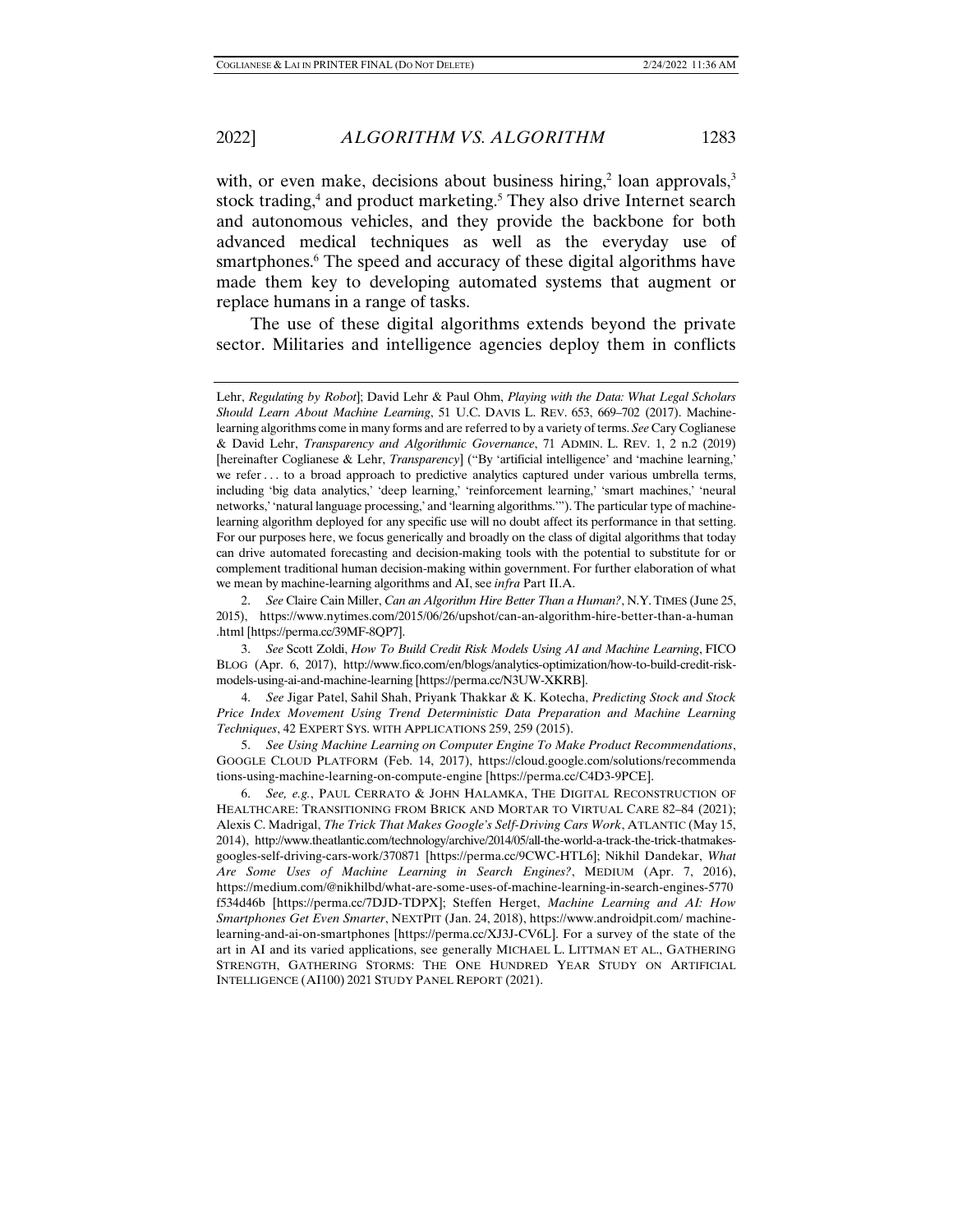both on the ground and in cyberspace.<sup>7</sup> Law enforcement agencies and criminal courts are turning to various digital algorithms in an effort to investigate or even predict crime, as well as to make decisions about pretrial detention or parole.<sup>8</sup> Other governmental bodies are starting to use digital algorithms to administer social services programs, adjudicate claims for government benefits, and support regulatory functions.9

Academics and other commentators have responded by scrutinizing the use of digital algorithms by governmental authorities particularly the use of the most advanced types of such algorithms, namely those that depend on machine-learning analysis. Much of the scrutiny of advanced digital algorithms has been critical.<sup>10</sup> Commentators warn of the ways that machine learning can reproduce

 <sup>7.</sup> *See, e.g.*, Ronen Bergman & Farnaz Fassihi, *The Scientist and the A.I.-Assisted, Remote-Control Killing Machine*, N.Y. TIMES (Sept. 18, 2021), https://www.nytimes.com/2021/09/18/ world/middleeast/iran-nuclear-fakhrizadeh-assassination-israel.html [https://perma.cc/5SLN-D5XJ]; Patrick Tucker, *Spies Like AI: The Future of Artificial Intelligence for the US Intelligence Community*, DEF. ONE (Jan. 27, 2020), https://www.defenseone.com/technology/2020/01/spies-aifuture-artificial-intelligence-us-intelligence-community/162673 [https://perma.cc/CFQ4-GNEX]; PAUL SCHARRE, ARMY OF NONE: AUTONOMOUS WEAPONS AND THE FUTURE OF WAR 5–6 (2018); Andrew Tarantola, *The Pentagon Is Hunting ISIS Using Big Data and Machine Learning*, ENGADGET (May 15, 2017), https://www.engadget.com/2017/05/15/the-pentagon-is-hunting-isisusing-big-data-and-machine-learning [https://perma.cc/H5UC-VQV9].

 <sup>8.</sup> For discussion of algorithmic tools in the criminal law context, see generally, for example, Richard Berk, Lawrence Sherman, Geoffrey Barnes, Ellen Kurtz & Lindsay Ahlman, *Forecasting Murder Within a Population of Probationers and Parolees: A High Stakes Application of Statistical Learning*, 172 J. ROYAL STAT. SOC'Y 191 (2009); Sandra G. Mayson, *Bias In, Bias Out*, 128 YALE L.J. 2218 (2019); Cary Coglianese & Lavi M. Ben Dor, *AI in Adjudication and Administration*, 86 BROOK. L. REV. 791 (2021); RICHARD A. BERK, ARUN KUMAR KUCHIBHOTLA & ERIC TCHETGEN TCHETGEN, IMPROVING FAIRNESS IN CRIMINAL JUSTICE ALGORITHMIC RISK ASSESSMENTS USING OPTIMAL TRANSPORT AND CONFORMAL PREDICTION SETS (2021), https://arxiv.org/pdf/2111.09211.pdf [https://perma.cc/JN8C-WCHS].

 <sup>9.</sup> *See* Coglianese & Ben Dor, *supra* note 8, at 814–27. *See generally* DAVID FREEMAN ENGSTROM, DANIEL E. HO, CATHERINE M. SHARKEY & MARIANO-FLORENTINO CUÉLLAR, GOVERNMENT BY ALGORITHM: ARTIFICIAL INTELLIGENCE IN FEDERAL ADMINISTRATIVE AGENCIES 22–29 (2020), https://www-cdn.law.stanford.edu/wp-content/uploads/2020/02/ACUS-AI-Report.pdf [https://perma.cc/TWE9-JLA5] (examining the deployment of AI by federal agencies).

 <sup>10.</sup> *See, e.g.*, Danielle Keats Citron, *Technological Due Process*, 85 WASH. U. L. REV. 1249, 1313 (2008); danah boyd & Kate Crawford, *Critical Questions for Big Data: Provocations for a Cultural, Technological, and Scholarly Phenomenon*, 15 INFO. COMMC'N & SOC. 662, 673–75 (2012); FRANK PASQUALE, THE BLACK BOX SOCIETY: THE SECRET ALGORITHMS THAT CONTROL MONEY AND INFORMATION 3 (2015); CATHY O'NEIL, WEAPONS OF MATH DESTRUCTION: HOW BIG DATA INCREASES INEQUALITY AND THREATENS DEMOCRACY 12–13 (2016); Ryan Calo & Danielle K. Citron, *The Automated Administrative State: A Crisis of Legitimacy*, 70 EMORY L.J. 797, 799–804 (2021).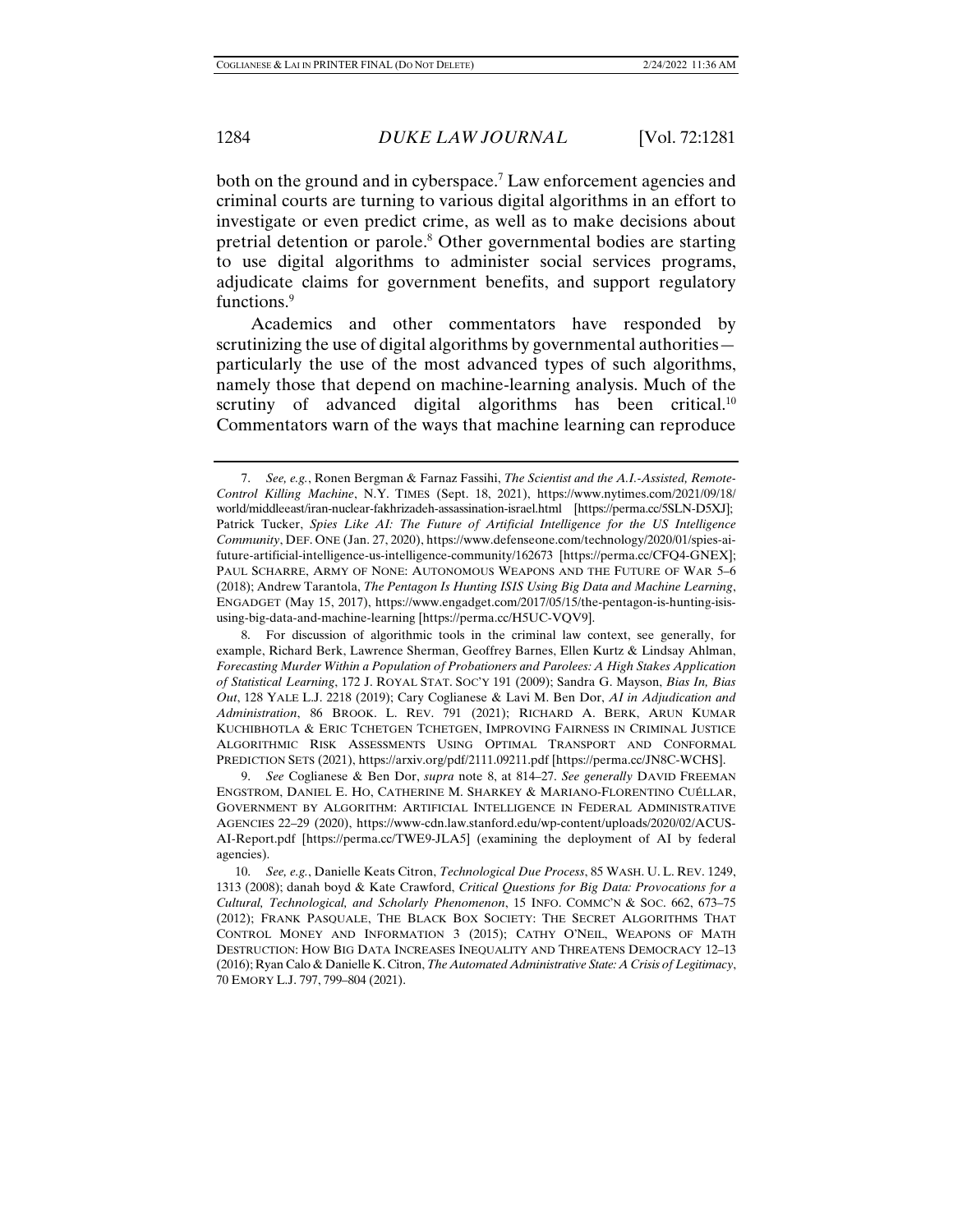2022] *ALGORITHM VS. ALGORITHM* 1285

human biases baked into existing datasets, thereby generating discriminatory outcomes for members of historically marginalized groups.<sup>11</sup> Critics also worry that machine-learning algorithms sometimes called "black box" algorithms—can be opaque and inscrutable, failing to provide adequate reasons to individuals about why they are denied government benefits or are predicted to pose a crime risk and thus denied parole.<sup>12</sup>

Despite machine learning's reputation for accuracy, some observers question whether such digital algorithms are accurate and unbiased enough to make decisions with life-altering consequences.<sup>13</sup> Some commentators even treat governmental use of machine learning as an existential threat by warning, for example, that "a wholesale shift toward algorithmic decision-making systems risks eroding the collective moral and cultural fabric upon which democracy and individual freedom rest, thereby undermining the social foundations of liberal democratic political orders."14

The resistance to the widespread application of digital algorithms may reflect some degree of "algorithm aversion."15 Humans may

 <sup>11.</sup> *See, e.g.*, Solon Barocas & Andrew D. Selbst, *Big Data's Disparate Impact*, 104 CALIF. L. REV. 671, 680–87 (2016); VIRGINIA EUBANKS, AUTOMATING INEQUALITY: HOW HIGH-TECH TOOLS PROFILE, POLICE, AND PUNISH THE POOR 10–13 (2017); Kate Crawford, *Think Again: Big Data*, FOREIGN POL'Y (May 9, 2013), http://www.foreignpolicy.com/articles/2013/05/09/ think\_again\_big\_data [https://perma.cc/D9M6-3BBA].

 <sup>12.</sup> *See, e.g.*, Jenna Burrell, *How the Machine 'Thinks': Understanding Opacity in Machine Learning Algorithms*, 3 BIG DATA & SOC'Y 1, 1–2 (2016); *2018 Program*, ACM FACCT CONF. (2018), https://fatconference.org/2018/program.html [https://perma.cc/4AG2-UMWX] (discussing work on algorithmic explanation).

 <sup>13.</sup> *See, e.g.*, Danielle Keats Citron & Frank Pasquale, *The Scored Society: Due Process for Automated Predictions*, 89 WASH. L. REV. 1, 8 (2014); Margaret Hu, *Algorithmic Jim Crow*, 86 FORDHAM L. REV. 633, 643–44 (2017); Dorothy E. Roberts, *Digitizing the Carceral State*, 132 HARV. L. REV. 1695, 1695, 1697 (2019) (reviewing EUBANKS, *supra* note 11).

 <sup>14.</sup> Karen Yeung, *Algorithmic Regulation: A Critical Interrogation*, 12 REGUL. & GOVERNANCE 505, 517 (2018); *see also* Samuel Gibbs, *Elon Musk: Artificial Intelligence Is Our Biggest Existential Threat*, GUARDIAN (Oct. 27, 2014), https://www.theguardian.com/technology/ 2014/oct/27/elon-musk-artificial-intelligence-ai-biggest-existential-threat [https://perma.cc/8C6P-YZYZ] ("Elon Musk has ... declar [ed artificial intelligence] the most serious threat to the survival of the human race."); Rory Cellan-Jones, *Stephen Hawking Warns Artificial Intelligence Could End Mankind*, BBC NEWS (Dec. 2, 2014), http://www.bbc.com/news/technology-30290540 [https://perma.cc/S9Y5-ZK7W] ("The development of full artificial intelligence could spell the end of the human race.").

 <sup>15.</sup> *See, e.g.*, Berkeley J. Dietvorst, Joseph P. Simmons & Cade Massey, *Algorithm Aversion: People Erroneously Avoid Algorithms After Seeing Them Err*, 144 J. EXPERIMENTAL PSYCH. 114, 114 (2015); Benjamin Chen, Alexander Stremitzer & Kevin Tobia, *Having Your Day in Robot Court* 4 (UCLA Pub. L., Rsch. Paper 21-20, May 7, 2021), https://papers.ssrn.com/sol3/papers.cfm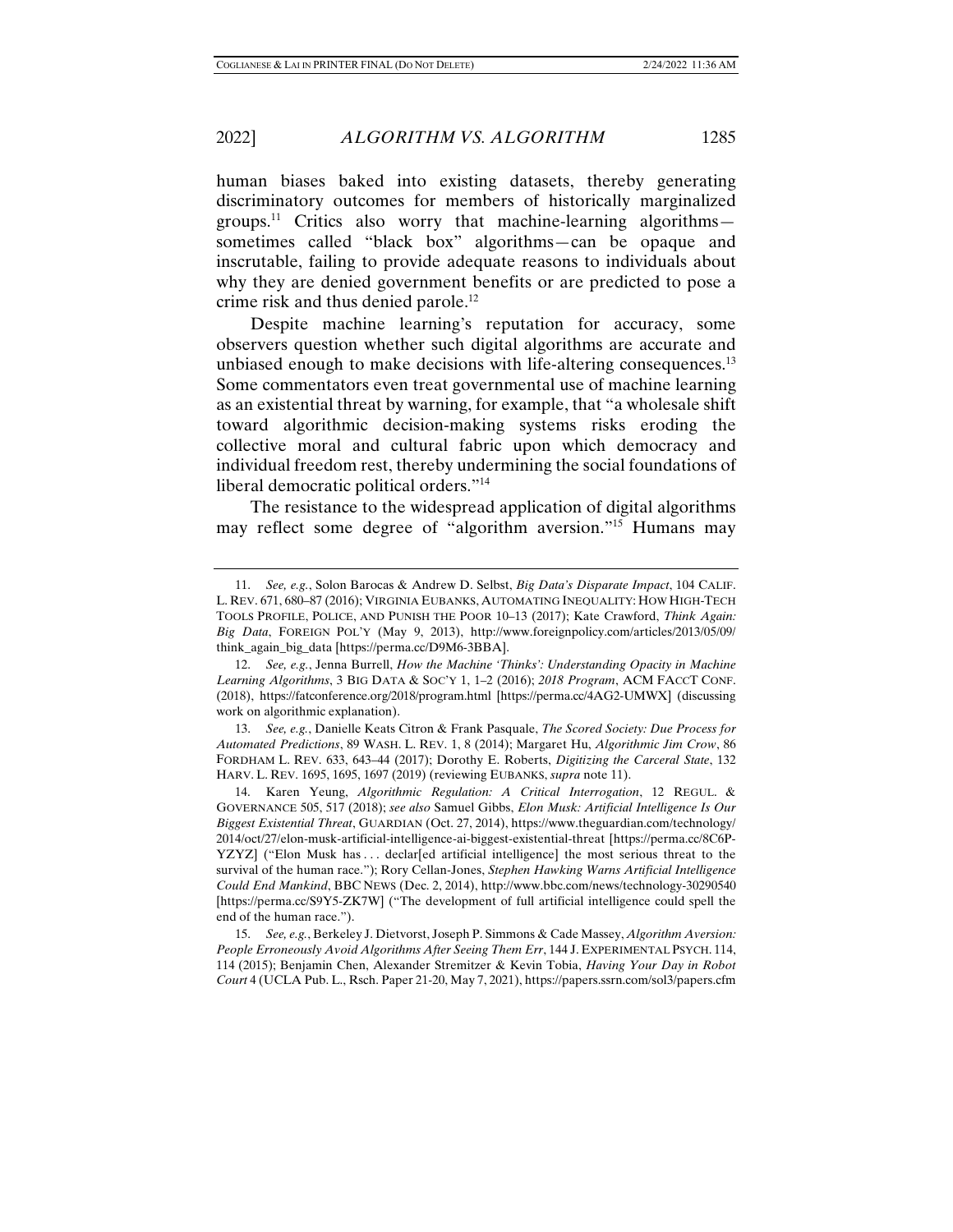simply trust machines less than they trust humans, even when the machines are shown to be more accurate and fairer. Humans may be generally less forgiving when machines make mistakes than when humans do.<sup>16</sup> Perhaps unsurprisingly, some commentators now even consider whether governments must honor a "right to a human decision."<sup>17</sup>

Still, critics of digital algorithms do express concerns that merit consideration.18 It is far from imagined that automated digital systems can suffer from biases, lead to controversies, or precipitate other problems from the way humans design and use them.19 Yet too often critics dismiss machine learning categorically, as if the mere existence of any imperfections means that artificial intelligence ("AI") should never be used. Such critics can make it seem as if machine-learning algorithms produce problems that are entirely new or distinctively complex, inscrutable, or susceptible to bias. Unfortunately, the complaints leveled against digital algorithms are neither truly distinctive nor entirely new. Human decision-making is prone to many of the same kinds of problems.20

Any meaningful assessment of AI in the public sector must therefore start with an acknowledgment that government as it exists today is already grounded in a set of imperfect algorithms. These existing algorithms are inherent in human decision-making. The human brain has its own internal wiring that might be said to operate like a complex algorithmic system in certain respects. Neural networks—one category of machine-learning algorithms—even draw their name from the physical structures underlying human cognition. In addition to the

<sup>?</sup>abstract\_id=3841534 [https://perma.cc/8PBR-N6RF]. A contrary tendency, of course, can be to give too much weight to the outcomes of algorithmic systems. Kate Goddard, Abdul Roudsari & Jeremy C Wyatt, *Automation Bias: A Systematic Review of Frequency, Effect Mediators, and Mitigators*, 19 J. AM. MED. INFORMATICS ASSOC. 121, 121 (2012); Jennifer M. Logg, Julia A. Minson & Don A. Moore, *Algorithm Appreciation: People Prefer Algorithmic to Human Judgment*, 151 ORGANIZATIONAL BEH. & HUM. DECISION PROCESSES 90, 90 (2019).

 <sup>16.</sup> *See generally* CÉSAR A. HIDALGO, DIANA ORGHIAN, JORDI ALBO-CANALS, FILIPA DE ALMEIDA & NATALIA MARTIN, HOW HUMANS JUDGE MACHINES (2021) (examining human biases about machines).

 <sup>17.</sup> Aziz Z. Huq, *A Right to a Human Decision*, 106 VA. L. REV. 611, 615–20 (2020).

 <sup>18.</sup> Criticisms also perform a valuable role by drawing attention to pitfalls and encouraging greater care in the deployment of machine-learning algorithms. *See* Cary Coglianese, *Algorithmic Regulation: Machine Learning as a Governance Tool*, *in* THE ALGORITHMIC SOCIETY: TECHNOLOGY, POWER, AND KNOWLEDGE 35, 50 (Marc Schuilenburg & Rik Peeters eds., 2021).

 <sup>19.</sup> *See infra* Part II.C.

 <sup>20.</sup> *See infra* Part II.B.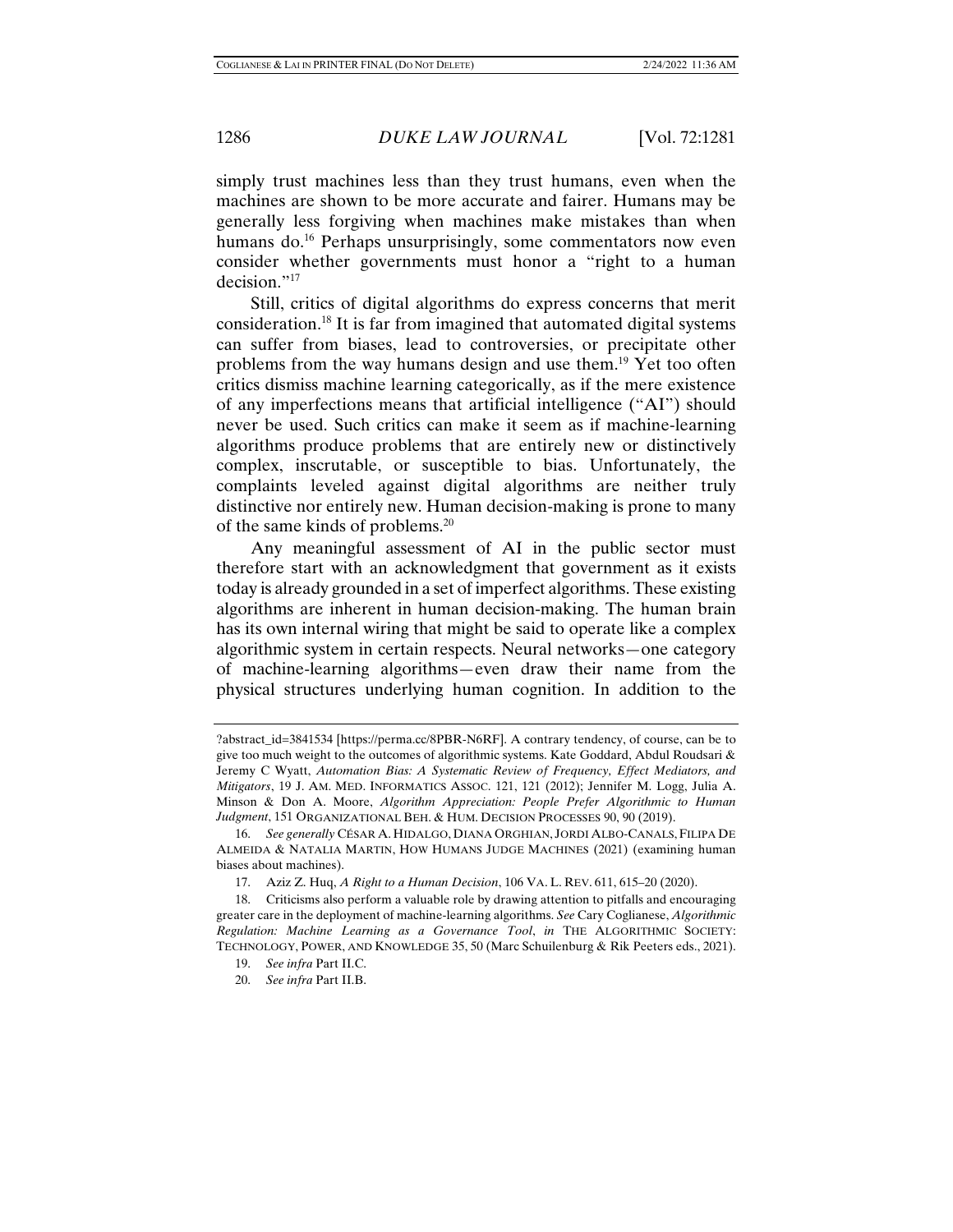algorithmic nature of individual human judgment, collective human decisions also follow socially and legally established algorithms: namely, legislative, judicial, and administrative procedures.

But at both an individual and a collective level, human decisionmaking is prone to a variety of errors and biases that contribute to numerous governing failures both large and small.<sup>21</sup> In fact, in some settings, human decision-making is arguably more prone to inscrutability, bias, and error than are digital algorithms.<sup>22</sup> As a result, when assessing the use of machine learning in governmental settings, any anticipated shortcomings of machine learning must be placed in proper perspective. The choice is not one between digital algorithms and a Platonic ideal. Rather, the choice is one of digital algorithms versus human algorithms, each with their own advantages and disadvantages. And to the extent that automated systems based on digital algorithms would make improvements over human algorithms for specific tasks, they should be adopted.

Part I of this Article begins by offering a counterweight to the criticisms of machine-learning algorithms that tend to dominate legal scholarship. It details the well-documented physical limitations and cognitive biases that afflict individual decision-making by human algorithms, along with additional problems that can arise when humans make collective decisions.

Part II then focuses on machine learning and its promise for improving decision-making. Of course, even though machine learning can mark improvements over human decision-making for some tasks, this does not mean that it always will work better. To the contrary,

 <sup>21.</sup> As the U.S. Supreme Court has acknowledged, "[i]t is an unalterable fact that our judicial system, like the human beings who administer it, is fallible." Herrera v. Collins, 506 U.S. 390, 415 (1993). A particularly salient example of fallibility in public administration can be found in the human misjudgments in response to the COVID-19 crisis. *See generally* MICHAEL LEWIS, THE PREMONITION: A PANDEMIC STORY 85, 160–85, 295 (2021) (chronicling misperceptions and missteps that impeded successful public health responses). It is possible to identify a vast array of other failures in human-driven government in recent years. *See, e.g.*, PAUL C.LIGHT, A CASCADE OF FAILURES: WHY GOVERNMENT FAILS, AND HOW TO STOP IT 3–7 (2014), https://www.brook ings.edu/wp-content/uploads/2016/06/Light\_Cascade-of-Failures\_Why-Govt-Fails.pdf [https:// perma.cc/HS79-NDRP]. The law itself—a product of human decision-making—is said to be riddled with incoherencies in its substance and implementation. *See, e.g.*, LEO KATZ, WHY THE LAW IS SO PERVERSE (2011); Cass R. Sunstein, Daniel Kahneman, David Schkade & Ilana Ritov, *Predictably Incoherent Judgments*, 54 STAN. L. REV. 1153, 1154 (2002); MAX H. BAZERMAN & ANN E. TENBRUNSEL, BLIND SPOTS: WHY WE FAIL TO DO WHAT'S RIGHT AND WHAT TO DO ABOUT IT 96–111 (2011). For further discussion of the limitations of human decision-making, see *infra* Part I.

 <sup>22.</sup> *See infra* Part II.B.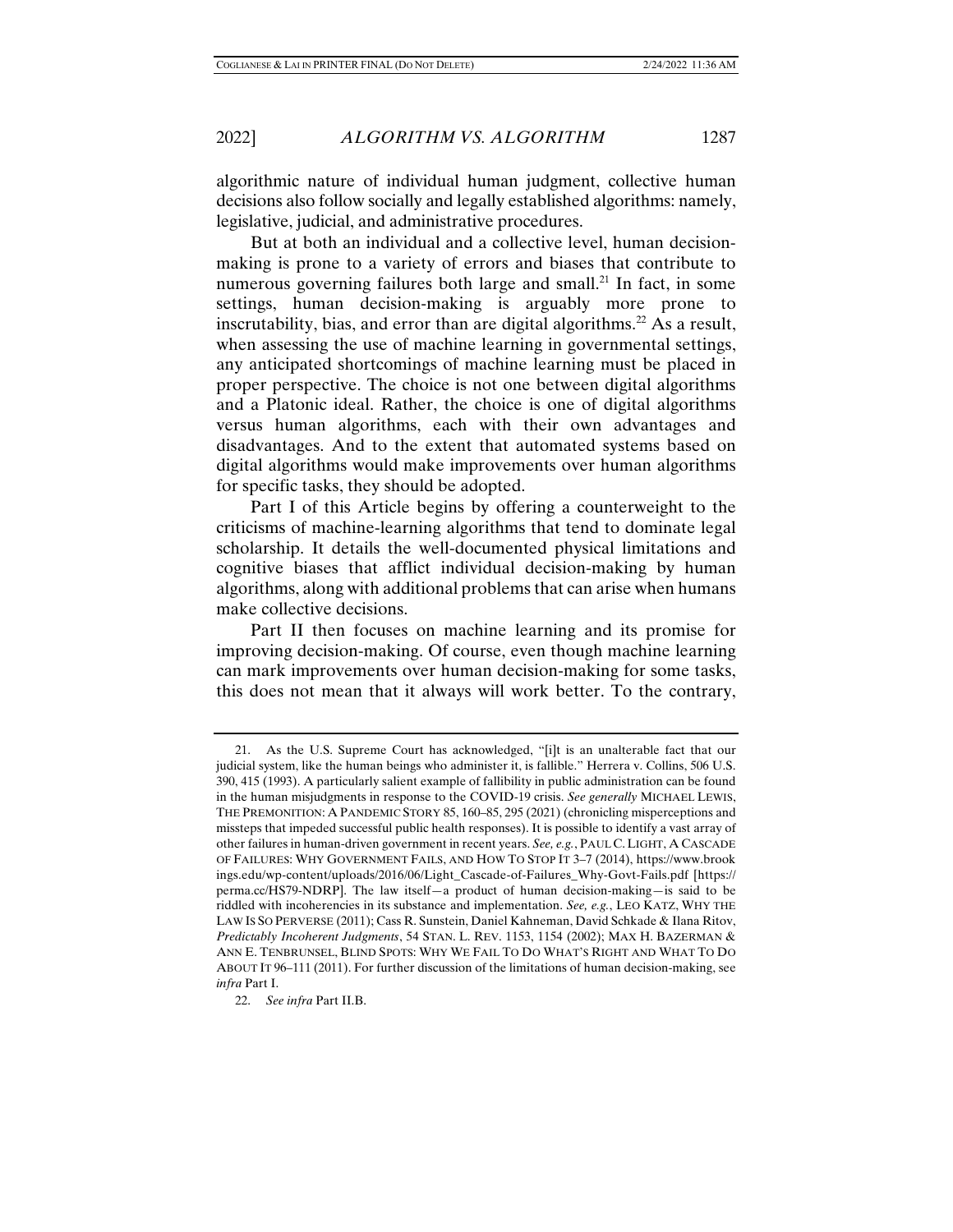automated decision systems can fall prey to problems too; they are, after all, designed and operated by humans subject to the limitations described in Part I.

That machine-learning algorithms could fail means that their design and use, especially by governments, should be carried out with due care and attentive oversight. The aim should be to develop and deploy machine-learning algorithms that can improve on the status quo—that is, do a better job than humans of avoiding errors, biases, and other problems. Achieving that aim calls for smart human decision-making about when and how to rely on digital algorithms.

Part III thus presents general considerations to help guide public officials seeking to make sound choices about when and how to use digital algorithms. In addition to focusing officials' attention on the extent to which a shift to digital algorithms will improve upon the status quo, we emphasize in Part III the need to consider whether a new use of digital algorithms would likely satisfy key preconditions for successful deployment of machine learning and whether a system driven by digital algorithms would actually deliver better outcomes. We also emphasize the need to ensure adequate planning, careful procurement of private contractor services, and appropriate opportunities for public participation in the design, development, and ongoing oversight of machine-learning systems.

# I. LIMITATIONS OF HUMAN ALGORITHMS

Human judgment exhibits a series of well-documented limitations and biases.23 Many of these limitations stem from taking shortcuts, relying on heuristics, or leaping to conclusions before gathering information. Others stem from expediency and self-interest. Against these limitations, machine-learning algorithms promise to do better. Chess champion Garry Kasparov once opined that "[a]nything we can do, . . . machines will do it better."24 To understand whether he may be

 <sup>23.</sup> For recent syntheses of such research, see generally RICHARD H. THALER, MISBEHAVING: THE MAKING OF BEHAVIORAL ECONOMICS (2015) and DANIEL KAHNEMAN, THINKING, FAST AND SLOW (2011). For a synthesis of research on cognitive biases in legal decision-making, see Alicia Lai, *Brain Bait: Effects of Cognitive Biases on Scientific Evidence in Legal Decision-Making* 8–12 (2018) (A.B. thesis, Princeton University) (on file with the Princeton University Library).

 <sup>24.</sup> DAVID EPSTEIN, RANGE: WHY GENERALISTS TRIUMPH IN A SPECIALIZED WORLD 22 (2019). Kasparov made this declaration after being defeated by the IBM supercomputer Deep Blue. *See id.*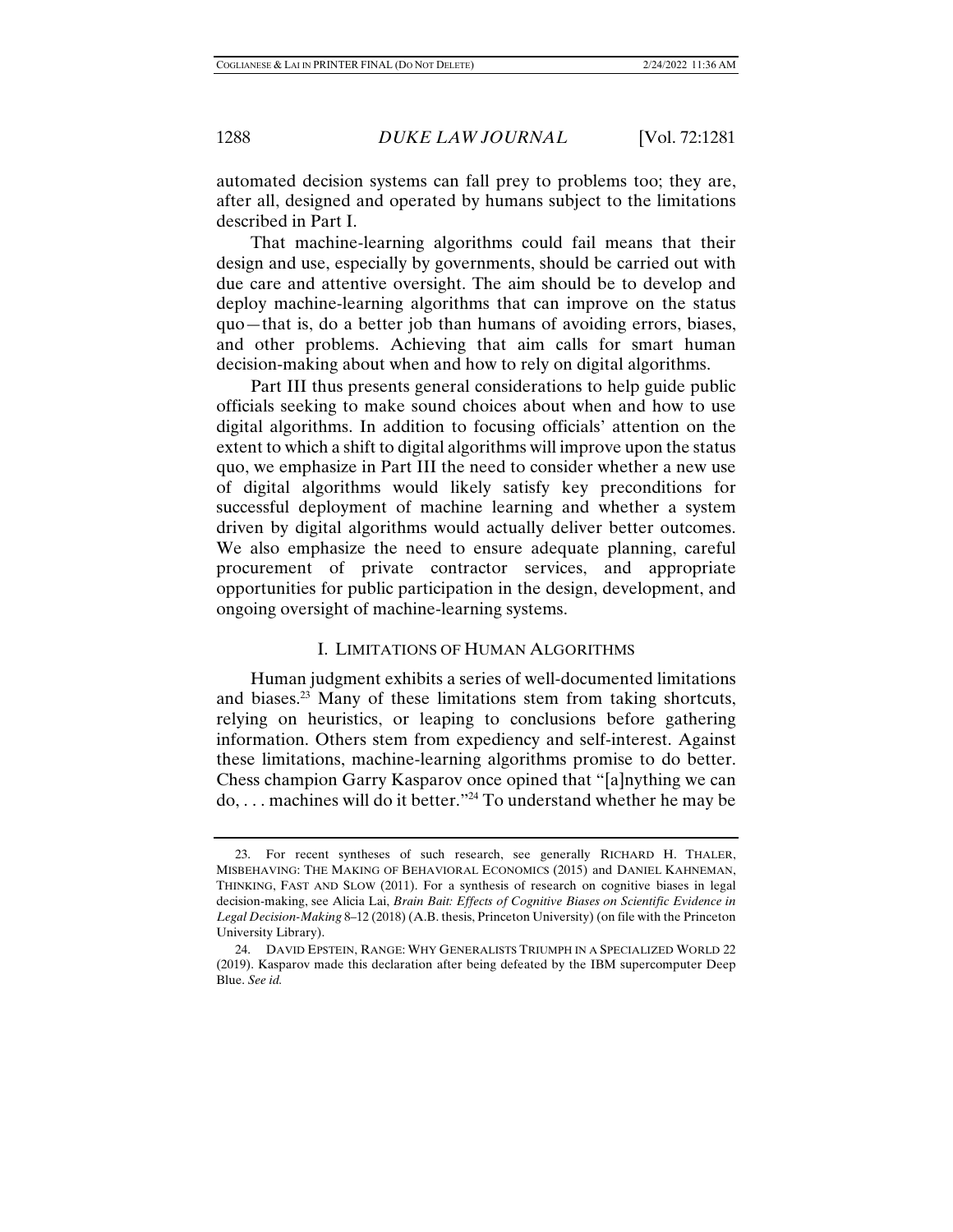right, and whether digital algorithms might in fact do better than humans in specific tasks in government, it helps to start with understanding the limitations of the human mind.

In this Part, we review a range of limitations that affect human decision-making, separating physical or biological capacities from cognitive biases.<sup>25</sup> By shedding light on the flaws underlying the status quo processes that rely on human decision-making, our aim is to reveal the key rationale for considering the responsible use of machinelearning algorithms: to improve governmental performance.<sup>26</sup>

#### *A. Physical Limitations*

Physical limitations constitute biological ceilings of human performance. As children mature into adults, their brain circuitry is strengthened with use—but they can also be weakened by neglect, injury, illness, or advanced age. Overall, human decision-making is naturally limited by biological constraints. We highlight here physical qualities that can hamper human decision-making.

*Memory.* Neuroscientists have estimated that human memory has the capacity to store as much as  $10^{8432}$  bits of information—making the human brain a high-capacity storage device.<sup>27</sup> Nevertheless, practical decision-making often depends less on long-term aggregated memory and more on short-term working memory. Typical human working memory is limited to closer to four variables.<sup>28</sup> Decision-makers who

 <sup>25.</sup> We adopt these categorizations simply for ease of presentation, not because they are airtight or comprehensive. Nothing of consequence hinges on the categories into which we have grouped these human limitations.

 <sup>26.</sup> We build on others who have recognized that the limitations of human decision-making can impede sound administrative policymaking. *See, e.g.*, Susan E. Dudley & Zhoudan Xie, *Nudging the Nudger: Toward a Choice Architecture for Regulators*, 16 REGUL. & GOVERNANCE 261, 261 (2022).

 <sup>27.</sup> Yingxu Wang, Dong Liu & Ying Wang, *Discovering the Capacity of Human Memory*, 4 BRAIN & MIND 189, 193–96 (2003). Others have obtained estimates around a billion bits—much lower than 10<sup>8432</sup>—but still substantial. Thomas K. Landauer, *How Much Do People Remember? Some Estimates of the Quantity of Learned Information in Long-Term Memory*, 10 COGNITIVE SCI. 477, 491 (1986).

 <sup>28.</sup> *See* Nelson Cowan, *The Magical Number 4 in Short-Term Memory: A Reconsideration of Mental Storage Capacity*, 24 BEHAV. BRAIN SCI. 87, 114 (2001). Cowan's work synthesizes a vast literature that usually takes as its starting point George A. Miller, *The Magical Number Seven, Plus or Minus Two: Some Limits on Our Capacity for Processing Information*, 63 PSYCH. REV. 81 (1956). As extensive commentary published in conjunction with Cowan's article itself indicates, the relevant literature on memory is vast and the issues are complex. We are, by necessity, simplifying issues and distilling relevant research here and throughout our presentation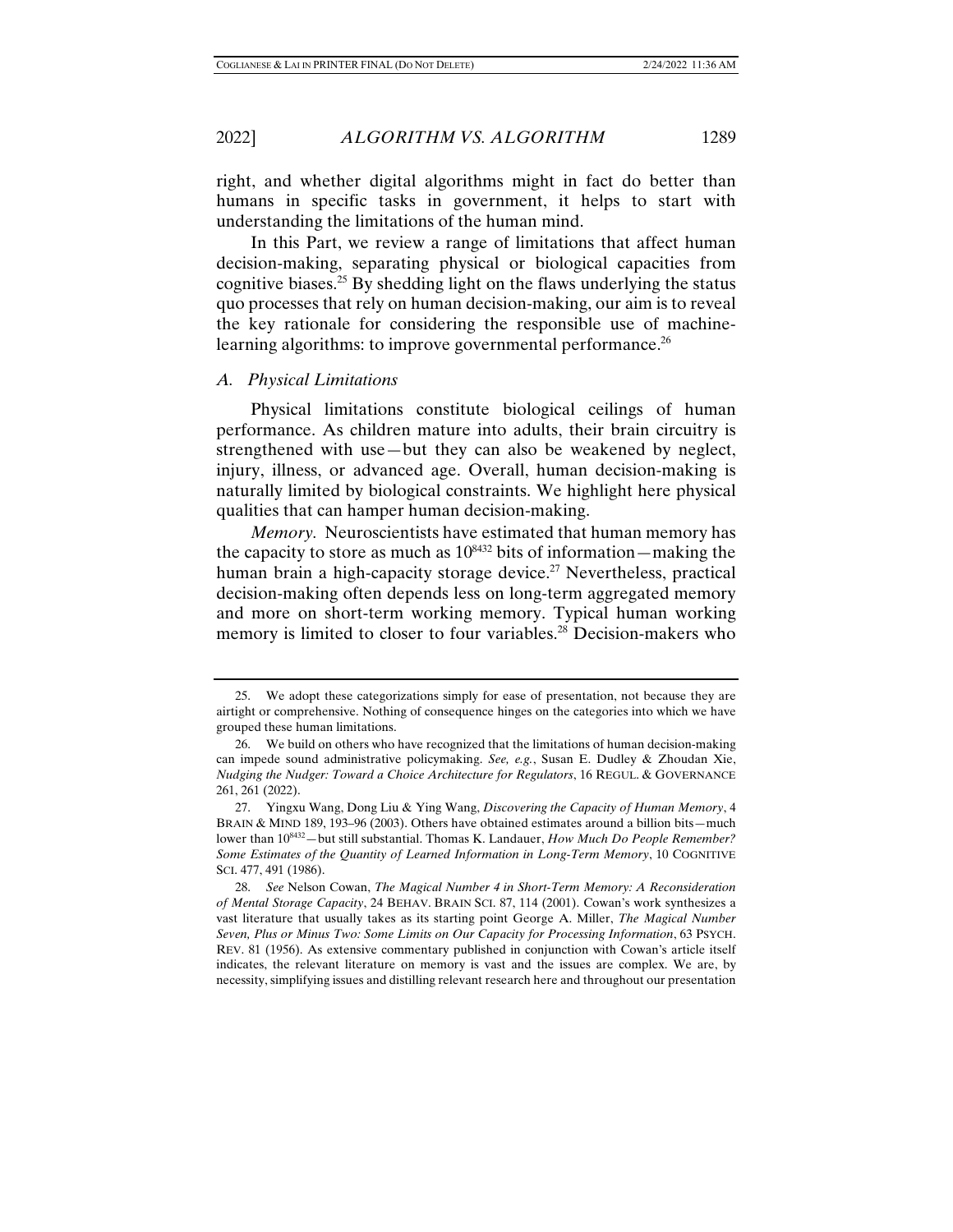attempt to juggle more than about four relevant variables at a time make relatively poor decisions.

Yet for many tasks today, the volume and complexity of modern knowledge exceed humans' working memory.<sup>29</sup> For instance, it is estimated that most of the medical diagnostic errors affecting 12 million adult outpatients per year derive from limits on human memory processing, such as inadequate recollection of patient information and insufficient information recall.30 One way to overcome the limits on working memory is to rely on an ordinary, non-digital algorithm: a checklist. The World Health Organization, for example, has developed a surgical safety checklist that reduces many key elements of the surgical process into a single page of "yes/no" questions.<sup>31</sup> Using checklists has led to significant reductions in morbidity and mortality rates caused by medical error.<sup>32</sup>

*Fatigue.* Humans perform better when rested. A fatigued individual will be less alert, experience greater difficulties in processing information, have slower reaction times, and suffer from more memory lapses.33 Fatigue lowers productivity and increases the risk of workrelated errors and accidents.<sup>34</sup> Yet workplaces today tend to breed fatigue, often due to shift work.<sup>35</sup> Individuals report being sleepy on an

30. *See* PAUL CERRATO &JOHN HALAMKA, REINVENTING CLINICAL DECISION SUPPORT 1,6(2019).

 31. *Surgical Safety Checklist*, WORLD HEALTH ORG. (2020), https://apps.who.int/iris/ bitstream/handle/10665/44186/9789241598590\_eng\_Checklist.pdf [https://perma.cc/HZ7C-6TTA].

 32. Eric Nagourney, *Checklist Reduces Deaths in Surgery*, N.Y. TIMES (Jan. 14, 2009), https://www.nytimes.com/2009/01/20/health/20surgery.html?\_r=1&ref=health [https://perma.cc/ 59QW-YQBK] (showing that deaths decline by more than 40 percent and complications by one third).

 33. Paula Alhola & Päivi Polo-Kantola, *Sleep Deprivation: Impact on Cognitive Performance*, 3 NEUROPSYCHIATRIC DISEASE & TREATMENT 553, 553, 556 (2007).

 34. *See, e.g.*, NAT'L SAFETY COUNCIL, CALCULATING THE COST OF POOR SLEEP ~ METHODOLOGY 2 (2017) ("Collectively, costs attributable to sleep deficiency in the U.S. exceeded \$410 billion in 2015, equivalent to 2.28% of gross domestic product."); Katrin Uehli, Amar J. Mehta, David Miedinger, Kerstin Hug, Christian Schindler, Edith Holsboer-Trachsler, Jörg D. Leuppi & Nino Künzli, *Sleep Problems and Work Injuries: A Systematic Review and Meta-Analysis*, 18 SLEEP MED. REV. 61, 61 (2014).

 35. *See, e.g.*, Sarah Kessler & Lauren Hirsch, *Wall Street's Sleepless Nights*, N.Y. TIMES (Mar. 27, 2021), https://www.nytimes.com/2021/03/27/business/dealbook/banker-burnout.html

of the various limitations on human decision-making discussed in Part I. Although the precise characterization of memory capacity may vary across studies, it is clear that "[t]here are real biological limits to how much information we can process at any given time." LEIDY KLOTZ, SUBTRACT: THE UNTAPPED SCIENCE OF LESS 226 (2021).

 <sup>29.</sup> *Cf.* ATUL GAWANDE, THE CHECKLIST MANIFESTO 13 (2009) ("[T]he volume and complexity of what we know has exceeded our individual ability to deliver its benefits correctly, safely, or reliably.").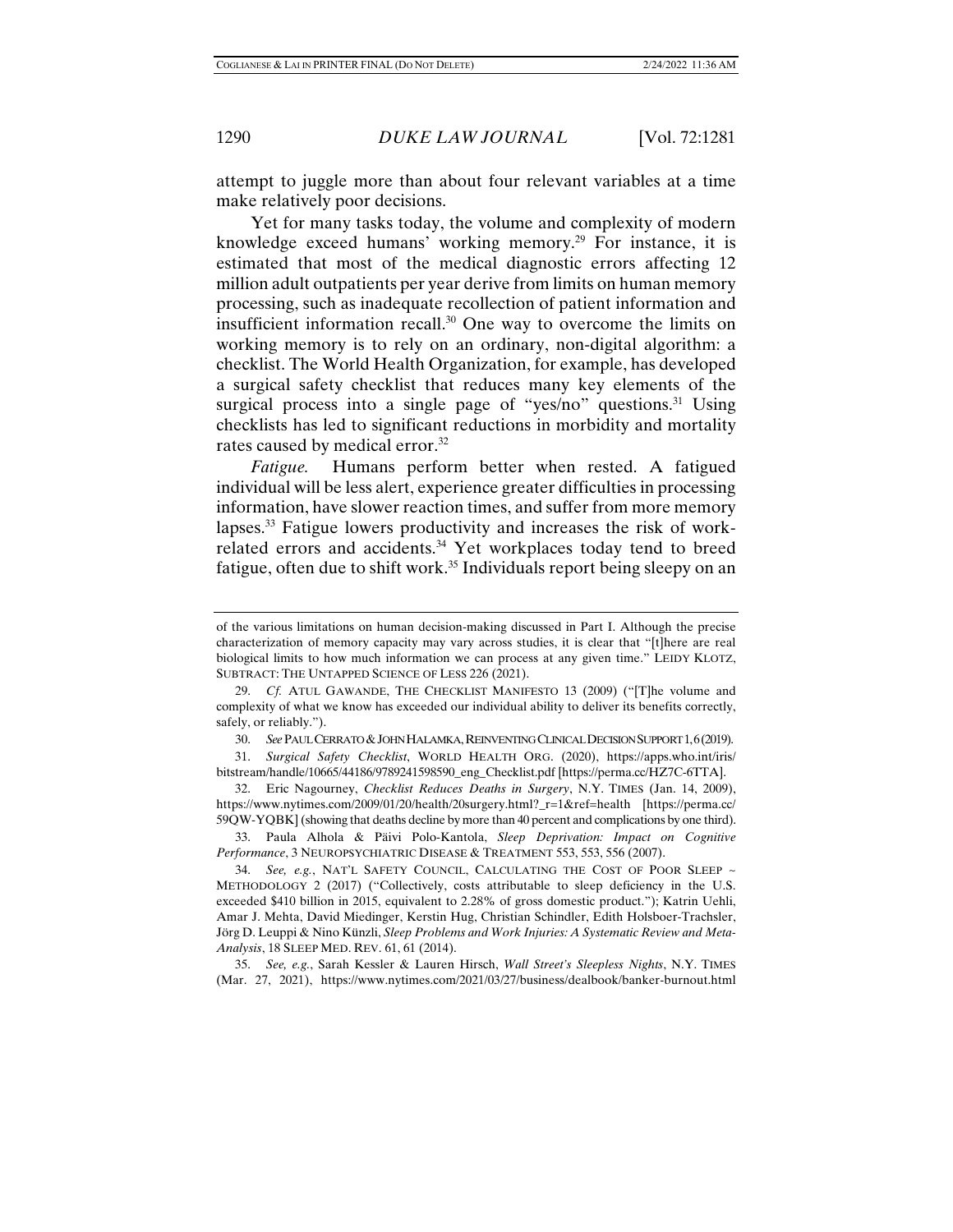average of three to four days every week.36 Fatigue and related stresses impair workplace decisions and performance. The National Institute for Occupational Safety and Health notes that "[h]igh levels of fatigue can affect any worker in any occupation or industry with serious consequences for worker safety and health."37

Fatigue has been documented to impair human behavior and decision-making in other contexts as well. According to research by the National Transportation Safety Board, 40 percent of highway accidents involve fatigue.<sup>38</sup> Fatigue among orthopedic surgical residents increases risks of medical error by 22 percent.<sup>39</sup>

In the legal system, the treatment that individuals receive also appears to be affected by fatigue-related vagaries of human judgment. One study tracked judicial rulings on parole decisions across three decision sessions, each punctuated by food breaks.<sup>40</sup> At the start of each session, the well-rested judges issued approximately 65 percent favorable decisions on average, which dropped to zero as the judges fatigued.41 After each food break, the rate reset at 65 percent and the cycle continued.42

*Aging.* As people age, the brain shrinks in volume, and memory and information processing speeds decline.<sup>43</sup> Many older individuals succumb to neurodegenerative disorders, such as Alzheimer's disease

<sup>[</sup>https://perma.cc/S8AV-LL3A]; Harriet Agerholm, *Amazon Workers Working 55-Hour Weeks and So Exhausted By Targets They 'Fall Asleep Standing Up'*, INDEPENDENT (Nov. 27, 2017), https://www.independent.co.uk/news/uk/home-news/amazon-workers-working-hours-weeks-condit ions-targets-online-shopping-delivery-a8079111.html [https://perma.cc/WW9Y-P5RZ].

 <sup>36.</sup> NAT'L SLEEP FOUND., AMERICANS FEEL SLEEPY 3 DAYS A WEEK, WITH IMPACTS ON ACTIVITIES, MOOD & ACUITY 5 (2020), https://www.sleepfoundation.org/wp-content/uploads/ 2020/03/SIA-2020-Q1-Report.pdf [https://perma.cc/S4S7-AEYE].

 <sup>37.</sup> Nat'l Inst. for Occupational Safety & Health, *Work and Fatigue*, CTRS. FOR DISEASE CONTROL & PREVENTION (Jan. 19, 2021), https://www.cdc.gov/niosh/topics/fatigue/default.html [https://perma.cc/PNR2-M3R2].

 <sup>38.</sup> Jeffrey H. Marcus & Mark R. Rosekind, *Fatigue in Transportation: NTSB Investigations and Safety Recommendations*, 23 INJURY PREVENTION 232, 233 (2017).

 <sup>39.</sup> Frank McCormick, John Kadzielski, Christopher Landrigan, Brady Evans, James H. Herndon & Harry E. Rubash, *A Prospective Analysis of the Incidence, Risk, and Intervals of Predicted Fatigue-Related Impairment in Residents*, 147 ARCHIVES SURGERY 430, 433 (2012).

 <sup>40.</sup> Shai Danziger, Jonathan Levav & Liora Avnaim-Pesso, *Extraneous Factors in Judicial Decisions*, 108 PROC. NAT. ACAD. SCI. 6889, 6889 (2011).

 <sup>41.</sup> *Id.* at 6890.

 <sup>42.</sup> *Id.*

 <sup>43.</sup> R. Peters, *Aging and the Brain*, 82 POSTGRADUATE MED. J. 84, 84 (2006). Of course, age does not affect all individuals the same way. Although information processing speeds tend to decline with age, there exists great variation between individuals in their performance as they age.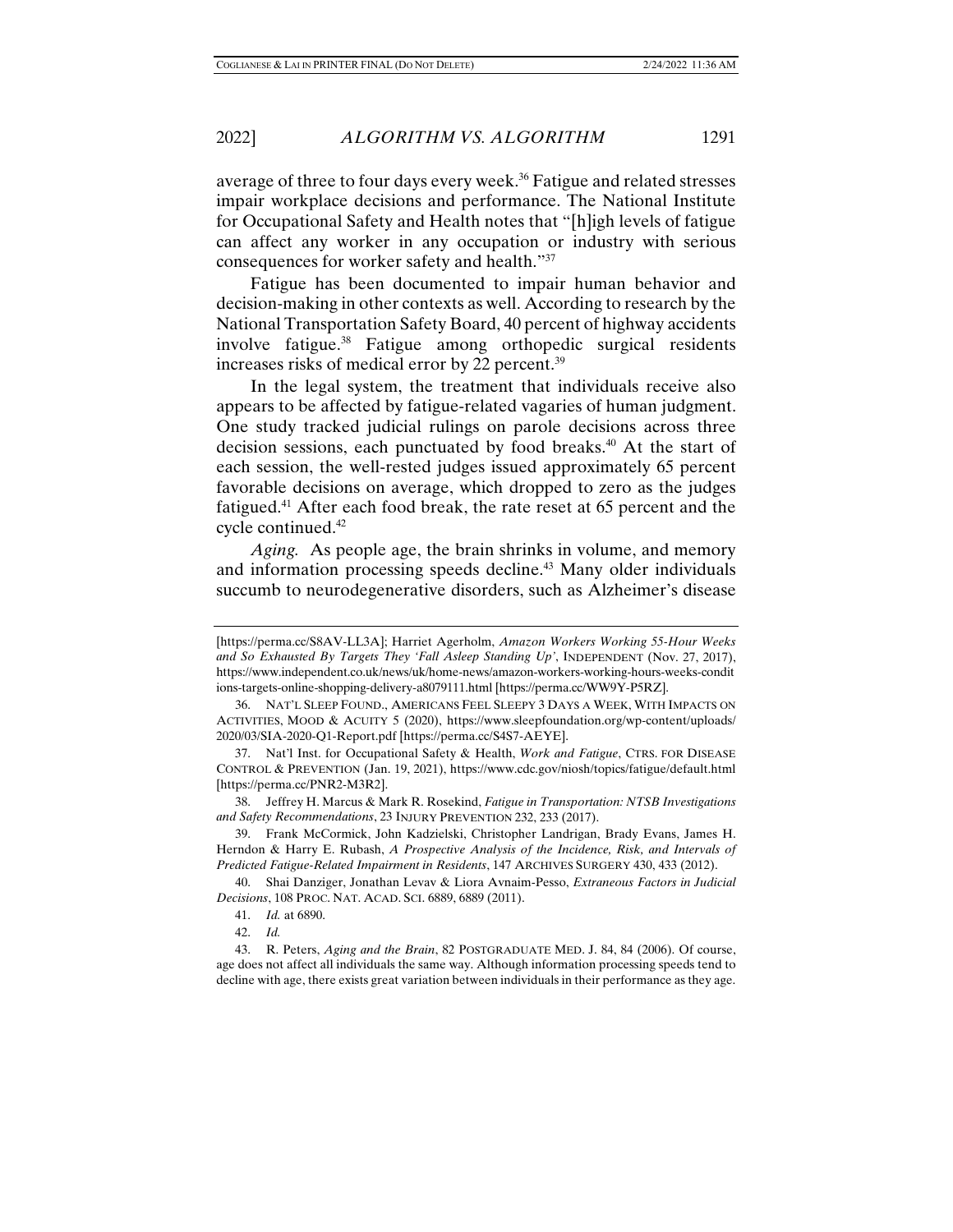or other forms of dementia.44 Governmental decision-makers are not immune to these effects of aging. Instances have been reported of older judges who could not remember the route to walk out of their own courtrooms, judges who had difficulty reading aloud, judges who seemed to lack memory of previous decisions, and judges who based their decision on nonexistent evidence.<sup>45</sup> Interestingly, although federal judges' health might be scrutinized at the time of their appointments, nothing dictates any routine medical evaluations be conducted for the rest of their careers.<sup>46</sup>

*Impulse Control.* Impulses can have evolutionary advantages in risky situations, but today impulsivity may indicate the symptoms of a range of psychiatric disorders.<sup>47</sup> About 10 percent of the general population is estimated to have an impulse control disorder.<sup>48</sup> Attorneys report higher levels of mental health issues such as depression and anxiety, which are not infrequently self-medicated and are exacerbated with alcohol or substance abuse—and which can then contribute to impulsivity.49

*Perceptual Inaccuracies.* Human decisions are affected by mental models of the environment within which individuals act.<sup>50</sup> Given the

 <sup>44.</sup> *See* Yujun Hou, Xiuli Dan, Mansi Babbar, Yong Wei, Steen G. Hasselbalch, Deborah L. Croteau & Vilhelm A. Bohr, *Ageing as a Risk Factor for Neurodegenerative Disease*, 15 NATURE REVS. 565, 565 (2019); ALZHEIMER'S ASS'N, 2021 ALZHEIMER'S DISEASE FACTS AND FIGURES: SPECIAL REPORT: RACE, ETHNICITY AND ALZHEIMER'S IN AMERICA 19 (2021), https://www.alz.org/media/documents/alzheimers-facts-and-figures.pdf [https://perma.cc/V879-HT67].

 <sup>45.</sup> Joseph Goldstein, *Life Tenure for Federal Judges Raises Issues of Senility, Dementia*, PROPUBLICA (Jan. 18, 2011), https://www.propublica.org/article/life-tenure-for-federal-judgesraises-issues-of-senility-dementia [https://perma.cc/73UW-U7S5].

 <sup>46.</sup> Francis X. Shen, *Aging Judges*, 81 OHIO ST. L.J. 235, 238–39 (2020).

 <sup>47.</sup> Such disorders include drug addiction, alcoholism, intermittent explosive disorder, oppositional defiant disorder, and pyromania. T.W. Robbins & J.W. Dalley, *Impulsivity, Risky Choice, and Impulse Control Disorders: Animal Models*, *in* DECISION NEUROSCIENCE: AN INTEGRATIVE APPROACH 81, 81 (Jean-Claude Dreher & Léon Tremblay eds., 2017).

 <sup>48.</sup> *Table 2. 12-month Prevalence of DSM-IV/WMH-CIDI Disorders by Sex and Cohort*, HARV. MED. SCH., https://www.hcp.med.harvard.edu/ncs/ftpdir/NCS-R\_12-month\_Prevalence\_ Estimates.pdf [https://perma.cc/EL3K-GY6T].

 <sup>49.</sup> A study commissioned by the American Bar Association indicates that more than one third of all attorneys in the United States appear to experience problematic drinking. *Addiction Recovery Poses Special Challenges for Legal Professionals*, BUTLER CTR. FOR RSCH. (Mar. 16, 2017), https://www.hazeldenbettyford.org/education/bcr/addiction-research/substance-abuse-leg al-professionals-ru-317 [https://perma.cc/8Y4Q-LZD8].

 <sup>50.</sup> *See* Daniele Zavagno, Olga Daneyko & Rossana Actis-Grosso, *Mishaps, Errors, and Cognitive Experiences: On the Conceptualization of Perceptual Illusions*, 9 FRONTIERS HUM. NEUROSCIENCE 1, 2 (2015).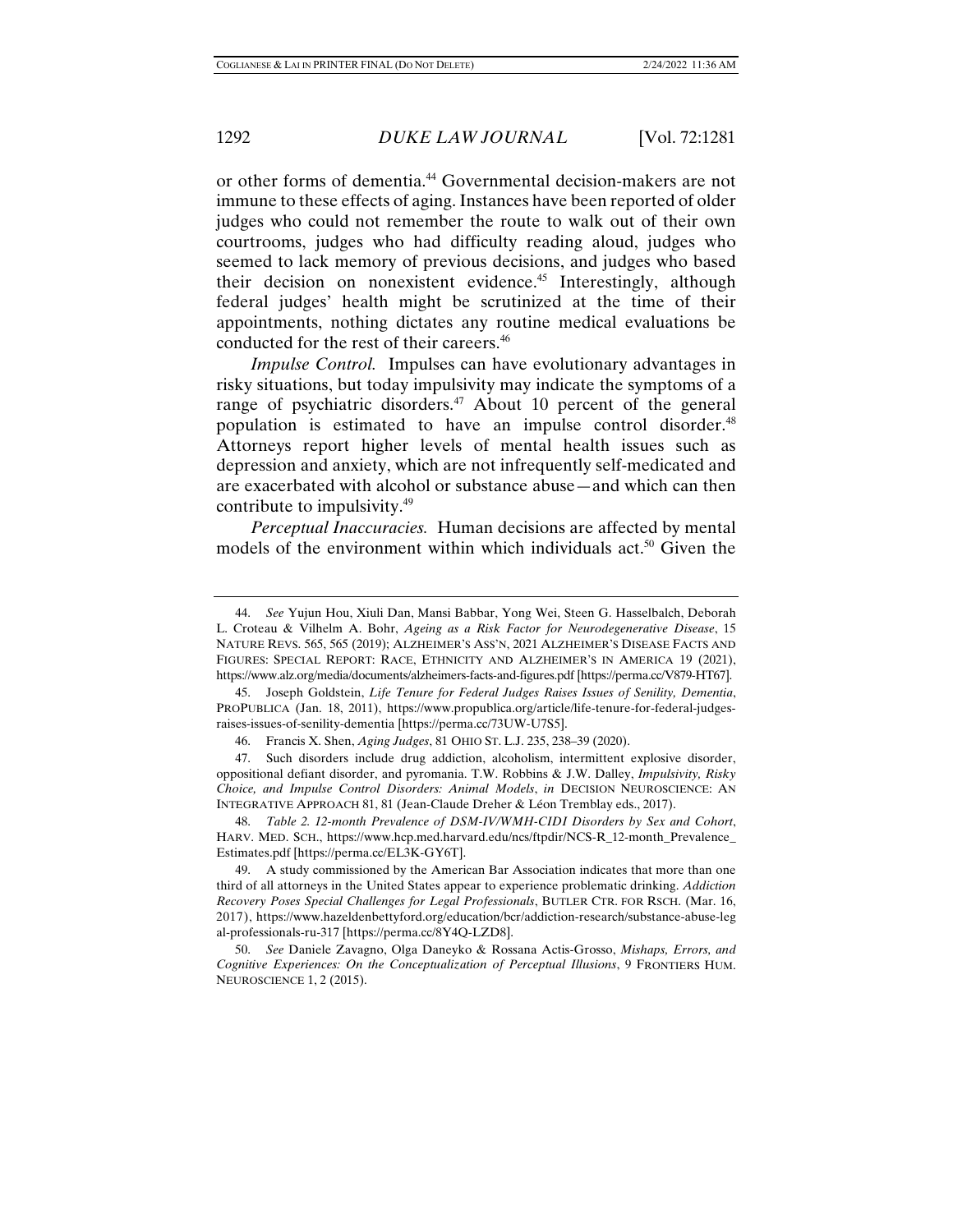2022] *ALGORITHM VS. ALGORITHM* 1293

noisy and chaotic world, if individuals lacked mental models, they would be overwhelmed by the sheer volume of unfiltered information. Humans have thus developed perceptual filters such as selective attention that allows focus on some sensory experiences while tuning out others. But perceptions created from the interaction of different senses can be distorted through the lens of emotions, motivations, desires, and culture. Misperceptions are a common source of mistakes, including those made by governmental actors. $51$ 

#### *B. Biases*

Perhaps in part because of their physical limitations, humans regularly rely on a series of cognitive shortcuts. These shortcuts may reflect traits that have given humans evolutionary advantages. But they can lead to systematic errors in information processing and failures of administrative government.<sup>52</sup> In this Section, we detail just a few of the widely documented biases that predictably contribute to errors in human judgment. It may be possible to counteract some of these tendencies through what is known as debiasing—but not always and not necessarily completely.53

*Availability Heuristic.* The availability heuristic or bias refers to the human tendency to treat examples which most easily come to mind as the most important information or the most frequent occurrences.<sup>54</sup> When a hazard is particularly salient or frequently observed, the

 <sup>51.</sup> For instance, misperceptions can contribute to misidentification of military targets. Eric Schmitt & Anjali Singhvi, *Why American Airstrikes Go Wrong*, N.Y. TIMES (Apr. 14, 2017), https://www.nytimes.com/interactive/2017/04/14/world/middleeast/why-american-airstrikesgo-wrong.html [https://perma.cc/5LZY-BY4H]. They can also undergird conflict and miscommunication in interactions between law enforcement and members of the public. MALCOLM GLADWELL,TALKING TO STRANGERS:WHAT WE SHOULD KNOW ABOUT THE PEOPLE WE DON'T KNOW 342–46 (2019).

 <sup>52.</sup> *See, e.g.*, Jeffrey J. Rachlinski & Cynthia R. Farina, *Cognitive Psychology and Optimal Government Design*, 87 CORNELL L. REV. 549, 553–54 (2002); Jan Schnellenbach & Christian Schubert, *Behavioral Public Choice: A Survey* 1 (Inst. for Econ. Rsch., Univ. of Freiburg, Working Paper No. 14/03, 2014); George Dvorsky, *The 12 Cognitive Biases that Prevent You from Being Rational*, GIZMODO (Jan. 9, 2013), http://io9.com/5974468/the-most-common-cognitive-biasesthat-prevent-you-from-being-rational [https://perma.cc/E5YG-75DY]. This is not to say, of course, that these biases always lead to problems. Gerd Gigerenzer, *Heuristics*, *in* HEURISTICS AND THE LAW 17, 40–41 (Gerd Gigerenzer & Christoph Engel eds., 2006).

 <sup>53.</sup> Christine Jolls & Cass R. Sunstein, *Debiasing Through Law*, J. LEGAL STUD. 199, 200– 02 (2006). A legal requirement that corporate boards include outside members is one example of a debiasing strategy, as it tries to counteract confirmation bias.

 <sup>54.</sup> Amos Tversky & Daniel Kahneman, *Judgment Under Uncertainty: Heuristics and Biases*, 185 SCI. 1124, 1127 (1974) [hereinafter Tversky & Kahneman, *Judgment Under Uncertainty*].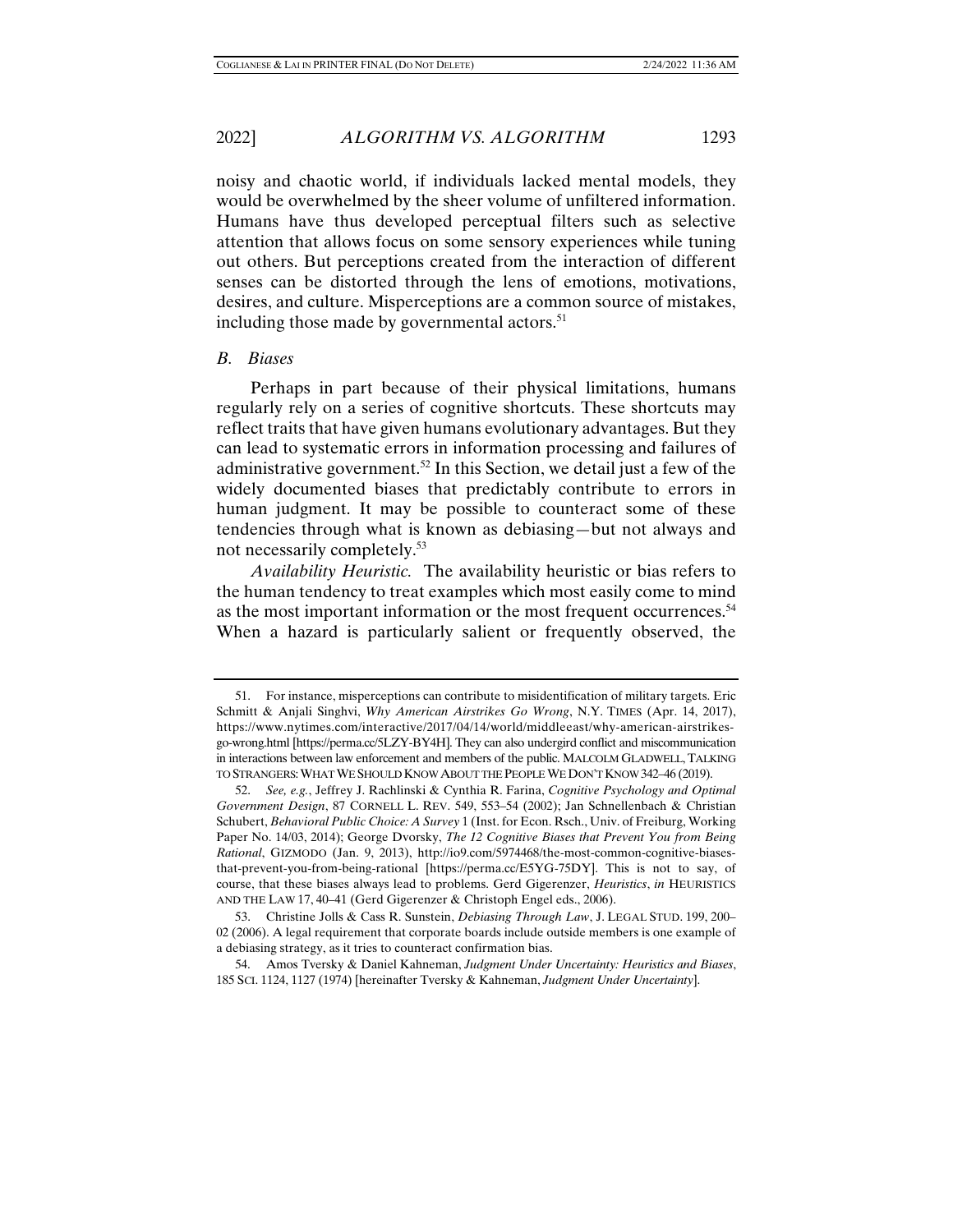hazard is more cognitively available and tends to drive decisionmaking. In the context of legislation and agency decision-making, policy decisions will inevitably become anecdote-driven if preferences are shaped by a set of probability judgments that are themselves affected by the availability bias. For instance, support for government regulation can be driven by recent and memorable instances of harms, such as explosions, fires, or other crises.

*Confirmation Bias.* Confirmation bias—sometimes referred to as motivated reasoning—is the tendency to search for and favor information that confirms existing beliefs, while simultaneously ignoring or devaluing information that contradicts them.<sup>55</sup> In one study, individuals in two groups—one supportive of capital punishment, the other not—were given purported evidence from the same two fictional studies—one supporting their views, one undermining them.<sup>56</sup> The participants merely ignored the information undermining their preexisting beliefs and focused on what confirmed their initial positions.<sup>57</sup>

Government officials are not immune from motivated reasoning. In a recent Danish study, elected politicians were shown the characteristics of two schools and asked to choose the betterperforming one.58 When the schools were labeled anonymously, the politicians' answers coalesced around the better-performing school.<sup>59</sup> But when the schools were labeled by their ownership status (i.e., private versus public), the results changed dramatically—because the privatization of schools was a contentious policy issue in Denmark at the time of the study.<sup>60</sup> The additional information led the politicians to cherry-pick evidence that supported their preexisting beliefs and entrenched values. Overall, decision-makers who have established an initial position on an issue—such as by making a speech or other public

 <sup>55.</sup> Charles G. Lord, Lee Ross & Mark R. Lepper, *Biased Assimilation and Attitude Polarization: The Effects of Prior Theories on Subsequently Considered Evidence*, 37 J. PERSONALITY & SOC. PSYCH. 2098, 2098 (1979).

 <sup>56.</sup> *Id.*

 <sup>57.</sup> *Id.* Some research even suggests that as humans acquire domain expertise, they can lose flexibility with regard to problem solving, adaptation, and creative idea generation. Erik Dane, *Reconsidering the Trade-off Between Expertise and Flexibility: A Cognitive Entrenchment Perspective*, 35 ACAD. MGMT. REV. 579, 579 (2010).

 <sup>58.</sup> Martin Baekgaard, Julian Christensen, Casper Mondrup Dahlmann, Asbjørn Mathiasen & Niels Bjørn Grund Petersen, *The Role of Evidence in Politics: Motivated Reasoning and Persuasion Among Politicians*, 49 BRIT. J. POL. SCI. 1117, 1124 (2019).

 <sup>59.</sup> *Id.* at 1125.

 <sup>60.</sup> *Id.* at 1127.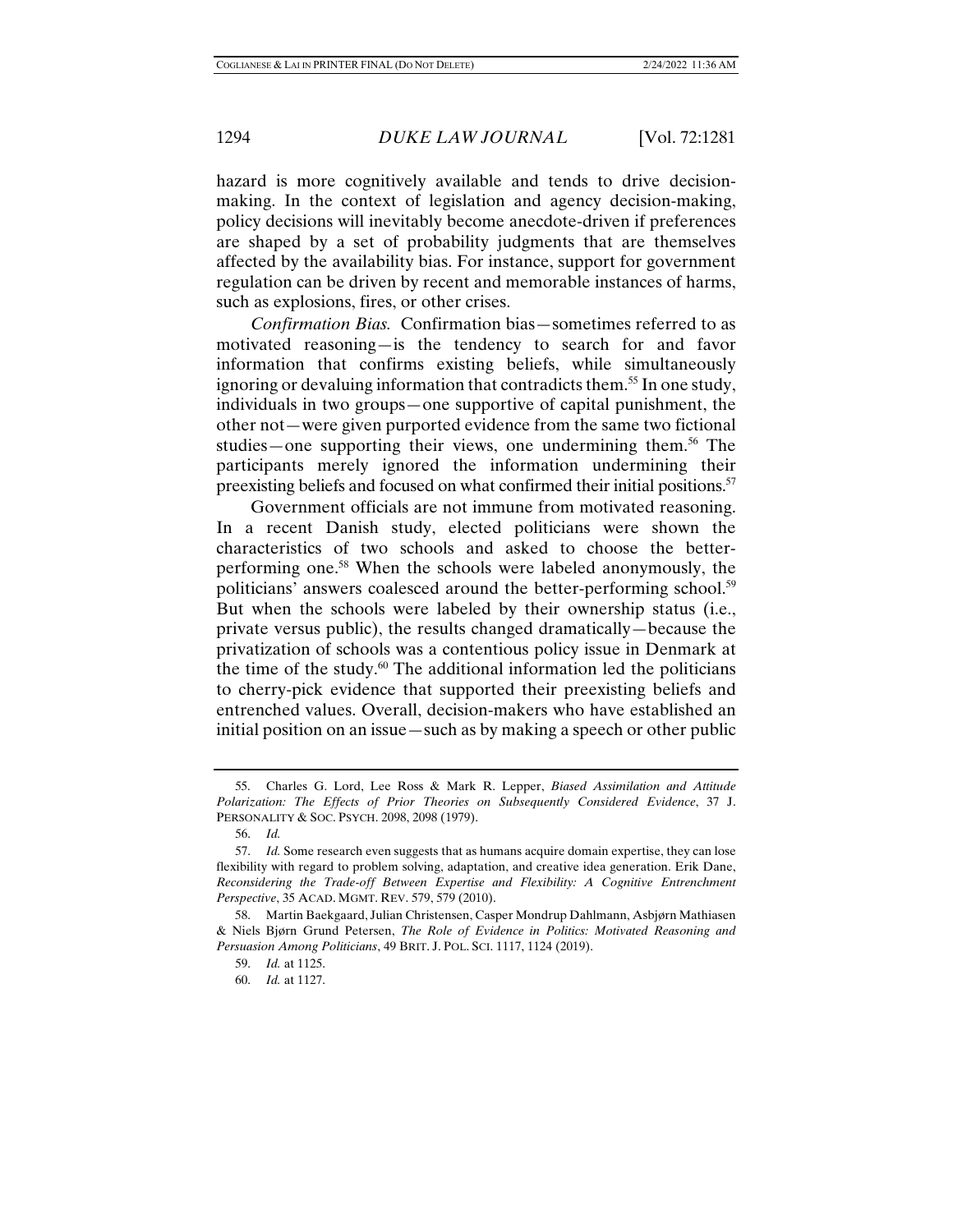statement—tend to be less likely to make use of new evidence that might depart from their staked-out views.

*Anchoring.* Much as with the differences in labeling of options, decisions can be shaped by anchored information.<sup>61</sup> People estimate unknowns by modifying an initial value—whether explicitly given or implicitly in the subconscious—to reach the final answer.<sup>62</sup> Although anchoring typically affects decisions in negotiation, it also can affect how voters evaluate the costs of government programs. One study found that when asked how much they believed a public project would raise their taxes, the majority of participants anchored their estimate according to the number embedded in the question itself (that is, they gave higher estimates in response to mention of a project's need for "\$50,000,000" in financing, as opposed to an equivalent "\$130 per capita"). <sup>63</sup>

*System Neglect.* Individuals can mistake trees for forests, overweighting individual signals relative to the underlying system which generates these signals. $64$  As a result, decisions can be made in isolation, with insufficient regard to the systemic context of the decision. If the environment within which a decision is being made is stable, humans tend to overreact to noisy signals; if the environment is unstable, humans tend to underreact to precise signals.<sup>65</sup> In general, human decision-makers tend to pay more attention to individual bits of information than to the general system producing the information. They can also take into account factors that are outside the affected system and not necessarily relevant to the decision at hand.

*Present Bias.* Individuals tend to resist change. Part of this stems from an endowment effect by which people tend to value retaining their current situation more than gaining an equivalent situation that they do not currently possess. As one well-known study found, participants demanded much more to give up a Cornell University coffee mug than they would be willing to pay to acquire the same mug

 <sup>61.</sup> Tversky & Kahneman, *Judgment Under Uncertainty*, *supra* note 54, at 1128.

 <sup>62.</sup> *See id.*

 <sup>63.</sup> KENNETH A. KRIZ, ANCHORING AND ADJUSTMENT BIASES AND LOCAL GOVERNMENT REFERENDA LANGUAGE 9, 14 (2014), https://www.ntanet.org/wp-content/uploads/proceedings/2014/ 078-kriz-anchoring-adjustment-biases-local-government.pdf [https://perma.cc/E6FR-WDCT].

 <sup>64.</sup> Cade Massey & George Wu, *Detecting Regime Shifts: The Causes of Under- and Overreaction*, 51 MGMT. SCI. 932, 933 (2005).

 <sup>65.</sup> *Id.* at 945; Mirko Kremer, Brent Moritz & Enno Siemsen, *Demand Forecasting Behavior: System Neglect and Change Detection*, 57 MGMT. SCI. 1827, 1838 (2011).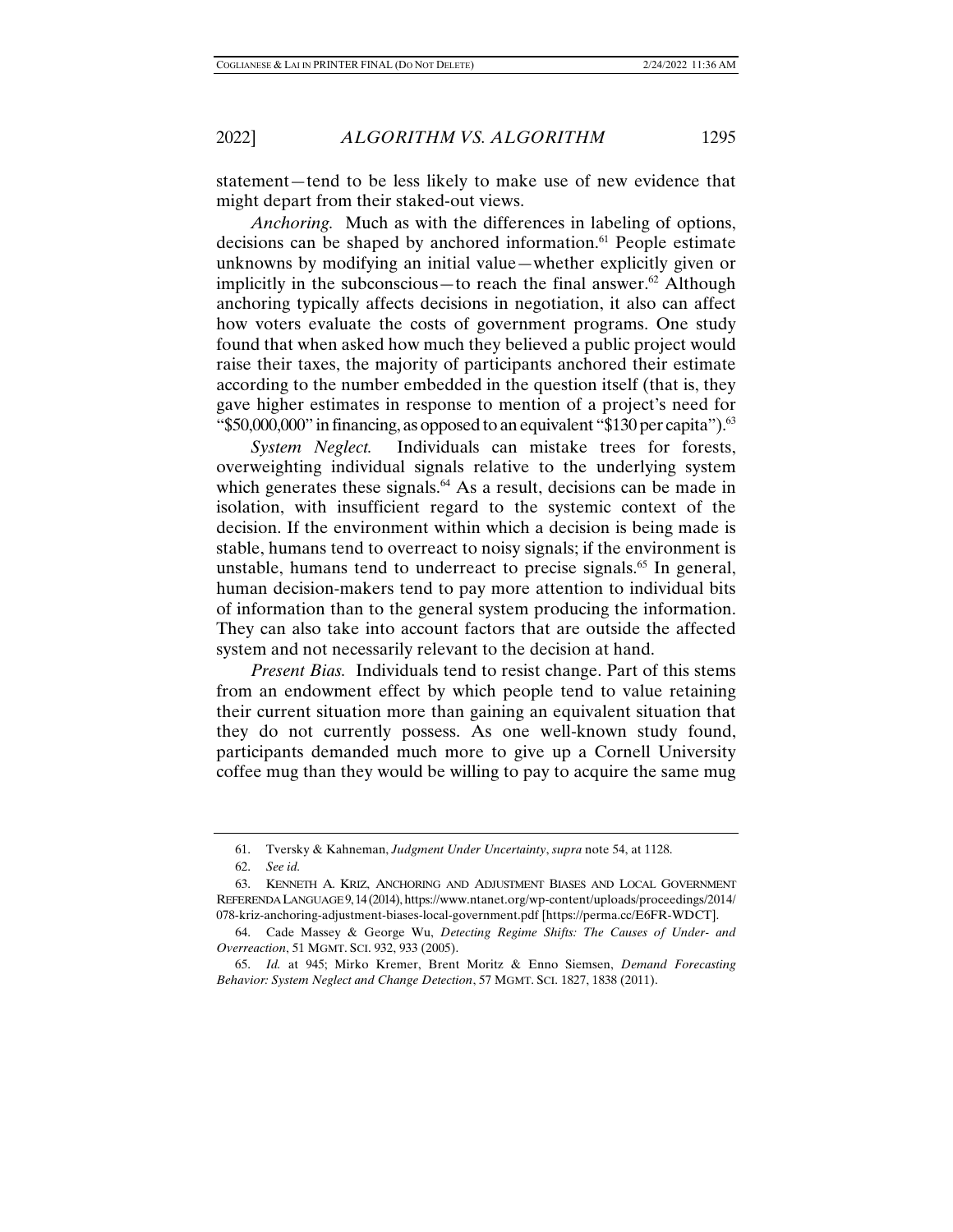in the first place.<sup>66</sup> Other research shows that people are more likely to recall the positive attributes of what they possess, focusing on reasons to keep what they already have, while they are more likely to recall the negative attributes of what they do not possess, focusing on the reasons not to buy into change.<sup>67</sup>

A related behavioral tendency, known as loss aversion, also reinforces a present bias. Humans dislike losses more than they like corresponding gains.<sup>68</sup> People also tend to disregard potential gains and focus on the losses associated with an activity. Overall, they face challenges in assessing risks, with difficulties in processing and assigning meaning to probabilities, large numbers, and exponential growth. $69$  Subtle changes in the framing of information can affect people's evaluation of risks—even ones that are quantitatively identical. For example, if a health policy is framed in terms of number of lives saved, people are more conservative and risk-averse; if the same policy is framed in terms of number of lives lost, people are much more willing to take risks to try to reduce that number.70

Practically speaking, these tendencies help explain why "preventing losses . . . looms larger in government's objective function."71 Governments are less likely to behave aggressively when doing so would produce gains than when the same behavior might

 70. Alexander J. Rothman & Peter Salovey, *Shaping Perceptions to Motivate Healthy Behavior: The Role of Message Framing*, 121 PSYCH. BULL. 3, 4–5 (1997).

 71. Caroline Freund & Çağlar Özden, *Trade Policy and Loss Aversion*, 98 AM. ECON. REV. 1675, 1675 (2008); *see also* Robert Jervis, *Political Implications of Loss Aversion*, 13 POL. PSYCH. 187, 187 (1992) [hereinafter Jervis, *Political Implications*] ("People are loss-averse in the sense that losses loom larger than the corresponding gains."); Jean Galbraith, *Treaty Options: Towards a Behavioral Understanding of Treaty Design*, 53 VA. J.INT'L L. 309, 350, 355 (2013) ("Individuals tend to weigh losses more than gains in decision-making, and so may weigh the risks of switching from a default option more heavily than the possible gains.").

 <sup>66.</sup> Daniel Kahneman, Jack L. Knetsch & Richard H. Thaler, *Anomalies: The Endowment Effect, Loss Aversion, and Status Quo Bias*, 5 J. ECON. PERSPS. 193, 196 (1991).

 <sup>67.</sup> Michael A. Strahilevitz & George Loewenstein, *The Effect of Ownership History on the Valuation of Objects*, 25 J. CONSUMER RSCH. 276, 285 (1998).

 <sup>68.</sup> Daniel Kahneman & Amos Tversky, *An Analysis of Decision Under Risk*, 47 ECONOMETRICA 263, 266 (1979).

 <sup>69.</sup> For a useful collection of essays on this general problem, see generally NUMBERS AND NERVES: INFORMATION, EMOTION, AND MEANING IN A WORLD OF DATA (Scott Slovic & Paul Slovic eds., 2015). People also tend to engage in hyperbolic discounting, preferring immediate rewards to future ones of equal present value. *See, e.g.*, J.D. Trout, *The Psychology of Discounting: A Policy of Balancing Biases*, 21 PUB. AFF. Q. 201, 204 (2007); Jess Benhabib, Alberto Bisin & Andrew Schotter, *Present-Bias, Quasi-Hyperbolic Discounting, and Fixed Costs*, 69 GAMES & ECON. BEHAV. 205, 222 (2010).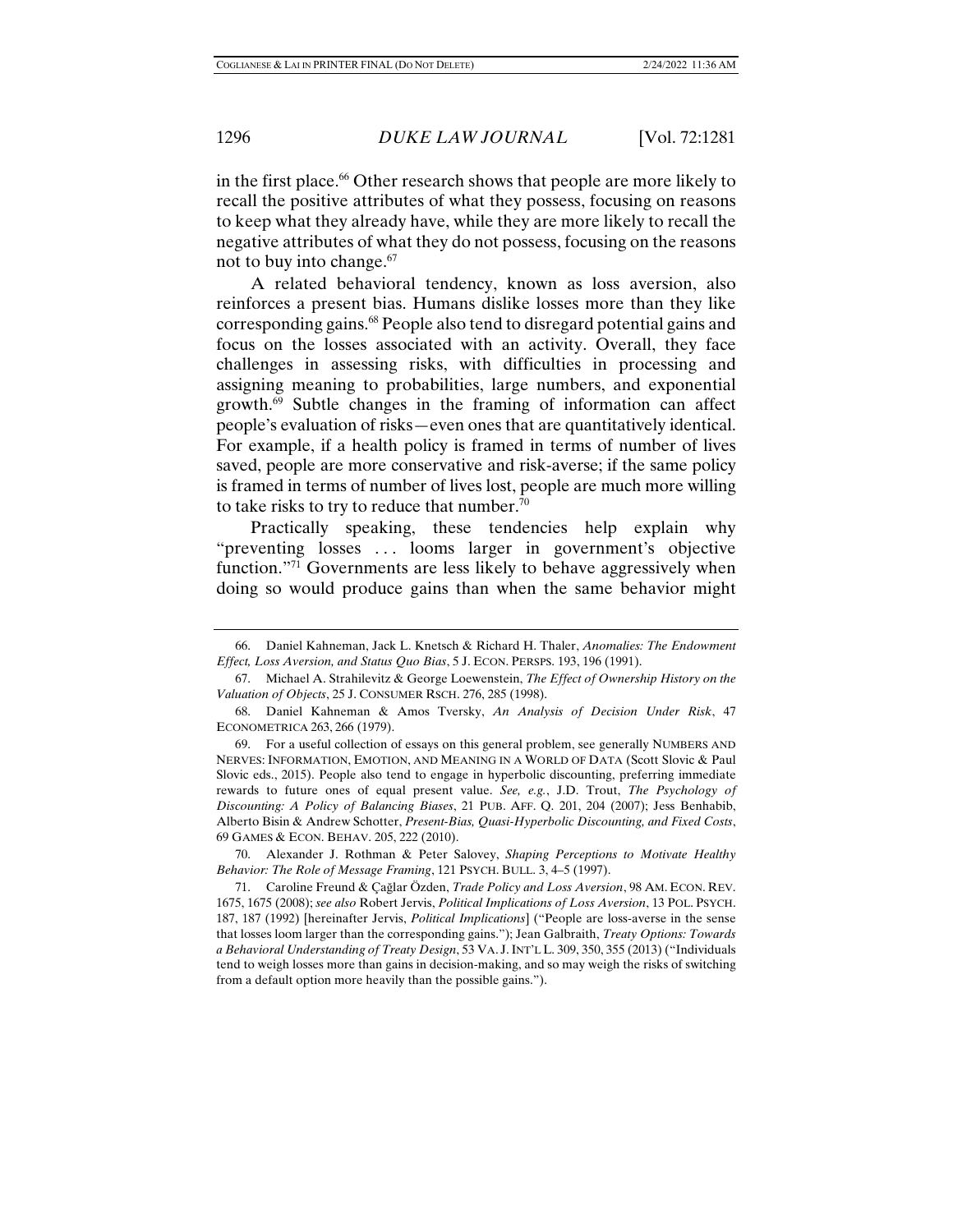prevent losses.72 Policymakers appear to prefer more cautious measures over more ambitious ones, even if the latter are needed. Such myopia in governmental decision-making creates inertia toward the status quo.<sup>73</sup> It can also lead to the systemic underinvestment in policies and resources needed to prevent future harms.<sup>74</sup>

*Susceptibility to Overpersuasion.* Although humans may at times be sensibly persuaded to change their opinions when presented with new information, they can also be persuaded by superficial, even irrelevant, changes in environment, context, and framing. Numerous studies reveal biases that can be triggered simply by subtle changes in language or visual imagery.<sup>75</sup> For example, one study found that changes in the gruesomeness of information correlate with conviction rates.<sup>76</sup> With other variables held constant, 34 percent of the subjects who viewed gruesome textual references chose to convict, compared with 14 percent by those who did not.<sup>77</sup> Even delivering unsavory smells to a room can affect decisions having nothing to do with odors.<sup>78</sup>

The visual display of information can also be more influential than expected. Visually gripping demonstratives, such as diagrams, photographs, and animations, can captivate a jury's attention, spark emotions, and prove persuasive.79 Merely using PowerPoint slides in opening statements in court tends to correspond with achieving more favorable decisions.<sup>80</sup>

 <sup>72.</sup> *See* Jervis, *Political Implications*, *supra* note 71.

 <sup>73.</sup> Those who stand to lose from new policies often mobilize against change more than will those who stand to gain. *See* THE POLITICS OF REGULATION 360–61 (James Q. Wilson ed., 1982).

 <sup>74.</sup> *See* ROBERT MEYER & HOWARD KUNREUTHER, THE OSTRICH PARADOX: WHY WE UNDERPREPARE FOR DISASTERS 2–4 (2017).

 <sup>75.</sup> *See, e.g.*, Elizabeth F. Loftus & John C. Palmer, *Reconstruction of Automobile Destruction: An Example of the Interaction Between Language and Memory*, 13 J. VERBAL LEARNING & VERBAL BEHAV. 585, 585 (1974); Elizabeth F. Loftus & Guido Zanni, *Eyewitness Testimony: The Influence of the Wording of a Question*, 5 BULL. PSYCHONOMIC SOC'Y 86, 86 (1975). For a review, see Lai, *supra* note 23, at 4.

 <sup>76.</sup> *See, e.g.*, David A. Bright & Jane Goodman-Delahunty, *Gruesome Evidence and Emotion: Anger, Blame, and Jury Decision-Making*, 30 LAW & HUM. BEHAV. 183, 183 (2006); Beatrice H. Capestany & Lasana T. Harris, *Disgust and Biological Descriptions Bias Logical Reasoning During Legal Decision-Making*, 9 SOC. NEUROSCIENCE 265, 265 (2014).

 <sup>77.</sup> David A. Bright & Jane Goodman-Delahunty, *The Influence of Gruesome Verbal Evidence on Mock Juror Verdicts*, 11 PSYCHIATRY PSYCH. & L. 154, 154 (2004).

 <sup>78.</sup> Nicolao Bonini, Constantinos Hadjichristidis, Ketti Mazzocco, Maria Luisa Demattè, Massimiliano Zampini, Andrea Sbarbati & Stefano Magon, Pecunia Olet*: The Role of Incidental Disgust in the Ultimatum Game*, 11 EMOTION 965, 965 (2011).

 <sup>79.</sup> Lai, *supra* note 23, at 10.

 <sup>80.</sup> Jaihyun Park & Neal Feigenson, *Effects of a Visual Technology on Mock Juror Decision Making*, 27 APPLIED COGNITIVE PSYCH. 235, 235 (2012). For specific examples, see *In re Pers.*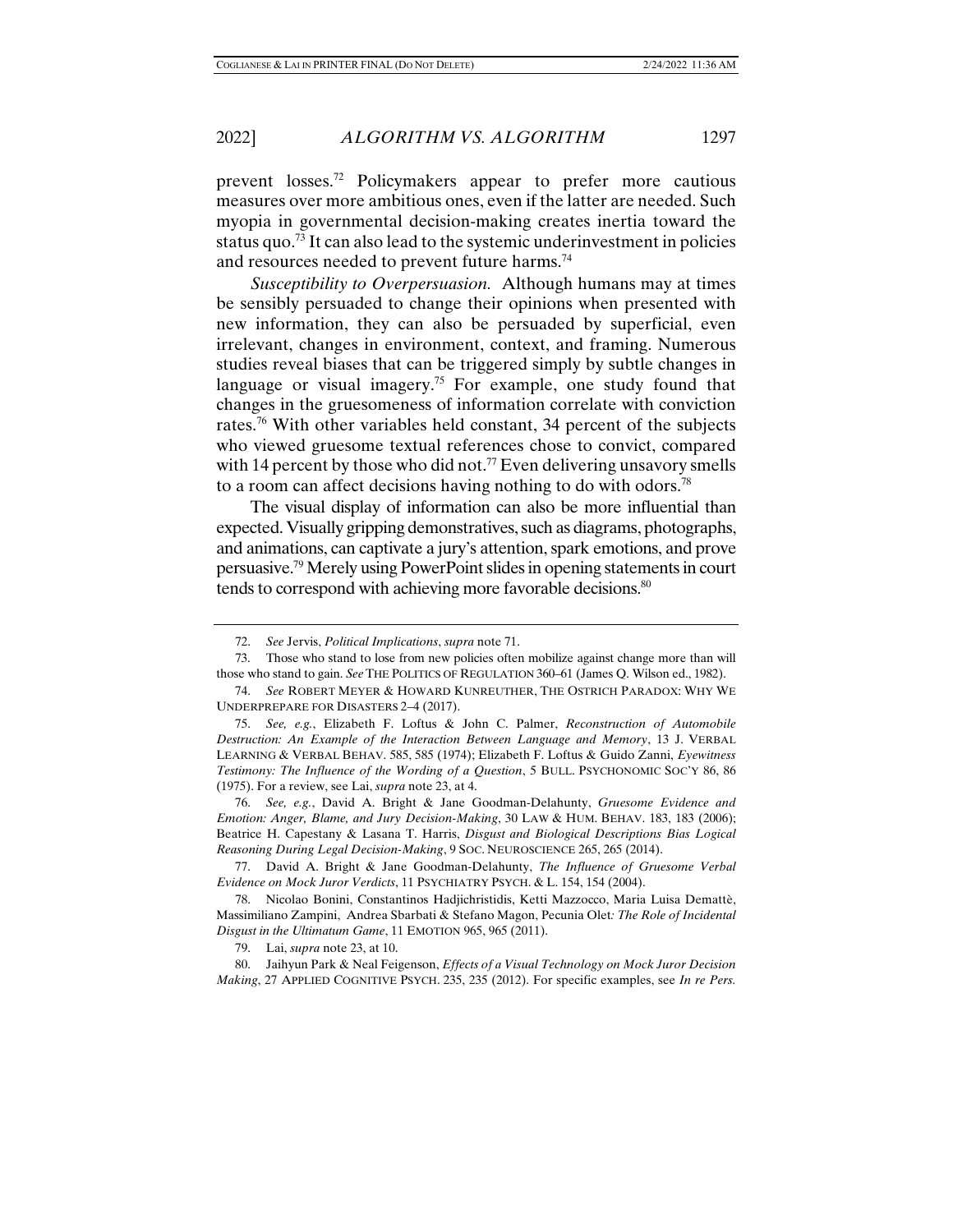*Racial and Gender Biases.* As with the various cognitive biases noted above, race and gender biases can affect human judgment—even without conscious animus. Implicit biases are a "distorting lens that's a product of both the architecture of our brain and the disparities in our society."<sup>81</sup>

Perceptions about race can be shaped by subtle cues that appear in people's surroundings. One study exposed adult subjects to a series of flashes of light containing letters that were too rapid to be consciously perceived.82 One group was exposed to flashes with words related to crime, such as "arrest" and "shoot," while the other group was exposed to jumbled letters.<sup>83</sup> But after these flashes, subjects were shown two human faces simultaneously—one Black, one white. The subjects exposed to the crime-related words spent more time staring at the Black face.<sup>84</sup>

In the context of the legal system, studies show evidence of racial bias in the conduct of prosecutors in determining convictions<sup>85</sup> and federal sentences.<sup>86</sup> Racial disparities have been identified as well in the decisions of defense attorneys,<sup>87</sup> police officers,<sup>88</sup> judges,<sup>89</sup> and juries.<sup>90</sup> Similarly,

82. EBERHARDT, *supra* note 81, at 58–60.

83. *Id.*

84. *Id.*

 85. Carly W. Sloan, Racial Bias by Prosecutors: Evidence from Random Assignment 30 (2019) (unpublished manuscript) (on file with author).

 86. M. Marit Rehavi & Sonja B. Starr, *Racial Disparity in Federal Criminal Sentences*, 122 J. POL. ECON. 1320, 1320 (2014).

 87. *See, e.g.*, David S. Abrams & Albert H. Yoon, *The Luck of the Draw: Using Random Case Assignment To Investigate Attorney Ability*, 74 U. CHI. L. REV. 1145, 1145 (2007); *see also* Jeff Adachi, *Public Defenders Can Be Biased, Too, and It Hurts Their Non-White Clients*, WASH.POST (June 7, 2016), https://www.washingtonpost.com/posteverything/wp/2016/06/07/public-defenders-can-be-biased-too-andit-hurts-their-non-white-clients [https://perma.cc/QH3P-ZW8B] ("A public defender may try harder for a client that he or she perceives as more educated or likely to be successful because of their race.").

 88. Kate Antonovics & Brian G. Knight, *A New Look at Racial Profiling: Evidence from the Boston Police Department*, 91 REV. ECON. & STAT. 163, 163 (2009).

 89. *See* Briggs Depew, Ozkan Eren & Naci Mocan, *Judges, Juveniles, and In-Group Bias*, 60 J.L.& ECON. 209, 209 (2017) (finding evidence of negative in-group bias by judges sentencing juvenile offenders).

 90. *See* Shamena Anwar, Patrick Bayer & Randi Hjalmarsson, *The Impact of Jury Race in Criminal Trials*, 127 Q.J. ECON. 1017, 1017 (2012) (finding that all-white juries convict Black defendants 16 percent more frequently than they convict white defendants).

*Restraint of Glasmann*, 286 P.3d 673, 701–03 (Wash. 2012) (en banc) and State v. Robinson, No. 47398-1-I, 2002 WL 258038, at \*3 (Wash. Ct. App. Feb. 25, 2002).

 <sup>81.</sup> JENNIFER L. EBERHARDT, BIASED: UNCOVERING THE HIDDEN PREJUDICE THAT SHAPES WHAT WE SEE, THINK, AND DO 6 (2019); *see also* O. Pascalis, L. S. Scott, D. J. Kelly, R. W. Shannon, E. Nicholson, M. Coleman & C. A. Nelson, *Plasticity of Face Processing in Infancy*, 102 PROC. NAT. ACAD. SCI. 5297, 5300 (2005) ("[E]xperience with faces early in life may influence and shape the development of a face prototype. The development of this prototype leads to biases in discriminating ownrace and own-species faces compared with other-race and other-species faces.").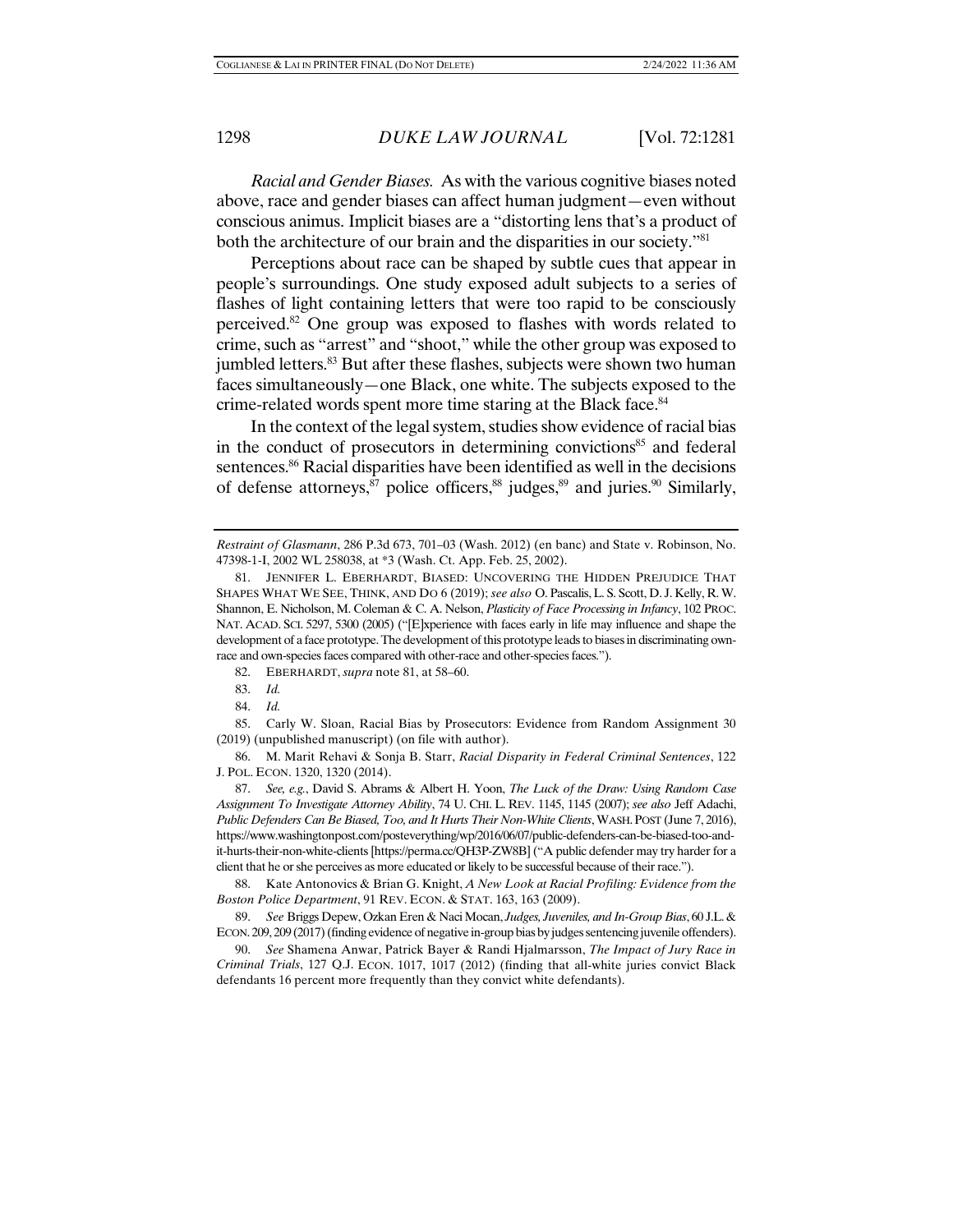2022] *ALGORITHM VS. ALGORITHM* 1299

racial disparities can be found in the policies and products of the administrative state. Some of these disparities have resulted from explicit biases reflected in historic race-conscious housing policies.<sup>91</sup> Others result from persistent structural racism and implicit biases.<sup>92</sup> Awards of Social Security disability benefits, for example, have been found to exhibit racial

disparities, with Black applicants receiving less favorable outcomes compared to white applicants.<sup>93</sup> The Food and Drug Administration's ("FDA") testing protocols result in Black and Latino individuals disproportionately bearing the risks of testing experimental drugs.<sup>94</sup>

#### *C. Group Challenges*

To these various problems and limitations of individual decisionmaking can be added a series of distinctive pathologies associated with group decision-making—the kind of decision-making that prevails throughout much of government.95 The group setting does not necessarily eliminate the problematic physical and cognitive features that can make individual decision-making go awry. On the contrary, research indicates that it is commonly the case that "groups exaggerate this tendency."96 Moreover, the group setting adds social dynamics that can create additional problems. It was far from accidental that Otto

 <sup>91.</sup> *See, e.g.*, RICHARD ROTHSTEIN, THE COLOR OF LAW: A FORGOTTEN HISTORY OF HOW OUR GOVERNMENT SEGREGATED AMERICA 39 (2017) (explaining how, in the midtwentieth century especially, "federal, state, and local governments purposely created segregation in every metropolitan area of the nation"); JESSICA TROUNSTINE, SEGREGATION BY DESIGN: LOCAL POLITICS AND INEQUALITY IN AMERICAN CITIES 3 (2018) (noting how segregation emerged from "local governments systematically institutionaliz[ing] discriminatory approaches to the maintenance of housing values and production of public goods").

 <sup>92.</sup> The racial makeup of the heads of many administrative agencies has also failed to reflect society's racial makeup. Chris Brummer, *What Do the Data Reveal About (the Absence of Black) Financial Regulators?* 8–9 (Brookings Econ. Stud., Working Paper, 2020), https://www.brook ings.edu/research/what-do-the-data-reveal-about-the-absence-of-black-financial-regulators [https://perma.cc/LZ4Q-4TUS].

 <sup>93.</sup> U.S. GEN. ACCT. OFF., GAO/HRD-92-56, SOCIAL SECURITY: RACIAL DIFFERENCE IN DISABILITY DECISIONS WARRANTS FURTHER INVESTIGATION 4 (1992); Erin M. Godtland, Michele Grgich, Carol Dawn Petersen, Douglas M. Sloane & Ann T. Walker, *Racial Disparities in Federal Disability Benefits*, 25 CONTEMP. ECON. POL'Y 27, 27 (2007).

 <sup>94.</sup> *See* JILL A. FISHER, ADVERSE EVENTS: RACE, INEQUALITY, AND THE TESTING OF NEW PHARMACEUTICALS 4 (2020).

 <sup>95.</sup> *See, e.g.*, David P. Redlawsk & Richard R. Lau, *Behavioral Decision-Making*, *in*  OXFORD HANDBOOK OF POLITICAL PSYCHOLOGY 1, 1–4 (Leonie Huddy, David O. Sears & Jack S. Levy eds., 2d ed. 2013) (discussing the behavioral tendencies of voters' decision-making).

 <sup>96.</sup> Verlin B. Hinsz, R. Scott Tindale & David A. Vollrath, *The Emerging Conceptualization of Groups as Information Processors*, 121 PSYCH. BULL. 43, 49 (1997).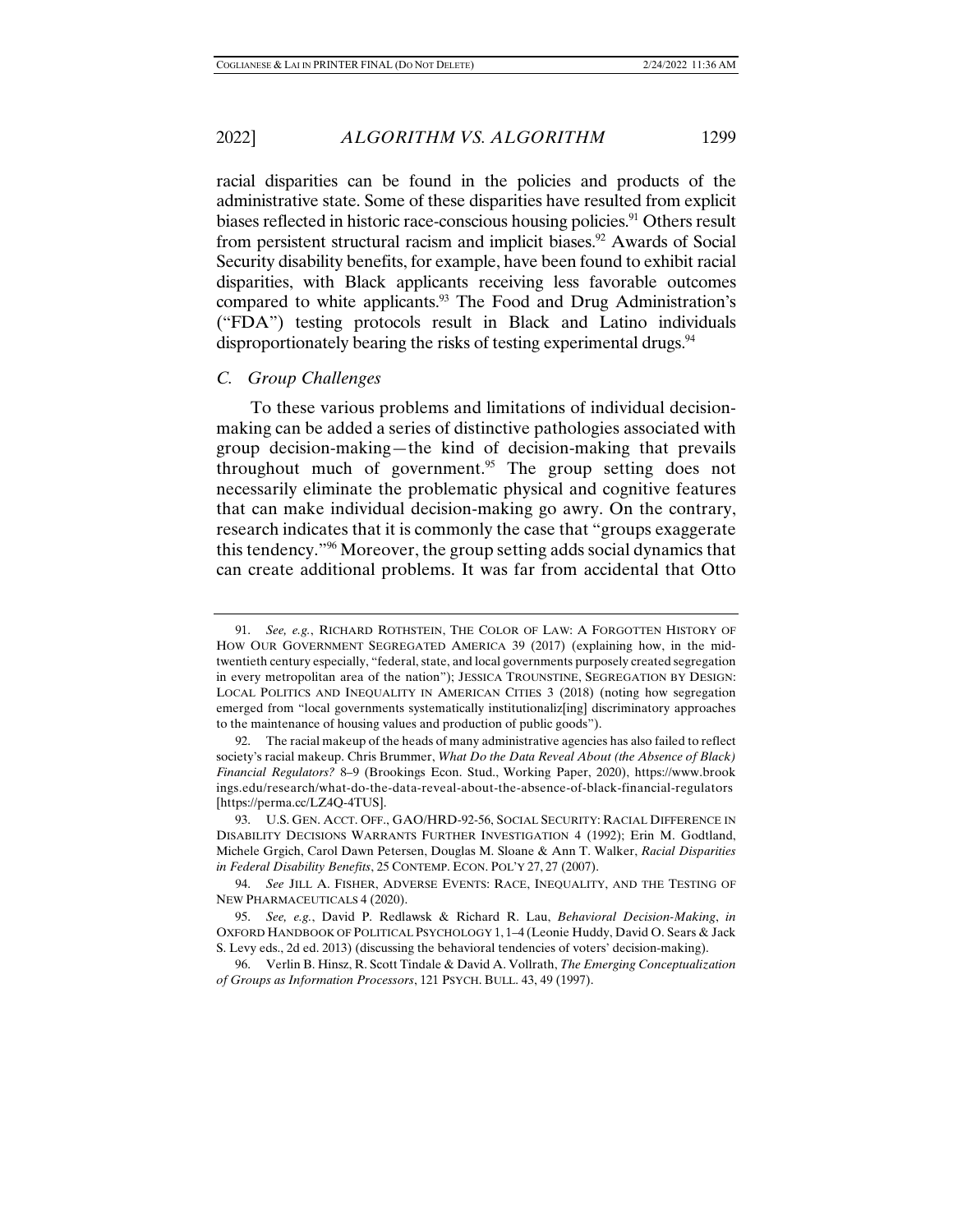von Bismarck compared the making of laws to the making of sausages. Some research even suggests that as many as half of all decisions made in a group setting result in failure.<sup>97</sup>

*Groupthink.* One dynamic that arises within groups derives from individuals' psychological drive for consensus that suppresses dissent and the open appraisal of alternatives.<sup>98</sup> When members of a group prize their group membership over the substance of the decision, any individual motivation to appraise alternative courses of action tends to fall to the wayside.<sup>99</sup> Individual doubts and disagreements are effectively censored.100 Structural faults in the organization—including partial leadership, rigidly established procedures, and homogenous ingroups—tend to lead to harmful symptoms of groupthink, including the illusion of invulnerability, self-censorship, stereotypes of outgroups, and the illusion of unanimity.101 Groupthink is said to have contributed to a wide range of governmental failures, including the National Aeronautics and Space Administration's fateful decision to launch the Challenger shuttle, President Harry S. Truman's troubled invasion of the Democratic People's Republic of Korea, President John F. Kennedy's failed assault on the Bay of Pigs in Cuba, President Lyndon B. Johnson's escalation of U.S. involvement in the Vietnam War, President Richard Nixon's Watergate scandal, and the coverup of the Iran-Contra scandal during the administration of President Ronald Reagan.102 More recently, groupthink appears to have impeded the

 <sup>97.</sup> *See* Paul C. Nutt, *Surprising but True: Half the Decisions in Organizations Fail*, 13 ACAD. MGMT. EXEC. 75, 75 (1999).

 <sup>98.</sup> *See* IRVING L. JANIS, VICTIMS OF GROUPTHINK 3 (1972). The term was coined in George Orwell's *1984* and first used to describe "rationalized conformity" in government organizations. William H. Whyte, Jr., *Groupthink*, FORTUNE (1952), https://fortune.com/2012/ 07/22/groupthink-fortune-1952 [https://perma.cc/JCN7-Z63E].

 <sup>99.</sup> Whyte, Jr., *supra* note 98.

 <sup>100.</sup> *Id.*

 <sup>101.</sup> *Id.*

 <sup>102.</sup> *See* IRVING L. JANIS, CRUCIAL DECISIONS: LEADERSHIP IN POLICYMAKING AND CRISIS MANAGEMENT 47, 57–58 (1989); EM GRIFFIN, AFIRST LOOK AT COMMUNICATION THEORY 219–28 (1991). For related discussion, see REPORT BY THE PRESIDENTIAL COMMISSION ON THE SPACE SHUTTLE CHALLENGER ACCIDENT 83–119 (1986), https://science.ksc.nasa.gov/shuttle/ missions/51-l/docs/rogers-commission/Rogers\_Commission\_Report\_Vol1.pdf [https://perma.cc/ P29Y-SQ2D] (chronicling flawed group decision-making that led to the catastrophic launch of the Challenger space shuttle) and RICHARD E. NEUSTADT & ERNEST R. MAY, THINKING IN TIME: THE USES OF HISTORY FOR DECISION-MAKERS 32–33 (1986) (analyzing examples of failed group decision-making across multiple federal administrations). We recognize, of course, that groupthink may not always be the sole driver of organizational failure. *Cf*. DIANE VAUGHAN, THE CHALLENGER LAUNCH DECISION: RISKY TECHNOLOGY, CULTURE, AND DEVIANCE AT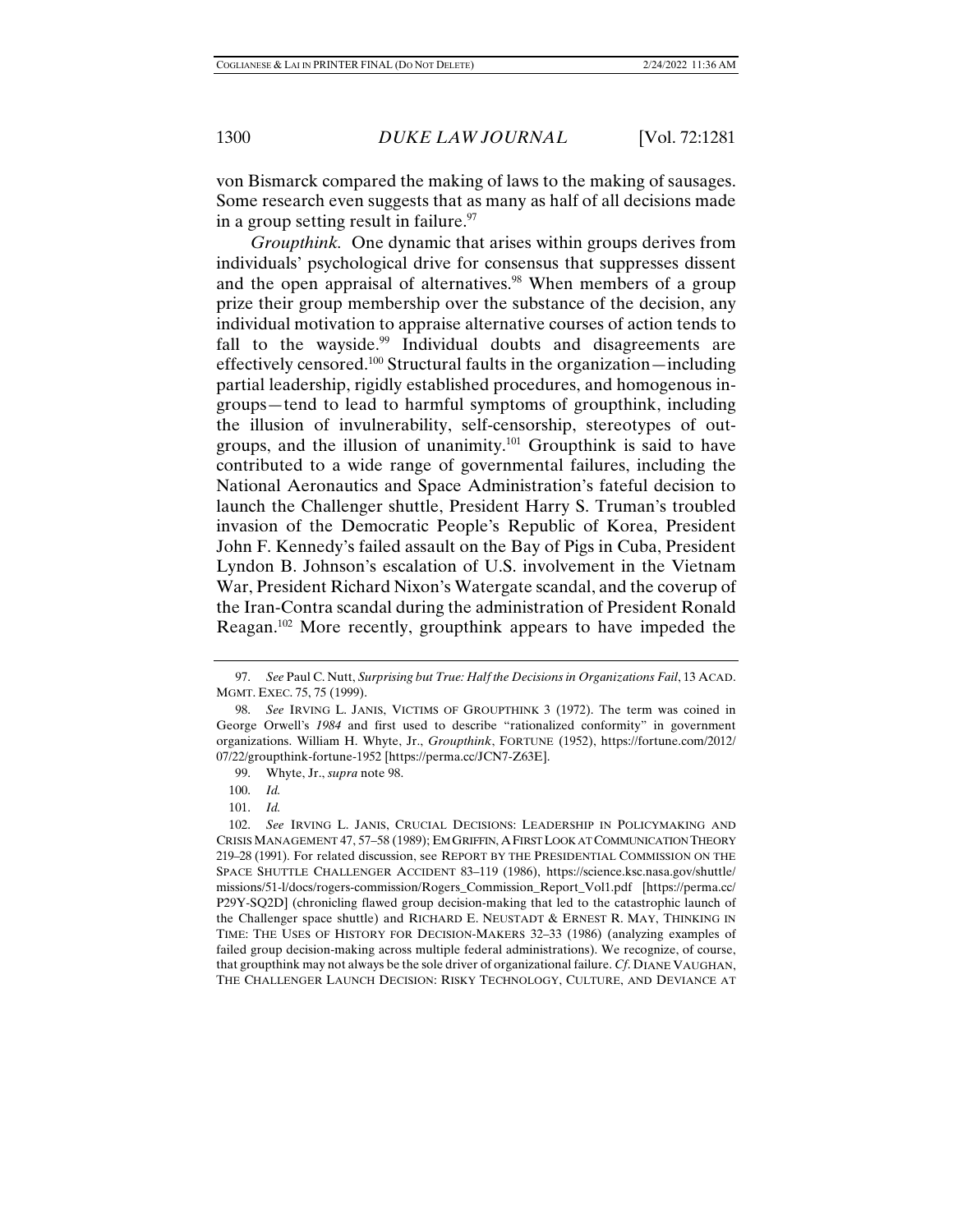government's response to COVID-19103 and may have contributed to misjudging the circumstances surrounding the U.S. withdrawal from Afghanistan.104

*Lowest Common Denominator Effect.* Another related group decision-making pathology grows out of individual group members' desire to come to agreement: the lowest common denominator effect. When this happens, decisions get made based on what all the group members can agree upon, rather than on what is actually needed to address the problem confronting the group.105 Groups that succumb to the lowest common denominator risk setting the bar too low when making decisions and finding solutions.106

*Garbage Can Decision-making.* Groups may also fail to find effective solutions because of "garbage can" decision-making, where group members first identify solutions and search for problems which might justify their preferred solutions—rather than the reverse.<sup>107</sup> Whether a group makes useful choices depends upon a mixture of ideas for solutions, problems to be solved, and decision-makers involved in the group. Often, members of a group will avoid identifying problems in the effort to make

 104. *See* Tevi Troy, *All the President's Yes-Men*, WALL ST. J. (Aug. 22, 2021), https://www. wsj.com/articles/president-decision-making-biden-kennedy-johnson-taliban-afghanistanbay-of-pigs-vietnam-saigon-blinkin-sullivan-11629641380 [https://perma.cc/4Y7G-HTEU].

 105. For a discussion of the lowest common denominator effect, see Cary Coglianese, *Is Consensus an Appropriate Basis for Regulatory Policy?*, *in* ENVIRONMENTAL CONTRACTS: COMPARATIVE APPROACHES TO REGULATORY INNOVATION IN THE UNITED STATES AND EUROPE 93, 93–113 (Eric Orts & Kurt Deketelaere eds., 2001).

 106. For ways that groups can fail by trying to make everyone happy, see Cary Coglianese, *Is Satisfaction Success? Evaluating Public Participation in Regulatory Policymaking*, *in* THE PROMISE AND PERFORMANCE OF ENVIRONMENTAL CONFLICT RESOLUTION 69, 69-70 (Rosemary O'Leary & Lisa Bingham eds., 2003).

 107. Michael D. Cohen, James G. March & Johan P. Olsen, *A Garbage Can Model of Organizational Choice*, 17 ADMIN. SCI. Q. 1, 1 (1972).

NASA 404 (2d ed. 2016) (arguing that "many of the elements of" failure in the Challenger tragedy "have explanations that go beyond the assembled group to cultural and structural sources"). Even Janis recognized that, in situations suffering from groupthink, "other causal factors" may well be at play. JANIS, *supra*, at 275.

 <sup>103.</sup> Richard Coker, *Coronavirus Can Only Be Beaten If Groups Such as Sage Are Transparent and Accountable*, GUARDIAN (Apr. 27, 2020), https://www.theguardian.com/comm entisfree/2020/apr/27/coronavirus-sage-scientific-groupthink [https://perma.cc/NNR4-K3DB]; *see also* Howard Kunreuther & Paul Slovic, *Learning from the COVID*‐*19 Pandemic to Address Climate Change*, MGMT. & BUS. REV. (Winter 2021), https://mbrjournal.com/2021/01/26/ learning-from-the-covid-19-pandemic-to-address-climate-change [https://perma.cc/52FV-EG3G] (noting how a "tend[ency] to *follow the herd*, allowing [their] choices to be influenced by other people's behavior, especially when we feel uncertain," influenced key decision-makers' responses to the COVID-19 pandemic).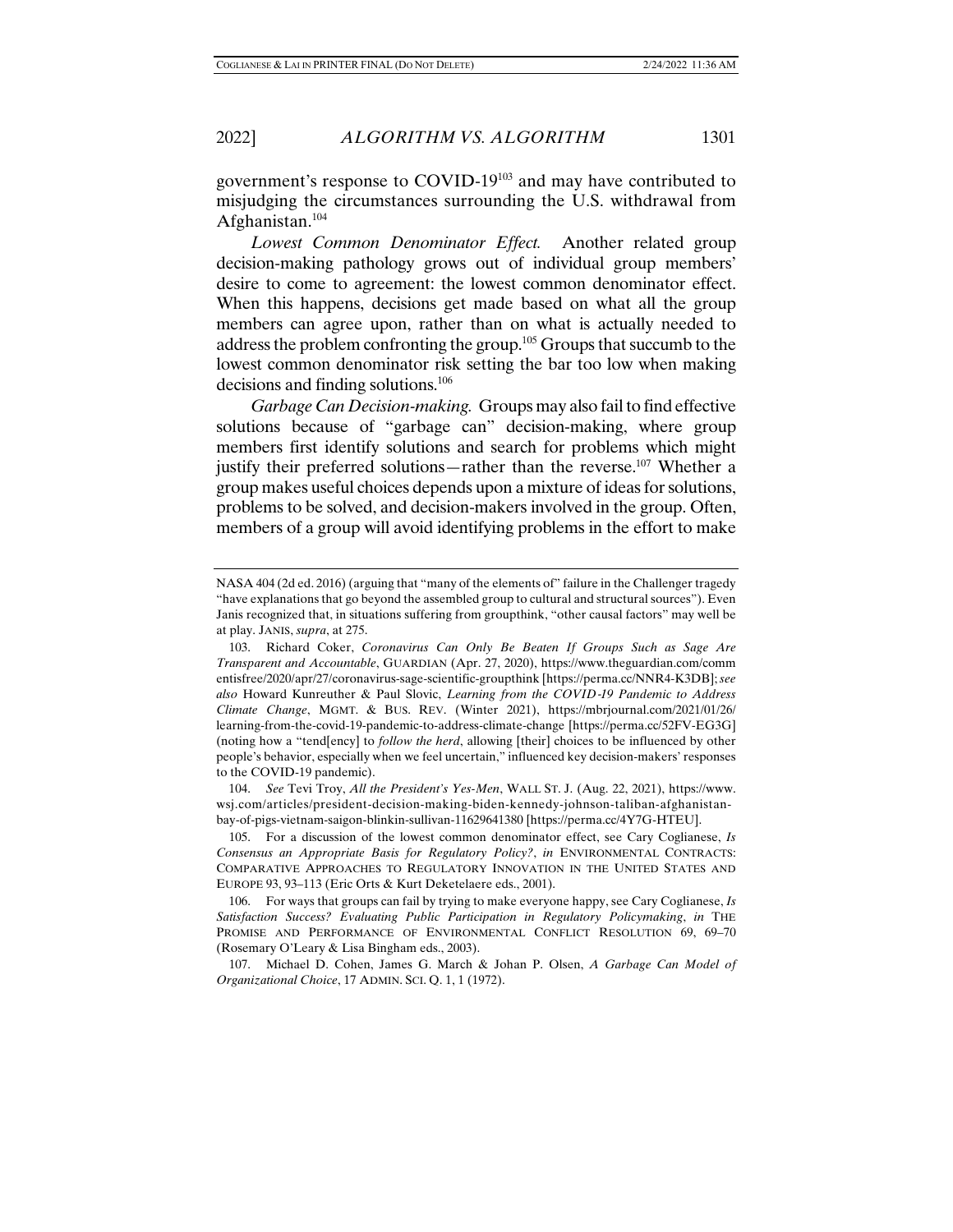decisions. Ultimately, "the nature of the choice, the time [the group] takes, and the problems it solves all depend on a relatively complicated intermeshing of elements" within the organization.<sup>108</sup>

*Preference Cycling.* Aggregating preferences within groups can also be relatively erratic. According to Arrow's impossibility theorem, when individual preferences are arrayed across more than a single dimension, there may be no clear and stable way to aggregate individual preferences without violating mathematical principles of transitivity.109 In other words, although a majority of a group may favor option A over option B, and also favor option B over option C, if the group is faced just with a decision that involves a choice just between A and C, it may well rationally choose C. Outcomes "cycle" because the choice that satisfies a majority of group members' preferences can shift depending on the potentially arbitrary way that alternatives are pitted against each other (A versus B, B versus C, or A versus C).<sup>110</sup>

*Free Riding or Social Loafing.* Members of a group can be less motivated when performing tasks along with other group members. Situations where individuals are not individually identifiable lead to lower accountability and responsibility—or social loafing. In one experiment, researchers found that when asked to perform physically exerting tasks of clapping and shouting, participants' efforts sizably decreased when performing in groups as compared to performing alone.111 This effect also has been documented in industrial production, bystander intervention, and participation in church activities.<sup>112</sup> When individuals need to work cooperatively to achieve collective action, they have the incentive to free ride on the efforts of others—which ultimately undersupplies needed collective goods. $^{113}$ 

\* \* \*

 <sup>108.</sup> *Id.* at 16.

 <sup>109.</sup> Kenneth J. Arrow, *A Difficulty in the Concept of Social Welfare*, 58 J.POL.ECON. 328, 334–39, 342–43 (1950).

 <sup>110.</sup> For an accessible introduction to preference cycling, see DANIEL A. FARBER & PHILIP P. FRICKEY, LAW AND PUBLIC CHOICE: A CRITICAL INTRODUCTION 38–39 (1991).

 <sup>111.</sup> Bibb Latané, Kipling Williams & Stephen Harkins, *Many Hands Make Light the Work: The Causes and Consequences of Social Loafing*, 37 J. PERSONALITY & SOC. PSYCH. 822, 822 (1979).

 <sup>112.</sup> *Id.* at 831.

 <sup>113.</sup> MANCUR OLSON, THE LOGIC OF COLLECTIVE ACTION: PUBLIC GOODS AND THE THEORY OF GROUPS 16–22 (1965).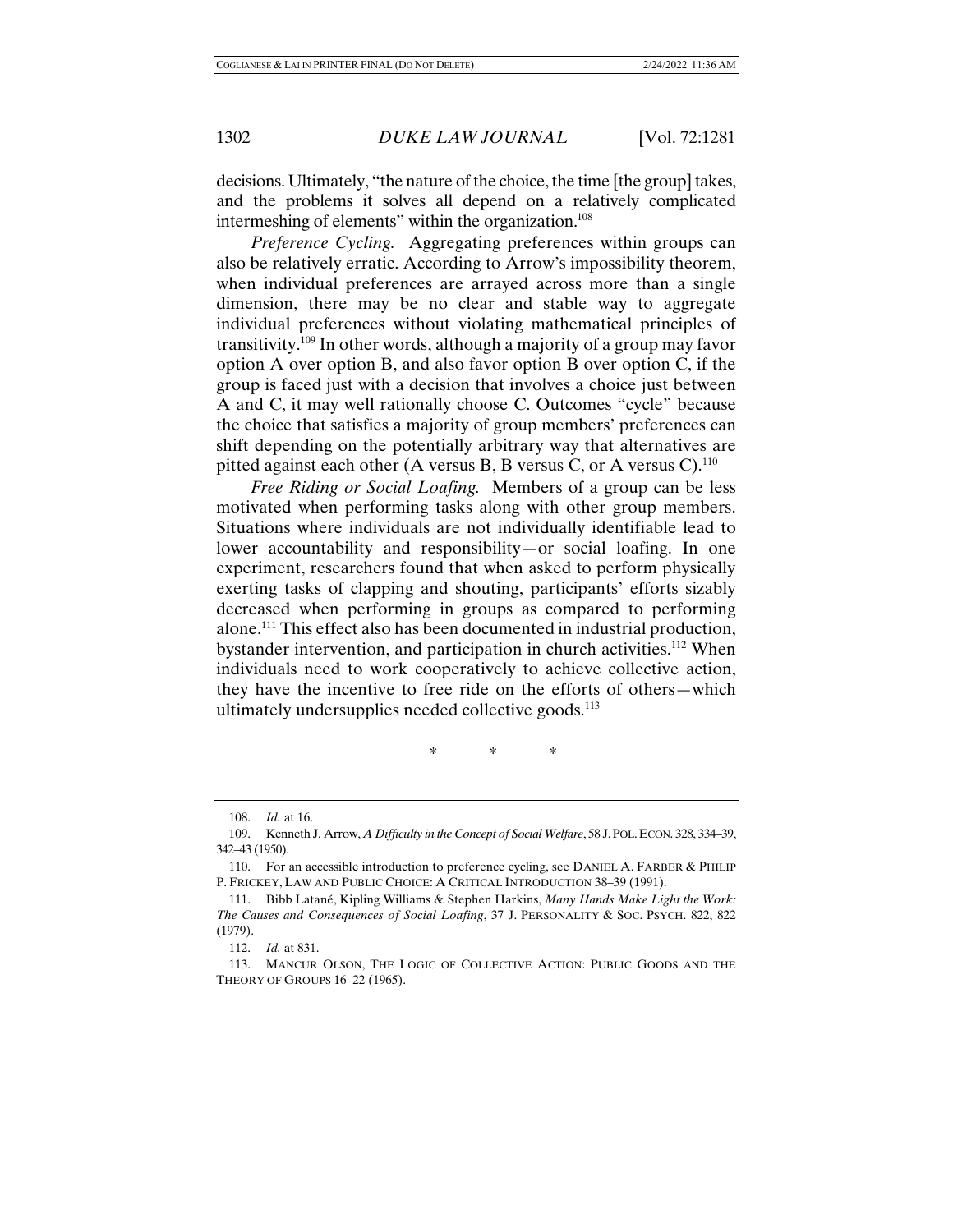All of these various characteristics of human decision-making manifest themselves in public policies and outcomes, fueling frequent complaints about government and its performance.<sup>114</sup> When calamities strike, government officials receive blame for failing to connect the dots and prevent tragedy from occurring.115 When problems go unsolved, government again gets blamed, often for being too sclerotic.<sup>116</sup> All along, the persistence of racial, gender, and other biases continue to raise questions about the fairness of government. $117$ 

Even routine administrative processes driven by humans receive frequent criticisms about delays, inconsistencies, and disparities.118 Any system that must rely on thousands of humans to make decisions will necessarily be susceptible to such concerns. The Social Security Administration's ("SSA") disability program, for example, depends on

 <sup>114.</sup> As of 2021, 73 percent of Americans were at least somewhat dissatisfied with government and "how well it works." *Government*, GALLUP, https://news.gallup.com/poll/27286/ government.aspx [https://perma.cc/R8U2-7SG7]. Between 2001, when the level was 30 percent, and 2021, dissatisfaction more than doubled. *Id.* For discussions of the effects of human limitations on governmental performance, see, for example, Eyal Zamir & Raanan Sulitzeanu-Kenan, *Explaining Self-Interested Behavior of Public-Spirited Policy Makers*, 78 PUB. ADMIN. REV. 579, 579 (2017); Michael David Thomas, *Reapplying Behavioral Symmetry: Public Choice and Choice Architecture*, 180 PUB. CHOICE 1, 11 (2019).

 <sup>115.</sup> *See, e.g.*, Christopher Carrigan & Cary Coglianese, *Oversight in Hindsight: Assessing the U.S. Regulatory System in the Wake of Calamity*, *in* REGULATORY BREAKDOWN: THE CRISIS OF CONFIDENCE IN U.S. REGULATION 1, 1–6 (Cary Coglianese ed., 2012) (providing examples of calamities that yielded complaints about regulatory decisions).

 <sup>116.</sup> *See, e.g.*, JONATHAN RAUCH, DEMOSCLEROSIS: THE SILENT KILLER OF AMERICAN GOVERNMENT 17–20 (1994).

 <sup>117.</sup> *See, e.g.*, Lucie E. White, *Subordination, Rhetorical Survival Skills, and Sunday Shoes: Notes on the Hearing of Mrs. G.*, 38 BUFF. L. REV. 1, 2 (1990); DOROTHY ROBERTS, SHATTERED BONDS: THE COLOR OF CHILD WELFARE 92–99 (2002); HEATHER MCGHEE, THE SUM OF US: WHAT RACISM COSTS EVERYONE AND HOW WE CAN PROSPER TOGETHER 17–40 (2021).

 <sup>118.</sup> *See, e.g.*, HAROLD J. KRENT & SCOTT MORRIS, ACHIEVING GREATER CONSISTENCY IN SOCIAL SECURITY DISABILITY ADJUDICATION: AN EMPIRICAL STUDY AND SUGGESTED REFORMS 1 (2013); Paul Verkuil, *Meeting the Mashaw Test for Consistency in Administrative Decision-Making*, *in* ADMINISTRATIVE LAW FROM THE INSIDE OUT: ESSAYS ON THEMES IN THE WORK OF JERRY L. MASHAW 239, 239–40 (Nicholas R. Parillo ed., 2017); Aaron Glantz, *For Disabled Veterans Awaiting Benefits Decisions, Location Matters*, PBS NEWSHOUR EXTRA (Mar. 6, 2014), https://www.pbs.org/newshour/extra/app/uploads/2014/03/DisabledVetsWaitingForBenefits.pdf [https://perma.cc/65WV-2PPB]; U.S. GOV'T ACCOUNTABILITY OFF., GAO-16-74, ENERGY EMPLOYEES COMPENSATION: DOL GENERALLY FOLLOWED ITS PROCEDURES TO PROCESS CLAIMS BUT COULD STRENGTHEN SOME INTERNAL CONTROLS 10 (2016); U.S. GOV'T ACCOUNTABILITY OFF., BLACK LUNG BENEFITS PROGRAM: ADMINISTRATIVE AND STRUCTURAL CHANGES COULD IMPROVE MINERS' ABILITY TO PURSUE CLAIMS 10 (2009). For discussion of how delays may sometimes be purposeful, see generally DONALD MOYNIHAN & PAMELA HERD, ADMINISTRATIVE BURDEN: POLICYMAKING BY OTHER MEANS (2018).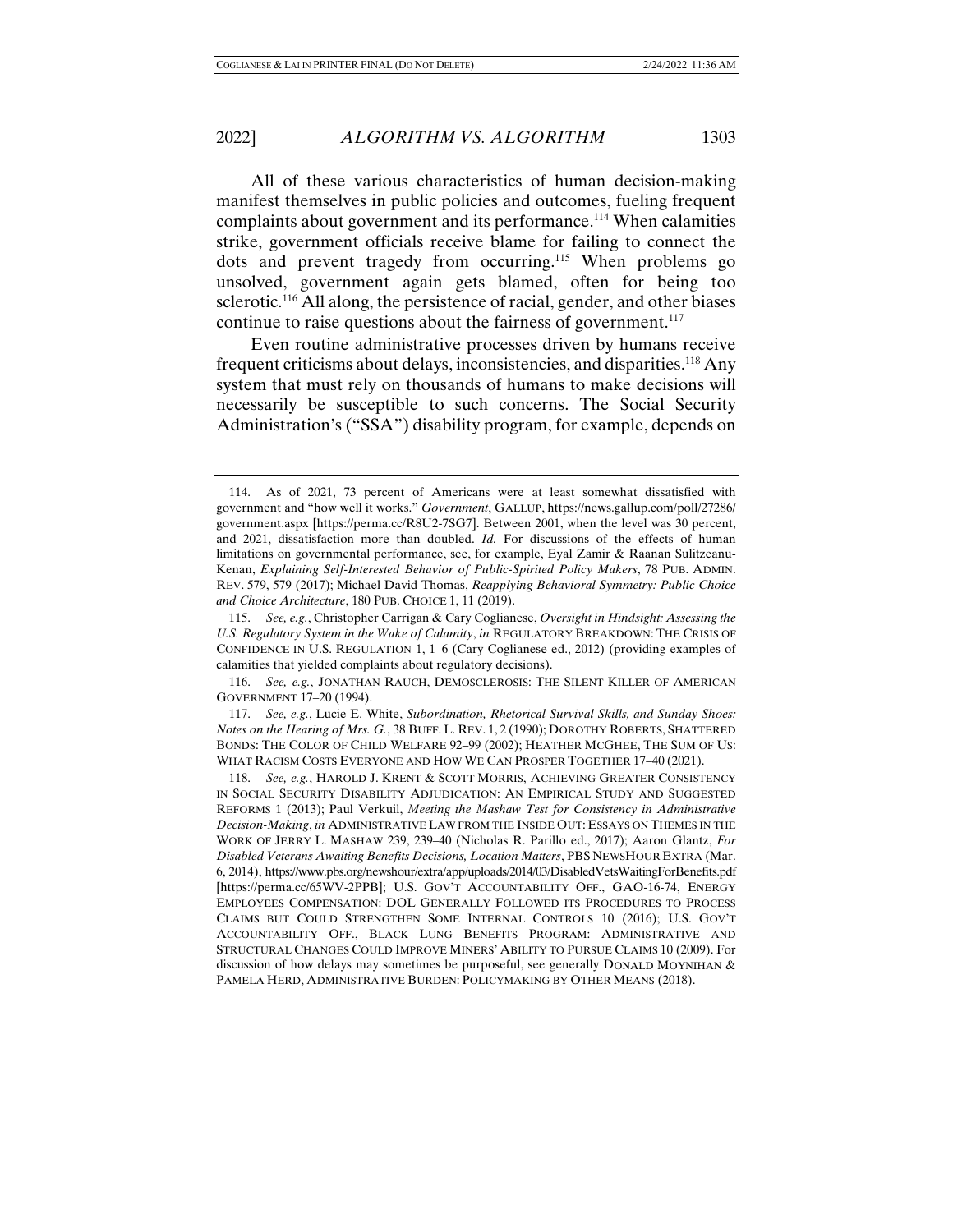about 1500 administrative law judges to process about eight hundred thousand cases each year.<sup>119</sup> Even with this processing throughput, the disability claims system has a backlog of about a million cases.<sup>120</sup> Moreover, inconsistencies across this system's many human decisionmakers can be stark.<sup>121</sup> Using just the fifteen most active administrative judges in the Dallas SSA as an example, it has been noted that "the judge grant rates in this single location ranged . . . from less than 10 percent being granted to over 90 percent."122 Three judges awarded benefits to no more than 30 percent of applicants, while three other judges awarded to more than 70 percent.<sup>123</sup>

Physical limitations, cognitive biases, and group pathologies build upon one another to affect human decision-making in ways that can be unpredictable and often undesirable. They contribute—both separately and in combination—to the widely accepted conclusion that government performs poorly.124

#### II. THE PROMISE OF DIGITAL ALGORITHMS

Recognizing the limitations of human decision-making should make both public officials and the public open to the possibility that digital algorithms—whether in the form of simple automation tools or complex machine-learning algorithms—could help improve government's performance.125 In this Part, we show the promise that digital

123. SSA REPORT, *supra* note 122.

 125. In fact, federal, state, and local governmental entities have already begun to implement digital algorithms in various ways to support domestic public administration, especially for

 <sup>119.</sup> Verkuil, *supra* note 118, at 242.

 <sup>120.</sup> *Id.*

 <sup>121.</sup> *See, e.g.*, KRENT & MORRIS, *supra* note 118.

 <sup>122.</sup> TRANSACTIONAL RECS. ACCESS CLEARINGHOUSE, SOCIAL SECURITY AWARDS DEPEND MORE ON JUDGE THAN FACTS (July 4, 2011) [hereinafter SSA REPORT], https://trac.syr.edu/tracreports/ssa/254 [https://perma.cc/GTR8-6U8N]. The SSA disputed aspects of this study. But others have documented considerable variability in SSA administrative outcomes. *See, e.g.*, Verkuil, *supra* note 118, at 242; KRENT & MORRIS, *supra* note 118.

 <sup>124.</sup> For recent discussions of infirmities in governmental performance, see, for example, FRANCIS FUKUYAMA, POLITICAL ORDER AND POLITICAL DECAY: FROM THE INDUSTRIAL REVOLUTION TO THE GLOBALIZATION OF DEMOCRACY 484–505 (2014), BO ROTHSTEIN, THE QUALITY OF GOVERNMENT 1–6 (2011), and PETER H. SCHUCK, WHY GOVERNMENT FAILS SO OFTEN: AND HOW IT CAN DO BETTER 30 (2014). Of course, recognizing infirmities is not to deny that government can and does sometimes work well. Scott Douglas et al., *Rising to Ostrom's Challenge: An Invitation to Walk on the Bright Side of Public Governance and Public Service*, 4 POL'Y DESIGN & PRAC. 1, 1 (2021); Cary Coglianese, *Is Government Really Broken?*, 1 U. PA. J.L. & PUB. AFFS. 65, 66–68 (2016).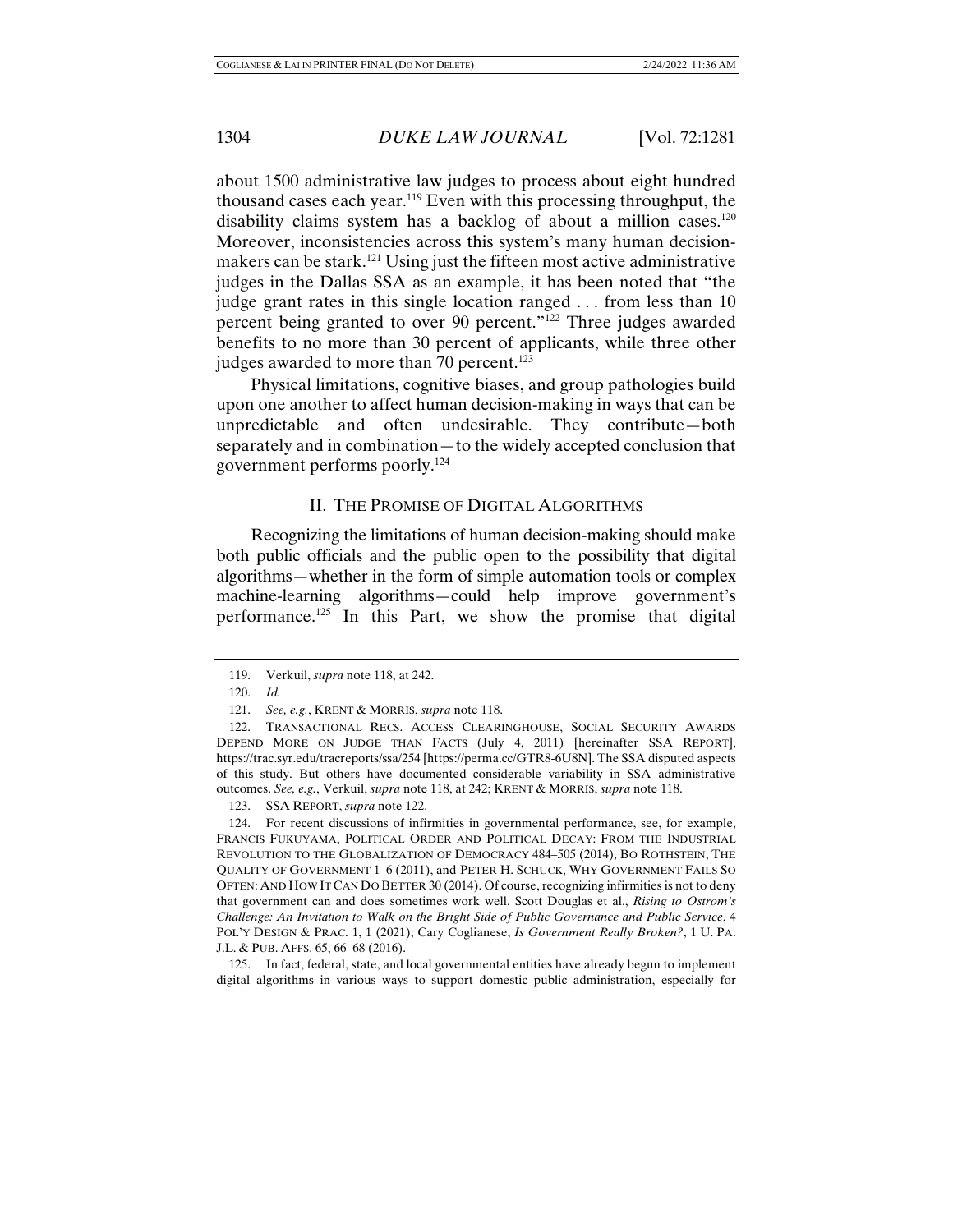algorithms hold for making such improvements. We begin by articulating some of digital algorithms' general virtues—especially the virtues of machine-learning algorithms—and then turn to research directly comparing their performance with the status quo.

Although this research confirms that machine-learning algorithms can deliver considerable improvements, we do not claim that digital algorithms will always perform better than current human algorithms. Machine learning cannot eliminate every problem confronting government. The relevant question about digital algorithms is not whether they will be free of all errors or biases. Rather, the question should be whether digital algorithms can perform specific tasks better than humans. Anyone concerned about fairness in government decision-making should entertain the possibility that digital algorithms may sometimes prove to be fairer and more consistent than humans. At the very least, it might be easier to remedy biased algorithms than to remove deeply ingrained implicit or cognitive biases from human decision-making.126

Nevertheless, because the design and operation of digital algorithms depend on humans, public officials should approach their use with due care. We therefore conclude this Part by highlighting a few problems and controversies that have arisen when governments have shifted to a reliance on digital algorithms. By appreciating that risks remain with the use of digital algorithms, it becomes evident that government officials need to be suitably cautious and make smart decisions about when and how to choose digital versus human algorithms, the issue Part III takes up.

# *A. Digital Algorithms and Their Virtues*

Statistical and other mathematical algorithms have been pivotal to nearly every major advance in science and technology. In recent decades, major developments in computing power now allow business leaders, medical and other professionals, and government officials to

tedious, voluminous tasks and to parse through data to extract patterns. *E.g.*, Coglianese & Ben Dor, *supra* note 8, at 823–27; ENGSTROM ET AL., *supra* note 9, at 9–11; KEVIN C. DESOUZA, ARTIFICIAL INTELLIGENCE IN THE PUBLIC SECTOR: A MATURITY MODEL 7–8 (2021), https://www.businessofgovernment.org/sites/default/files/Artificial%20Intelligence%20in%20th e%20Public%20Sector\_0.pdf [https://perma.cc/2YJ4-7VLS].

 <sup>126.</sup> *See generally* MICHAEL KEARNS & AARON ROTH, THE ETHICAL ALGORITHM: THE SCIENCE OF SOCIALLY AWARE ALGORITHM DESIGN (2019) (discussing ways that digital science can incorporate adherence to ethical principles into machine-learning technologies).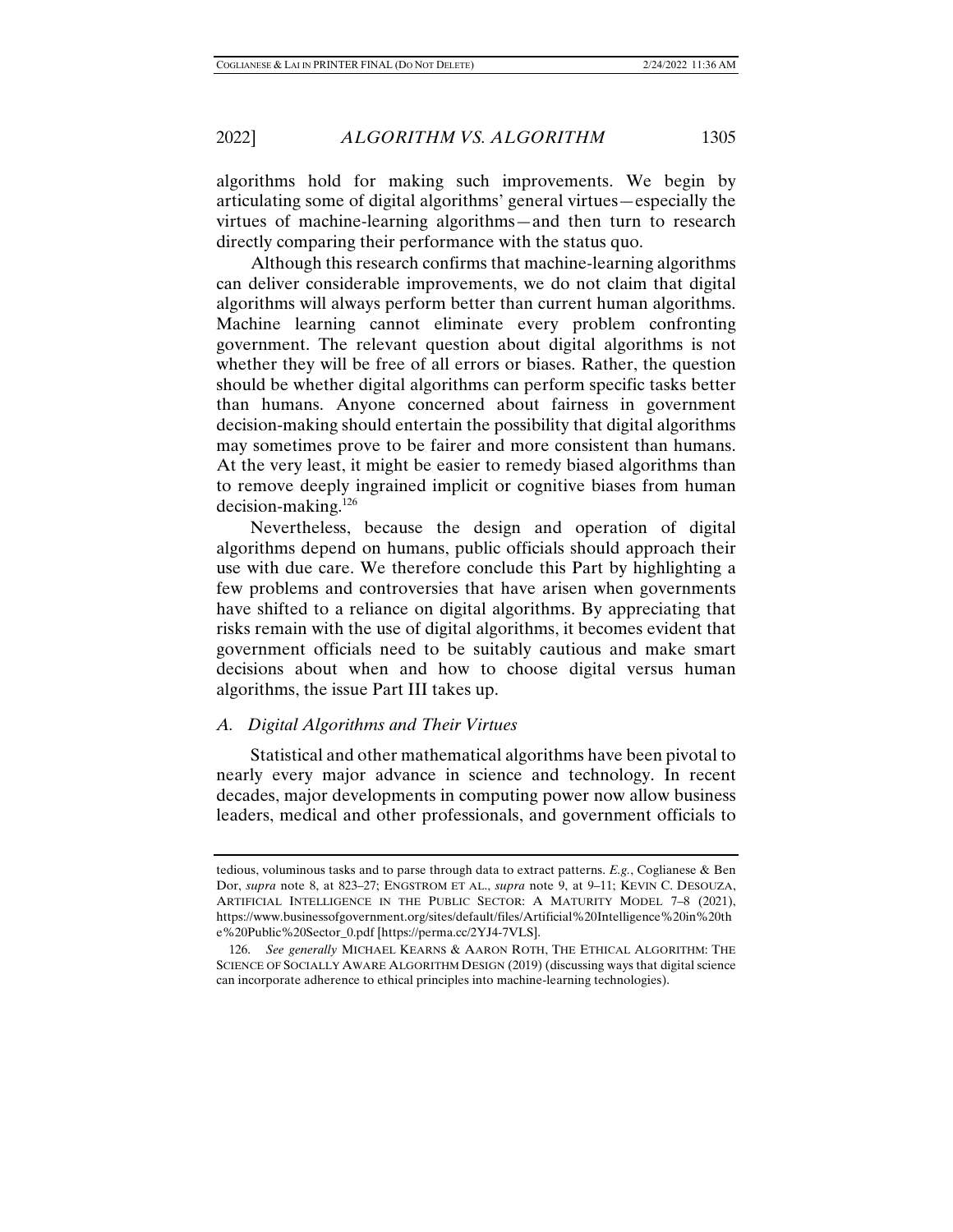improve what they do by taking advantage of a distinctive type of digital algorithm known as a machine-learning algorithm.

Machine-learning algorithms learn autonomously by deciphering patterns and generating inferences in large datasets that contain images, numbers, dense text, and natural languages.<sup>127</sup> These algorithms can assume many different forms, but they are often grouped into two main categories.<sup>128</sup> In the "supervised learning" category, algorithms are provided with numerous labeled examples for example, images categorized as "dog" or "cat"—and then generate a model to identify unlabeled images of dogs and cats. By contrast, in "unsupervised learning," algorithms can learn without the benefit of labeled data. When an unsupervised learning algorithm is fed an increasing number of images of dogs and cats, it builds predictive models for how to distinguish the two.<sup>129</sup>

Unlike traditional statistical analysis techniques, machine learning does not require humans to specify at the outset which variables to use.130 Of course, humans are never truly and completely out of the picture, as they must still select the learning algorithm's objective and meta-design, feed it its training data, and tweak the algorithm's optimization process for analyzing test data. Nevertheless, machinelearning algorithms largely design their own predictive models based on existing data, finding patterns in the data that can be used to generate predictions that can be quite accurate.<sup>131</sup>

As the amount of data generated on a daily basis has increased dramatically in recent years and the cost of computing power has decreased, machine-learning algorithms have grown increasingly feasible to use. Their use in performing a wide variety of tasks in the private sector, health professions, and, increasingly, government stems from a desire to reap several key benefits that they offer, including

 <sup>127.</sup> Coglianese & Lehr, *Regulating by Robot*, *supra* note 1, at 1156–57; Lehr & Ohm, *supra* note 1, at 655.

 <sup>128.</sup> Our discussion of machine learning here is, by necessity, both brief and basic, and machine-learning algorithms can fall into additional categories, such as semi-supervised and reinforcement learning algorithms.

 <sup>129.</sup> Coglianese & Lehr, *Regulating by Robot*, *supra* note 1, at 1158 n.37.

 <sup>130.</sup> Lehr & Ohm, *supra* note 1, at 676.

 <sup>131.</sup> Typically, machine-learning analysis does not support causal claims. But sometimes it can be incorporated into, and assist with, broader analysis of causal connections. For related discussion, see Sendhil Mullainathan & Jann Spiess, *Machine Learning: An Applied Econometric Approach*, 31 J. ECON. PERSPS. 87, 96 (2017).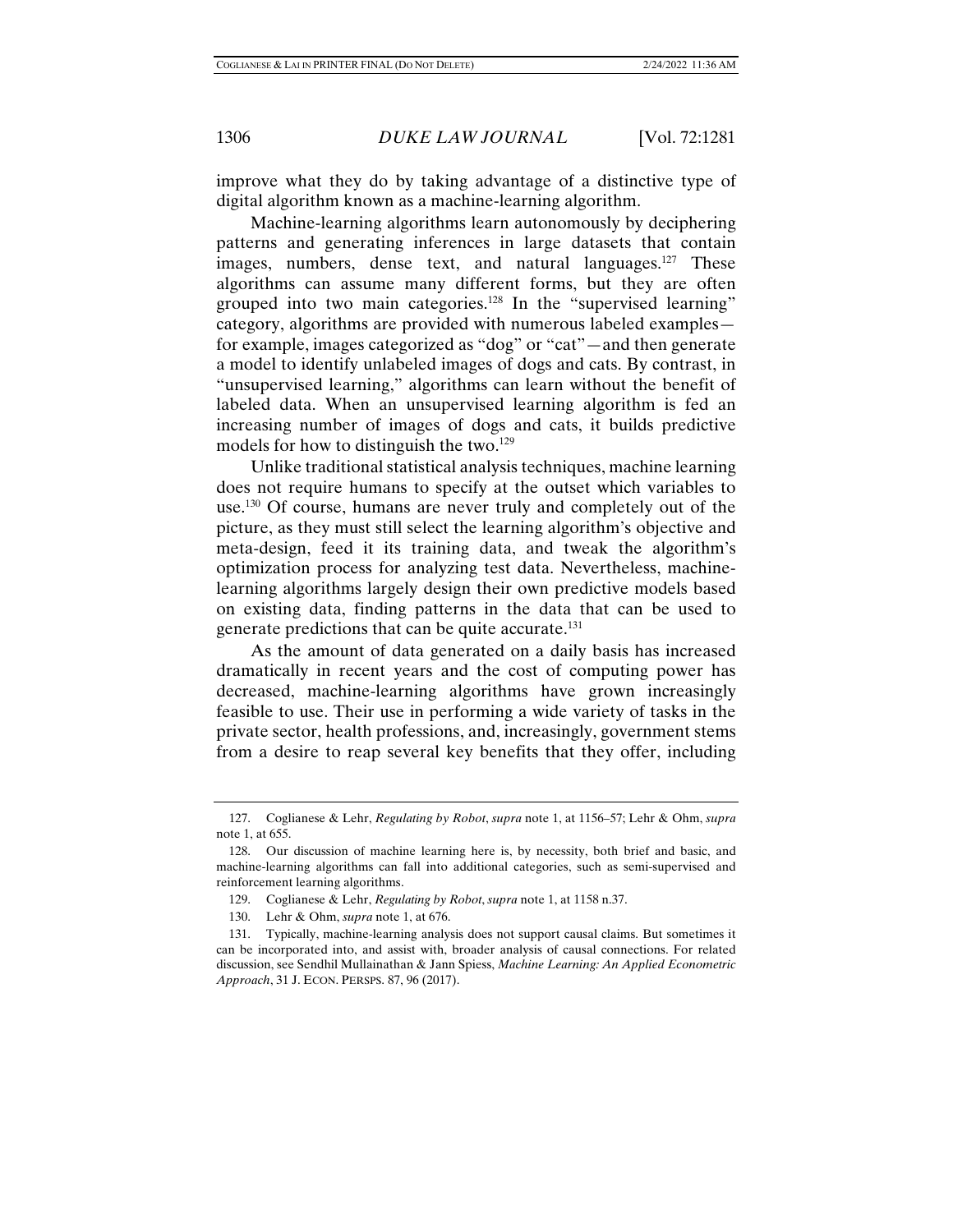increased accuracy, more consistent outcomes, faster computational speeds, and greater productivity. These benefits might even be characterized as inherent to digital algorithms.

*Accuracy.* By definition, algorithms consist of logical steps and equations; mathematical equations dutifully carry out rules created for them and produce outputs that are within those bounds. As a result, their accuracy can be assessed via metrics that are expressed clearly and numerically.132 Data analysts can compare multiple different types of machine-learning algorithms to see which ones yield the most accurate results when performing similar tasks. In this way, different algorithms compete with one another to establish which has the lowest error rates. A survey of nearly two thousand machine-learning algorithms used for breast cancer risk prediction revealed one algorithm as the most accurate of the group.133

*Consistency.* Consistency underlies the conception of any fair system of government, $134$  and deploying a single algorithm can help achieve consistent results. As digital algorithms comprise a set of established steps to approach their objective in a systematic manner, they are almost by definition approaching the same task in the same way each time.<sup>135</sup> They also lend themselves to high replicability of outcomes when applied to the same data and following the same computational procedures.136

*Speed.* Computers can return speedy results, which are especially valuable when time is of the essence. They can be useful with real-time tracking and reporting, such as in the FDA's use of microbial source

 <sup>132.</sup> Aditya Mishra, *Metrics To Evaluate Your Machine Learning Algorithm*, TOWARDS DATA SCI. (Feb. 24, 2018), https://towardsdatascience.com/metrics-to-evaluate-your-machinelearning-algorithm-f10ba6e38234 [https://perma.cc/LB64-8J4L].

 <sup>133.</sup> Ricvan Dana Nindrea, Teguh Aryandono, Lutfan Lazuardi & Iwan Dwiprahasto, *Diagnostic Accuracy of Different Machine Learning Algorithms for Breast Cancer Risk Calculation: A Meta-Analysis*, 19 ASIAN PAC. J. CANCER PREVENTION 1747, 1747 (2018), https://www.ncbi.nlm.nih.gov/pmc/articles/PMC6165638/pdf/APJCP-19-1747.pdf [https://perma.cc/ Q3KU-Z7JZ] (finding that an algorithm known as Super Vector Machine was superior in its forecasting ability).

 <sup>134.</sup> Amanda Frost, *Overvaluing Uniformity*, 94 VA. L. REV. 1567, 1568–69 (2008).

 <sup>135.</sup> We are assuming here digital algorithms that do not have stochasticity—or randomness—deliberately programmed into them. *See generally* James C. Spall, *Stochastic Optimization*, in HANDBOOK OF COMPUTATIONAL STATISTICS: CONCEPTS AND METHODS 173 (James E. Gentle, Wolfgang Karl Härdle & Yuichi Mori eds., 2d ed. 2012).

 <sup>136.</sup> Yash Raj Shrestha, Shiko M. Ben-Menahem & Georg von Krogh, *Organizational Decision-Making Structures in the Age of Artificial Intelligence*, 6 CAL. MGMT. REV. 66, 68, 70 (2019).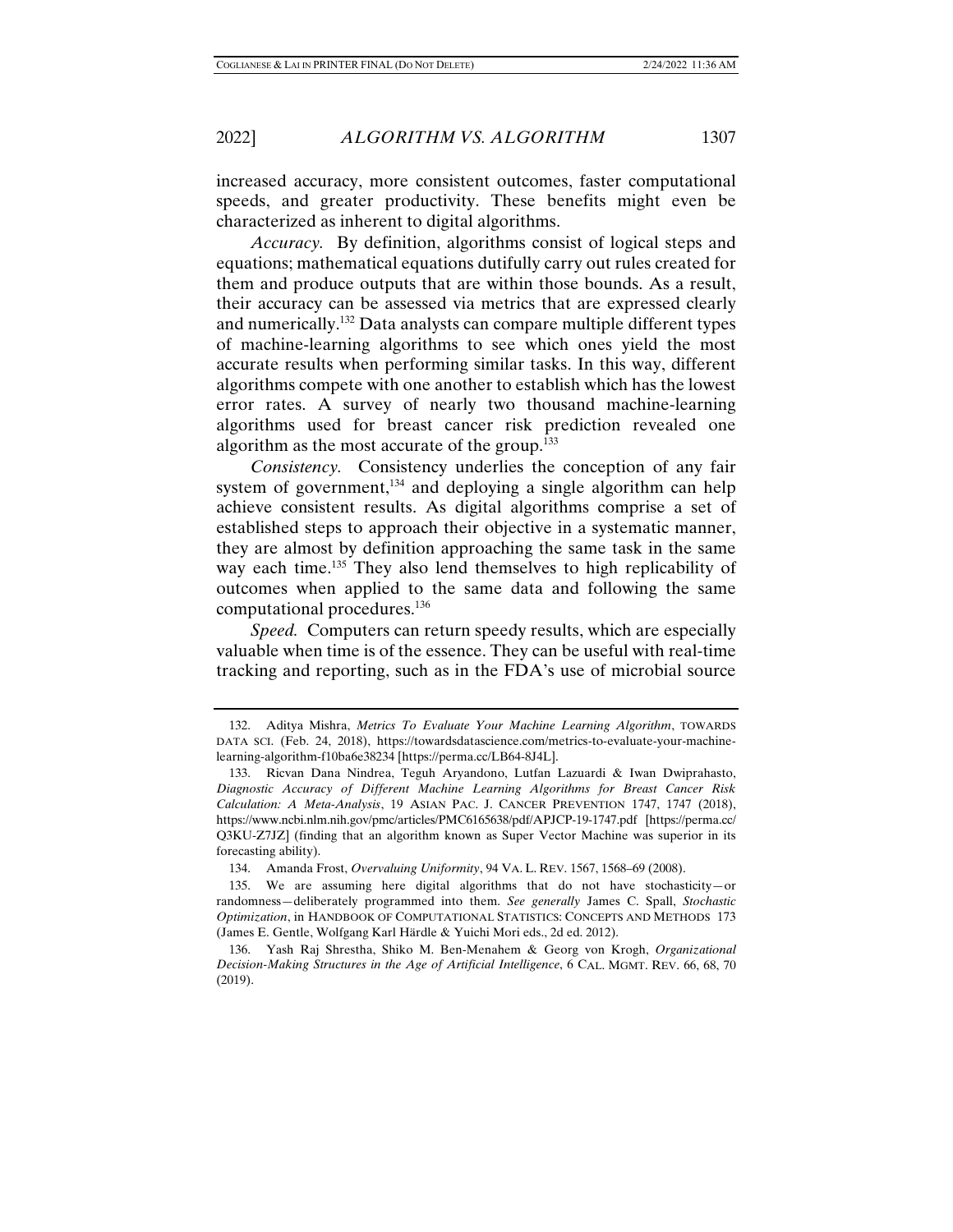tracking to assess foodborne outbreaks in real time.137 Their speed has made them valuable to private investors making high-frequency trades in securities markets<sup>138</sup>—and it is that same speed that can make them valuable to regulators overseeing these markets.<sup>139</sup>

*Productivity.* Computers are not only fast, but they can also handle a large volume of tasks at once, helping to expand any organization's productivity. Algorithms have the capacity to handle as many variables as their processing power allows. A modern computer typically has sixteen gigabytes of RAM—allowing for datasets of millions, possibly billions, of data points—more than enough for many algorithmic tasks.140 Given the daunting tasks that government agencies must complete with limited budgets and time, digital systems' productivity improvements make them greatly appealing. This is undoubtedly part of the reason why the Internal Revenue Service uses data mining algorithms to predict fraud and abuse,141 the General Service Administration has automated "administrative 'cutting and pasting' tasks,"142 and the U.S. Patent and Trademark Office is developing electronic examination tools to substitute for time-consuming manual document reviews.<sup>143</sup> The Federal Communications Commission and other agencies are using algorithmic natural language processing tools to review rulemaking dockets filled with hundreds of thousands, even millions, of public comments.<sup>144</sup>

 140. Håkon Hapnes Strand, *How Do Machine Learning Algorithms Handle Such Large Amounts Of Data?*, FORBES (Apr. 10, 2018), https://www.forbes.com/sites/quora/2018/04/10/how-do-machinelearning-algorithms-handle-such-large-amounts-of-data/ [https://perma.cc/FVU7-VMDA].

 141. DAVID DEBARR & MAURY HARWOOD, IRS, RELATIONAL MINING FOR COMPLIANCE RISK 177–78 (2004), https://www.irs.gov/pub/irs-soi/04debarr.pdf [https://perma.cc/UA6X-QJRZ].

 143. U.S. PAT. & TRADEMARK OFF., FY 2019 UNITED STATES PATENT AND TRADEMARK OFFICE PERFORMANCE AND ACCOUNTABILITY REPORT 20 (2020), https://www.uspto.gov/sites/ default/files/documents/USPTOFY19PAR.pdf [https://perma.cc/2UMX-86ZG]; Lea Helmers, Franziska Horn, Franziska Biegler, Tim Oppermann & Klaus-Robert Müller, *Automating the Search for a Patent's Prior Art with a Full Text Similarity Search*, PLOS ONE 1, 1 (Mar. 4, 2019).

 144. ENGSTROM ET AL., *supra* note 9, at 59–60; David A. Bray, *An Update on the Volume of Open Internet Comments Submitted to the FCC*, FED. COMMC'NS COMM'N (Sept. 17, 2014),

 <sup>137.</sup> FOOD & DRUG ADMIN., FDA COMMISSIONER'S FELLOWSHIP PROGRAM (2011), https://www.fda.gov/media/83569/download [https://perma.cc/8K9A-K337].

<sup>138.</sup> STAFFS OF THE CFTC & SEC, FINDINGS REGARDING THE MARKET EVENTS OF MAY 6, 2010, at 2–3 (2010), https://www.sec.gov/news/studies/2010/marketevents-report.pdf [https://perma.cc/MB6Z-R3CD].

 <sup>139.</sup> *See* Cary Coglianese, *Optimizing Regulation for an Optimizing Economy*, 4 J.L. & PUB. AFFS. 1, 1–2 (2018) [hereinafter Coglianese, *Optimizing*].

 <sup>142.</sup> Jory Heckman, *How GSA Turned an Automation Project into an Acquisition Time-Saver*, FED. NEWS NETWORK (Mar. 29, 2018), https://federalnewsnetwork.com/technology-main/2018/03/how-gsaturned-an-automation-project-into-a-acquisition-time-saver [https://perma.cc/H9LW-L5N2].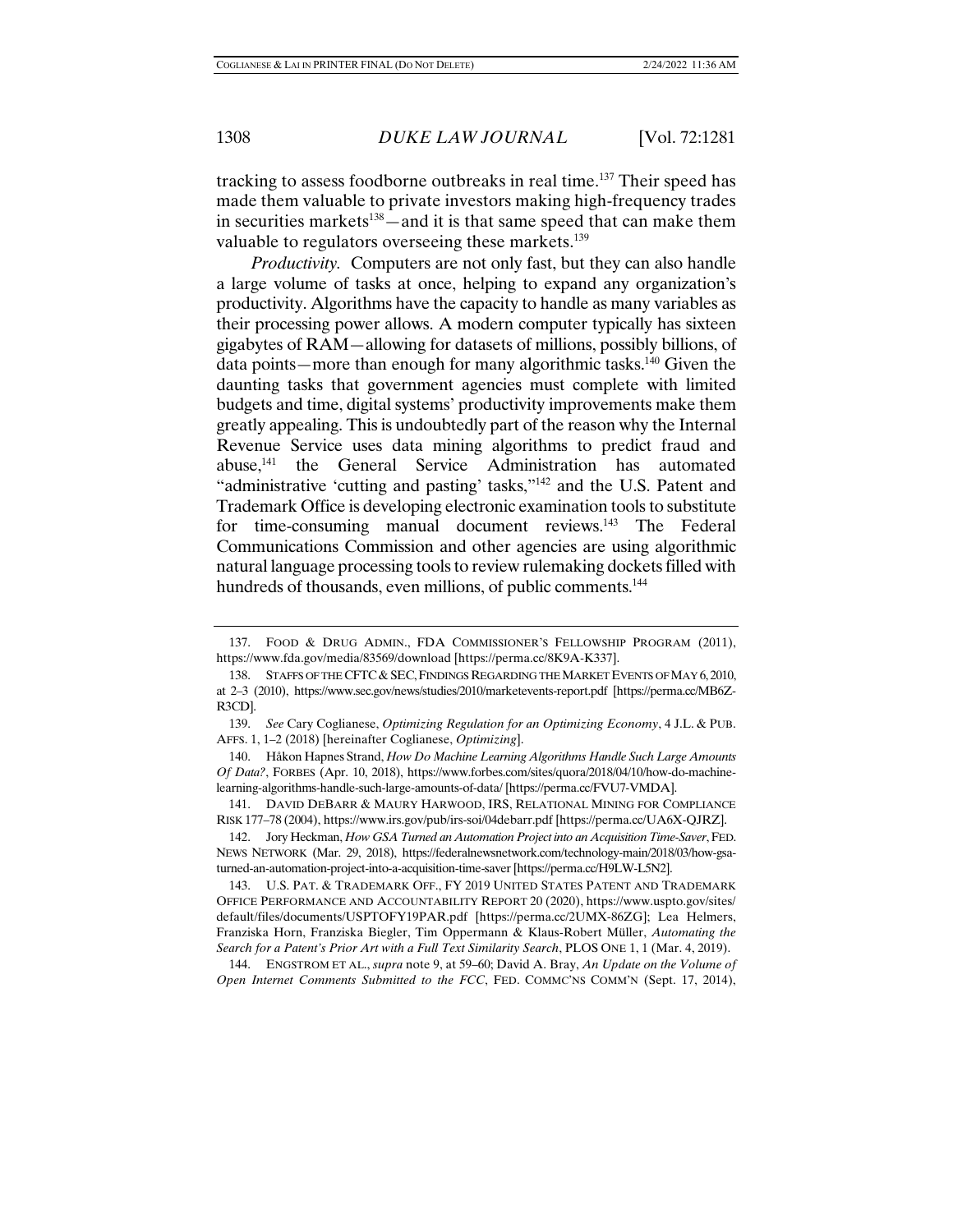# *B. Digital Algorithms Versus Human Algorithms*

Digital algorithms are able to perform a variety of tasks better than humans can.145 Digital algorithms, for example, can recall stored content faster and more accurately than humans.<sup>146</sup> Unlike humans, who are vulnerable to memory limitations when faced with more than four variables, algorithms have practically unlimited capacity for data storage and the handling of heavy informationprocessing workloads.147

Moreover, a single digital system can replace many different human decision-makers, allowing for greater consistency over a series of repeated decisions. When different humans must make governmental decisions, discrepancies and inconsistencies can arise between their judgments. By contrast, algorithms that are fixed—ones that accept the same inputs and training data—will be much more likely to produce consistent outputs.<sup>148</sup>

This is not to deny that humans will remain better at some tasks than will digital algorithms. The human mind, for example, is wellsuited to making reflexive, reactionary decisions in response to sensory inputs.149 Thus, a human automobile driver may be able to respond

 147. *See* MAX TEGMARK, LIFE 3.0: BEING HUMAN IN THE AGE OF ARTIFICIAL INTELLIGENCE 105–06 (2017) (discussing the information processing advantages that digital algorithms hold over human judges).

 149. But new research seems continually to draw into question such claims about the inherent superiority of humans at given tasks. Development of "neuromorphic" hardware that mimics the

https://www.fcc.gov/news-events/blog/2014/09/17/update-volume-open-internet-comments-subm itted-fcc [https://perma.cc/ZH58-UEQC].

 <sup>145.</sup> For an overview of the relative advantages of digital algorithms, see generally AJAY AGRAWAL, JOSHUA GANS & AVI GOLDFARB, PREDICTION MACHINES: THE SIMPLE ECONOMICS OF ARTIFICIAL INTELLIGENCE (2018).

 <sup>146.</sup> *E.g.*, Soham Banerjee, Pradeep Kumar Singh & Jaya Bajpai, *A Comparative Study on Decision-Making Capability Between Human and Artificial Intelligence*, *in* 652 NATURE INSPIRED COMPUTING 203, 209 (Bijaya Ketan Panigrahi, M.N. Hoda, Vinod Sharma & Shivendra Goel eds., 2018).

 <sup>148.</sup> Admittedly, this consistency also leads to a concern about digital algorithms: if they are wrongly designed, they can put in place flaws or biases that will then apply across all cases, as opposed to just some, as with an inconsistently distributed system dependent on human decisionmakers. Consistency, in other words, is of little virtue if it only leads to ineffectual or problematic results delivered consistently. Yet if there exist some humans who can make accurate and unbiased decisions in a given context, that itself provides reason to think that humans can design digital systems to yield results that are both high quality and consistent. The key is ensuring that the human decision-makers who design digital algorithmic systems are smart and make high quality decisions about the design and operation of digital algorithms. In much the same way, a system that uses a consistent approach may also be easier to modify and fix when errors or biases arise.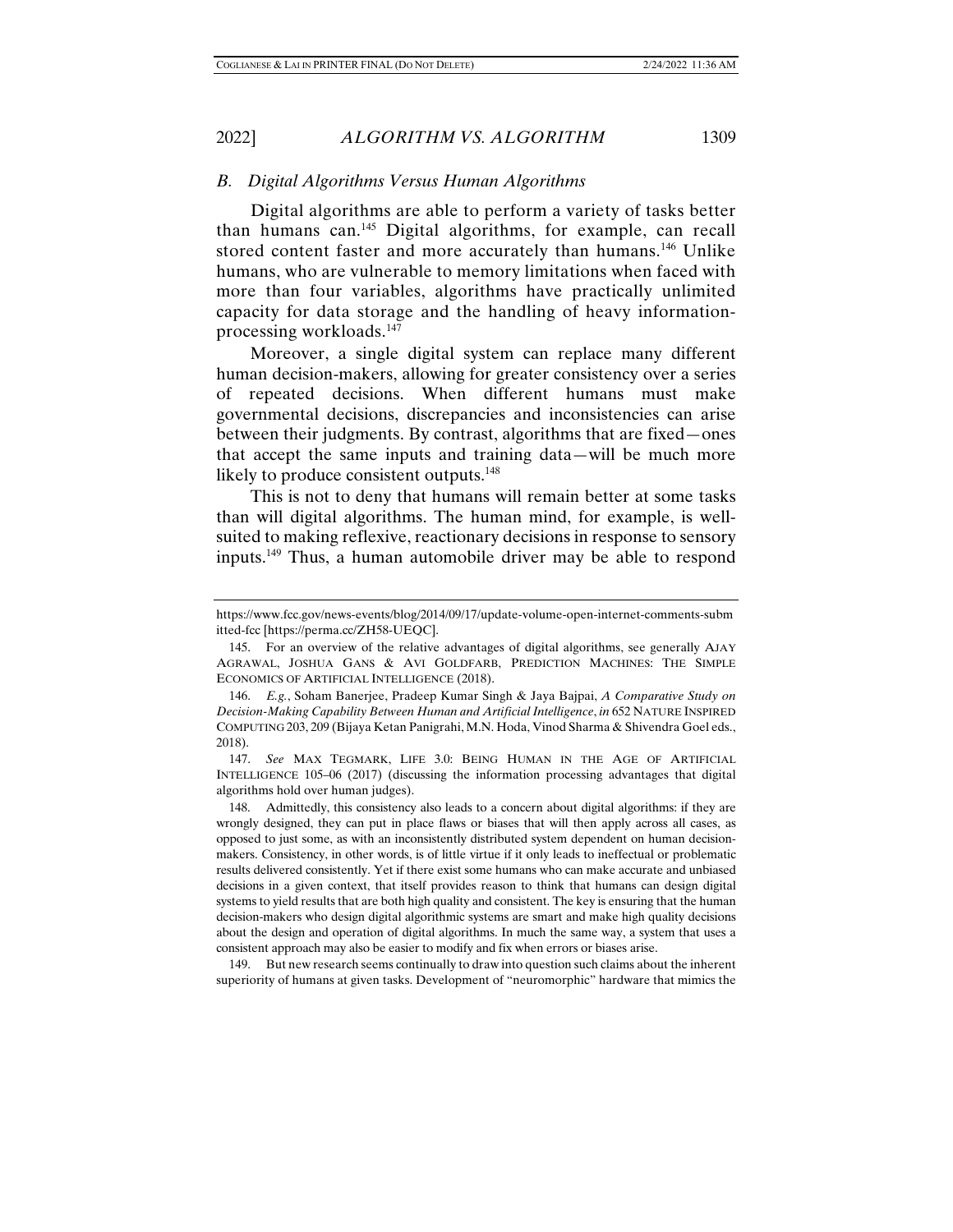reflexively in less time than an algorithm when swerving to avoid an accident. But a human analyst would not be able to comb through thousands of pages of documents as quickly and thoroughly as an algorithm. Many governmental tasks are more similar to the latter example. For instance, the U.S. Bureau of Labor Statistics ("BLS") collects data on workplace injuries from hundreds of thousands of businesses to enable the U.S. Department of Labor to identify methods for preventing workplace injuries. In the past, human analysts have needed to read and assign to each incident report a series of codes for occupation, event, injury, injury location, and injury source.150 But by relying on a machine-learning system, the BLS can now have at least 80 percent of these codes assigned digitally in a manner that is quicker and more accurate than a trained human coder.<sup>151</sup> Digital algorithms' comparative speed and efficiency in tasks like these give them the potential to eliminate many backlogs and unfair delays in governmental processes.152

To understand machine-learning algorithms' comparative advantages and disadvantages, various efforts have been made to compare these digital algorithms' performance directly to that of humans.<sup>153</sup> The most famous of these efforts have pitted digital algorithms against humans in games such as chess and Go.154 Others focused on medical and business decisions. For example, with respect to clinical diagnoses of certain skin lesions, state-of-the-art machine-

human brain is starting to run brain-like software. Sara Reardon, *Artificial Neurons Compute Faster Than the Human Brain*, NATURE (Jan. 26, 2018), https://www.nature.com/articles/d41586- 018-01290-0 [https://perma.cc/5H9N-56FF].

 <sup>150.</sup> P'SHIP FOR PUB. SERV. & IBM CTR. FOR BUS. GOV'T, THE FUTURE HAS BEGUN: USING ARTIFICIAL INTELLIGENCE TO TRANSFORM GOVERNMENT 8 (2018), https://ourpub licservice.org/wp-content/uploads/2018/01/0c1b8914d59b94dc0a5115b739376c90-1515436519.pdf [https://perma.cc/6M24-EJHR] [hereinafter THE FUTURE HAS BEGUN].

 <sup>151.</sup> *Automated Coding of Injury and Illness Data*, U.S. BUREAU OF LAB. STAT. (Sept. 21, 2020), https://www.bls.gov/iif/autocoding.htm [https://perma.cc/CJX6-ZRRN]; *see also* THE FUTURE HAS BEGUN, *supra* note 150 (discussing BLS reliance on AI to assist with coding data).

 <sup>152.</sup> *See* ENGSTROM ET AL., *supra* note 9, at 854 ("Managed well, algorithmic governance tools can modernize public administration, promoting more efficient, accurate, and equitable forms of state action.").

 <sup>153.</sup> DANIEL KAHNEMAN, OLIVIER SIBONY & CASS R. SUNSTEIN, NOISE: A FLAW IN HUMAN JUDGMENT 336 (2021) ("A great deal of evidence suggests that algorithms can outperform human beings on whatever combination of criteria we select.").

 <sup>154.</sup> *See, e.g.*, David Silver et al., *Mastering the Game of Go with Deep Neural Networks and Tree Search*, 529 NATURE 484, 488 (2016) (reporting that the AlphaGo computer program beat a human champion in five straight games).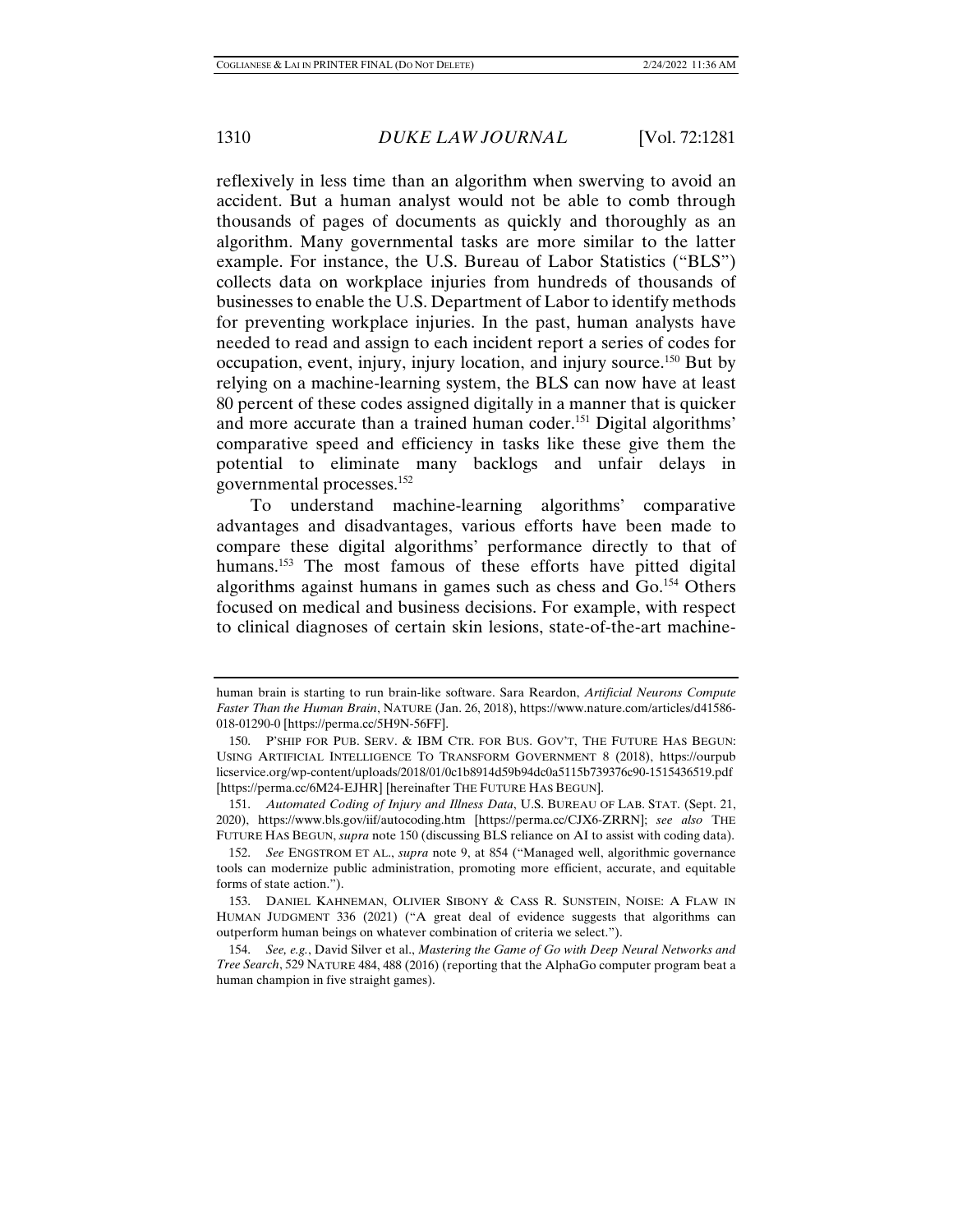2022] *ALGORITHM VS. ALGORITHM* 1311

learning classifiers have been shown to be more accurate than boardcertified dermatologists and other physicians.155 In mortgage lending, automated underwriting algorithms apparently "more accurately predict[] default" than human underwriters do, resulting in "higher borrower approval rates, especially for underserved applicants."156

Other studies have compared machine-learning algorithms' performance with status quo results and found improved performance in a variety of distinctively public sector tasks:

- Greek border officials deployed a machine-learning system to screen travelers for COVID-19.<sup>157</sup> Researchers found that the digital algorithm identified about two to four times as many asymptomatic travelers during peak travel than traditional screening protocols.158
- Only about 10 percent of the more than three hundred thousand facilities subject to U.S. Environmental Protection Agency water pollution regulations receive government inspections in any given year, and normally only about 7 percent of inspected facilities are found noncompliant.159 But when using a machine-learning algorithm, inspectors could undertake the same number of inspections but find more than six times the number of regulatory violators—increasing the rate of violation detection to about 50 percent of all inspections.<sup>160</sup>
- Human judges worry that defendants who are released from jail will commit crimes while out on bail. A machinelearning algorithm could grant or deny bail at the same rate

 <sup>155.</sup> Philipp Tschandl et al., *Comparison of the Accuracy of Human Readers Versus Machine-Learning Algorithms for Pigmented Skin Lesion Classification: An Open, Web-Based, International, Diagnostic Study*, 20 LANCET ONCOLOGY 938, 943 (2019). *But see* Taku Harada et al., *A Perspective from a Case Conference on Comparing the Diagnostic Process: Human Diagnostic Thinking vs. Artificial Intelligence (AI) Decision Support Tools*, INT'L J. ENV'T RSCH. & PUB. HEALTH (2020), https://www.ncbi.nlm.nih.gov/pmc/articles/PMC7504543 [https:// perma.cc/2ZDD-RJX4].

 <sup>156.</sup> Susan Wharton Gates, Vanessa Gail Perry & Peter M. Zorn, *Automated Underwriting in Mortgage Lending: Good News for the Underserved?*, 13 HOUS. POL'Y DEBATE 369, 370 (2002).

 <sup>157.</sup> Hamsa Bastani, Kimon Drakopoulos, Vishal Gupta, Jon Vlachogiannis, Christos Hadjicristodoulou, Pagona Lagiou, Gkikas Magiorkinis, Dimitrios Paraskevis & Sotirios Tsiodras, *Efficient and Targeted COVID-19 Border Testing Via Reinforcement Learning*, 599 NATURE 108, 108 (2021).

 <sup>158.</sup> *Id.*

 <sup>159.</sup> Miyuki Hino, Elinor Benami & Nina Brooks, *Machine Learning for Environmental Monitoring*, 1 NATURE SUSTAINABILITY 583, 583–84 (2018).

 <sup>160.</sup> *Id.*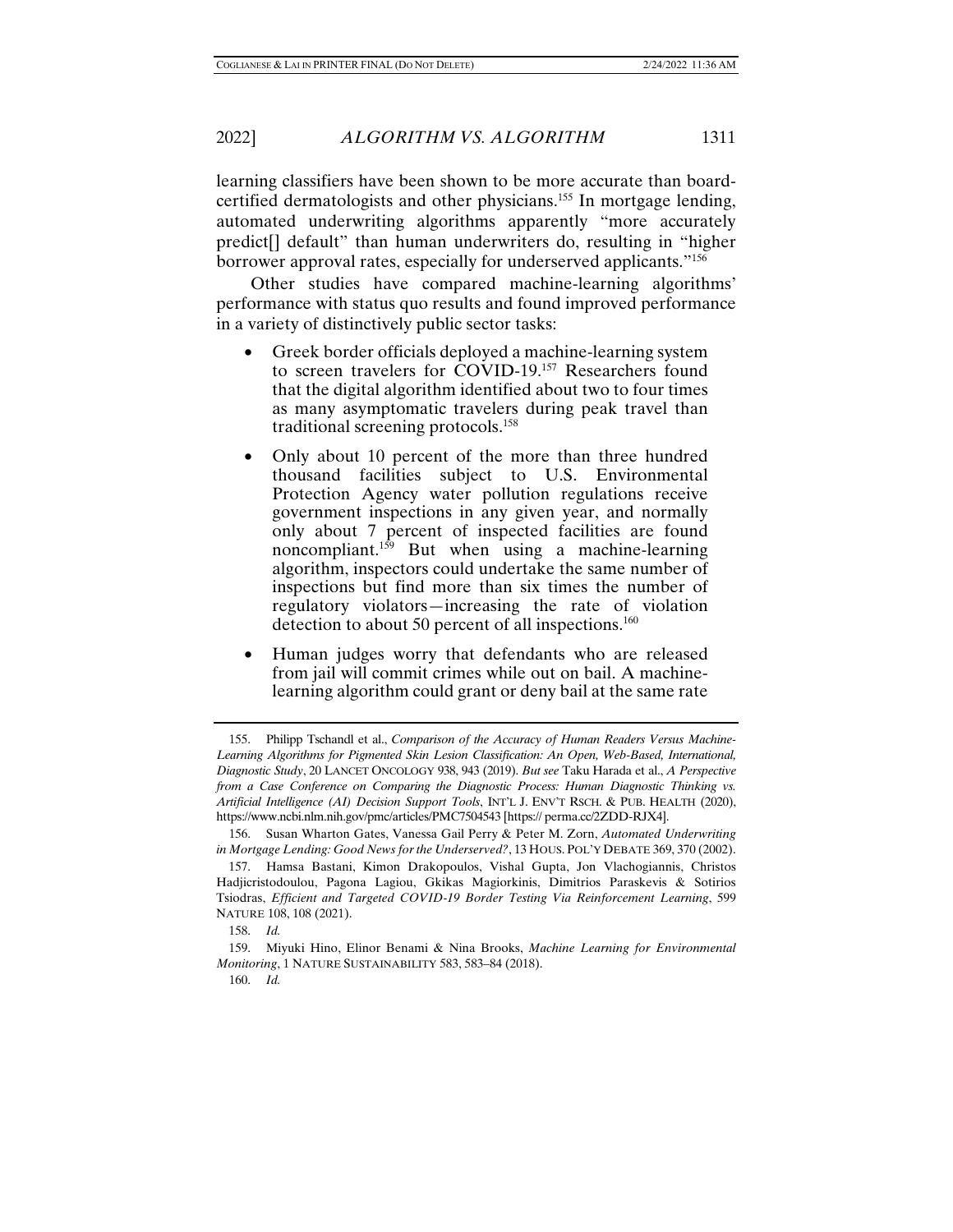as judges but reduce crime by 25 percent—or they could keep crime rates the same and reduce jailing by 42 percent.161 These improvements can be obtained even while reducing racial disparities in jailing rates.<sup>162</sup>

• Replacing humans with machine learning for arraignment decisions in domestic violence cases could cut in half the number of rearrests for domestic violence within two years of release.163

These examples indicate the considerable potential machine learning holds for improving governmental performance.

Demonstrating that machine learning can outperform humans in the completion of some tasks does not mean they will outperform humans in every task. Machine learning tends to perform best with tasks involving pattern recognition and high levels of repetition. This means that even if humans remain distinctively advantaged for tasks requiring creativity and solving unique problems, digital algorithms still hold great promise for reducing much of the drudgery work in government.164

Nevertheless, many commentators still oppose the use of machine-learning algorithms. These critics charge that machinelearning algorithms are too opaque and prone to bias.<sup>165</sup> Yet even with respect to the qualities of transparency and lack of bias, humans do not necessarily compare favorably to machine learning.

It is true that so-called black box machine-learning algorithms do not offer an intuitive basis for understanding why they reach their outcomes. But data scientists are extensively researching algorithmic explainability and finding techniques to understand and explain the

 <sup>161.</sup> Jon Kleinberg, Himabindu Lakkaraju, Jure Leskovec, Jens Ludwig & Sendhil Mullainathan, *Human Decisions and Machine Predictions*, 133 Q.J. ECON. 237, 241 (2017). 162. *Id.* 

 <sup>163.</sup> Richard A. Berk, Susan B. Sorenson & Geoffrey Barnes, *Forecasting Domestic Violence: A Machine Learning Approach To Help Inform Arraignment Decisions*, 13 J. EMPIRICAL L. STUD. 94, 105 (2016).

 <sup>164.</sup> *E.g.*, P'SHIP FOR PUB. SERV. & IBM CTR. FOR BUS. GOV'T, MORE THAN MEETS AI: ASSESSING THE IMPACT OF ARTIFICIAL INTELLIGENCE ON THE WORK OF GOVERNMENT 3 (Feb. 27, 2019), https://ourpublicservice.org/wp-content/uploads/2019/02/More-Than-Meets-AI.pdf [https://perma.cc/3PW3-8EVZ]; Emma Martinho-Truswell, *How AI Could Help the Public Sector*, HARV. BUS. REV. (Jan. 26, 2018), https://hbr.org/2018/01/how-ai-could-help-the-publicsector [https://perma.cc/XU7N-PJS7].

 <sup>165.</sup> *See supra* notes 10–12 and accompanying text.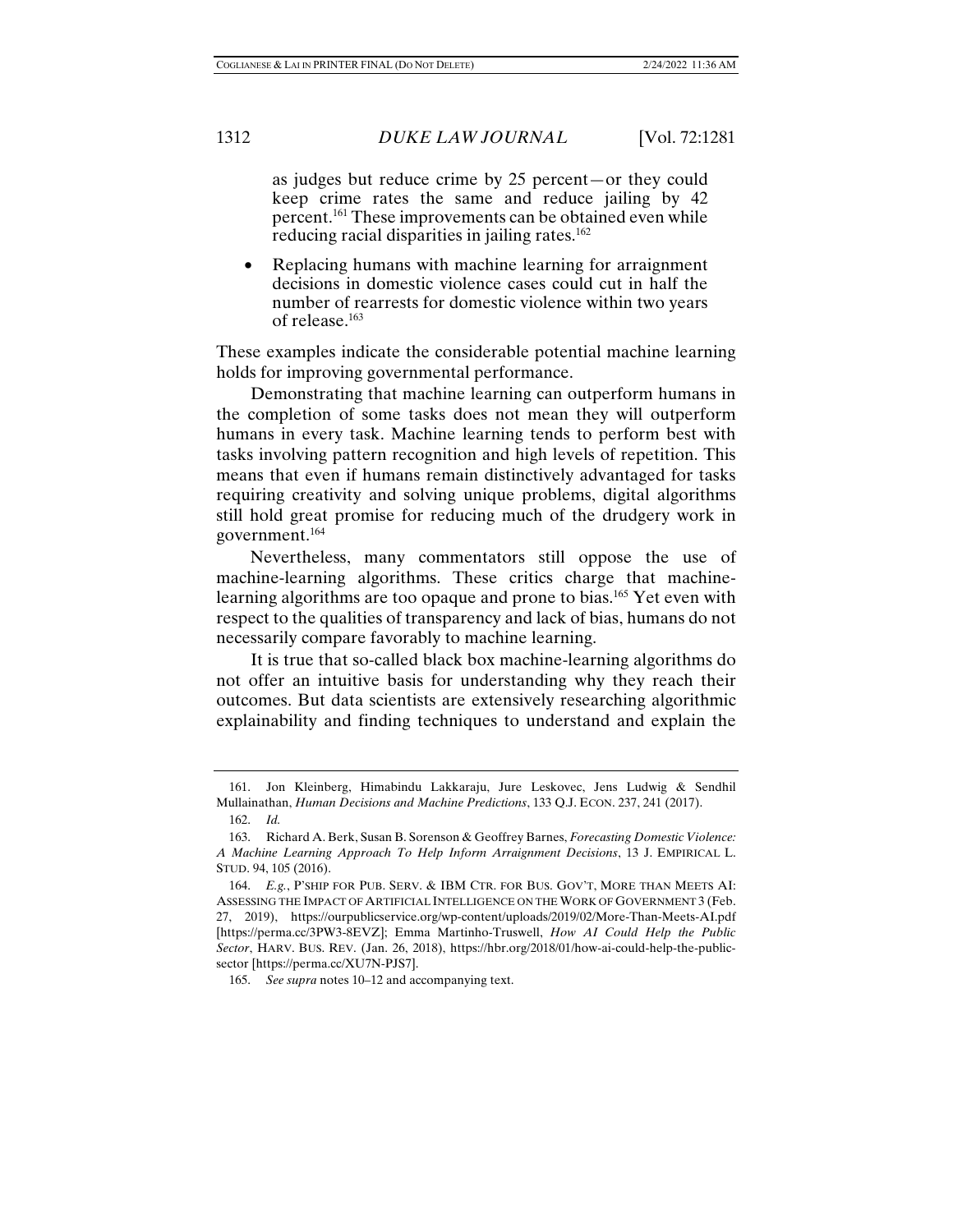results of machine-learning algorithms.<sup>166</sup> Moreover, humans are themselves far from transparent.<sup>167</sup> Expert judgments are often "cryptic and mysterious" to those affected by their judgments.168 Even when humans explain their decisions, these accounts can be as much rationalizations as true reasons—a point legal realists made nearly a century ago with respect to judicial decision-making.169 People themselves often do not really know the reasons why they decided as they did. In many contexts, the resulting decisions can come about from "implicit biases about which we are often unaware ourselves."<sup>170</sup> Indeed, for this reason, "[i]n many ways, human cognition forms the ultimate black box, even to the person engag[ed] in the cognitive activity."171

When it comes to bias, the issue again is not whether machinelearning algorithms can escape bias altogether, but rather whether they can perform better than humans. Again, well-designed and responsibly administered digital algorithms can sometimes do better than humans—even when trained on datasets with baked-in human biases.

abstractions to inform their judgments. Those abstractions just happened to be inside their heads. Experts took the models in their minds as the essence of reality, but the biggest difference between their models and the ones inside the computer was that their models were less explicit and harder to check. Experts made all sorts of assumptions about the world, just as computer models did, but those assumptions were invisible.

*Id.*

 <sup>166.</sup> For a discussion of some of these developments, see Coglianese & Lehr, *Transparency*, *supra* note 1, at 50–55.

 <sup>167.</sup> *See* Sendhil Mullainathan, *Biased Algorithms Are Easier To Fix than Biased People*, N.Y. TIMES (Dec. 6, 2019), https://www.nytimes.com/2019/12/06/business/algorithm-bias-fix.html [https://perma.cc/F2L8-Z69D] ("Humans are inscrutable in a way that algorithms are not. Our explanations for our behavior are shifting and constructed after the fact."); John Zerilli, Alistair Knott, James Maclaurin & Colin Gavaghan, *Transparency in Algorithmic and Human Decision-Making: Is There a Double Standard?*, 32 PHIL. & TECH. 661, 663 (2019) ("[M]uch human decision-making is fraught with transparency problems . . . ."). Michael Lewis has tellingly compared the use, in response to pandemics, of computer-based disease models to human judgment by experts, observing that the latter have implicitly "used models" too. LEWIS, *supra* note 21, at 85. He has aptly noted that the experts relied on models or

 <sup>168.</sup> Jay Hegdé & Evgeniy Bart, *Making Expert Decisions Easier To Fathom: On the Explainability of Visual Object Recognition Expertise*, FRONTIERS NEUROSCIENCE (Oct. 12, 2018), https://www.frontiersin.org/articles/10.3389/fnins.2018.00670/full [https://perma.cc/K55G-WHEZ].

 <sup>169.</sup> *See* WILLIAM TWINING, KARL LLEWELLYN AND THE REALIST MOVEMENT 229–31 (1973).

 <sup>170.</sup> Jon Kleinberg, Jens Ludwig, Sendhil Mullainathan & Cass R. Sunstein, *Algorithms as Discrimination Detectors*, 117 PROC. NAT'L ACAD. SCI. 30096, 30097 (2020).

 <sup>171.</sup> *Id.*; *see also id.* at 30100 ("It is tempting to think that human decision making is transparent and that algorithms are opaque . . . [, but] the opposite is true—or could be true.").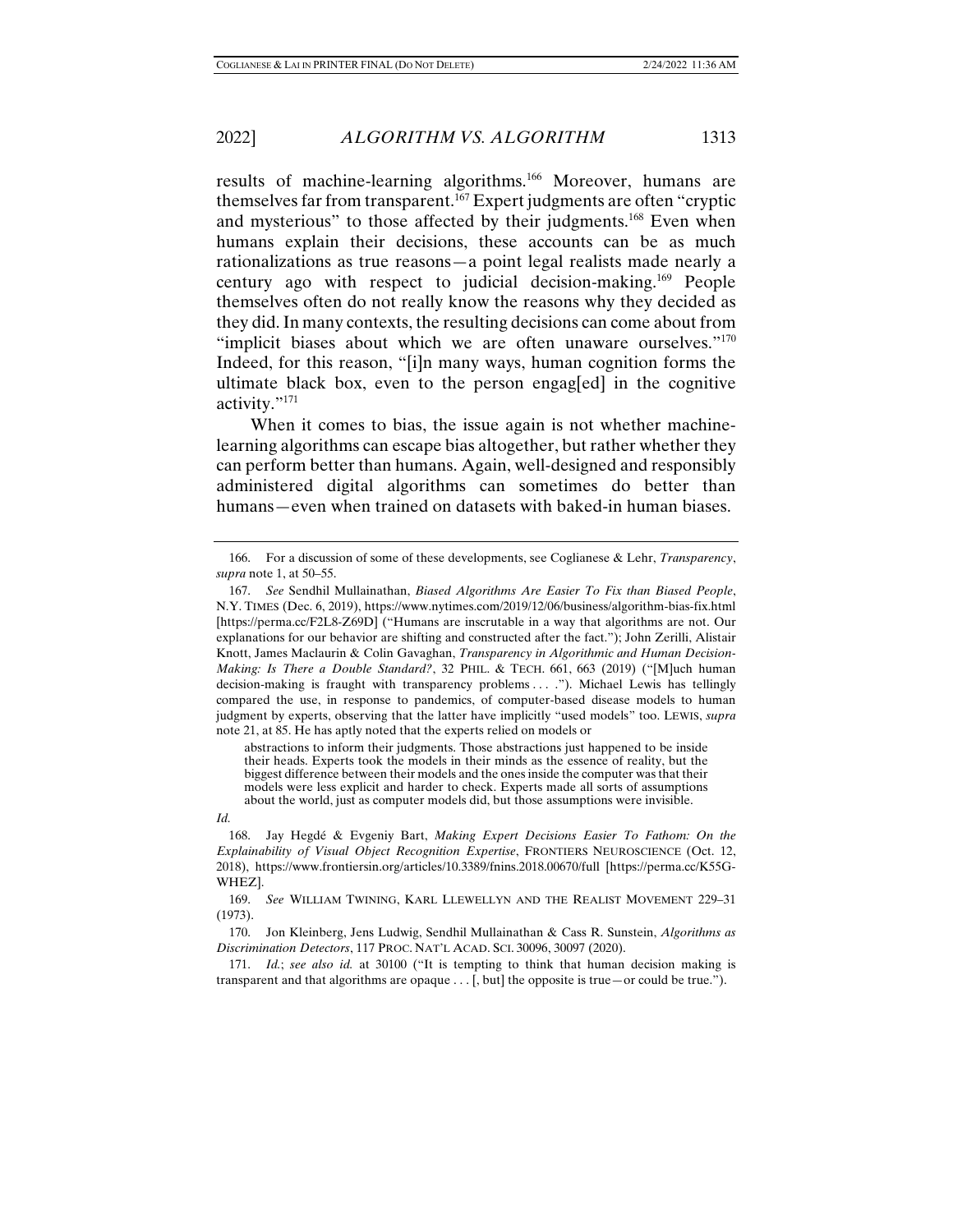One reason why digital algorithms can fare better in avoiding bias is that algorithms necessarily demand the centralized compilation of large volumes of data. As a result, the use of digital algorithms necessarily brings with it the information needed to detect unwanted biases.172 By comparison, governmental processes that depend on a distributed series of one-off decisions by different humans may never even produce the kind of aggregate data that would make unwanted disparate treatment visible. It is typically only with big data of the kind that fuels machine-learning algorithms that researchers can even ferret out the discrimination that humans perpetrate.

Another reason digital algorithms fare better than human algorithms when it comes to bias is that, once bias is detected (whether in humans or machines), the digital algorithms can be easier to debias. Debiasing humans, after all, can be quite difficult.<sup>173</sup> By contrast, with digital algorithms it will always be possible in principle to make mathematical adjustments that reduce unwanted biases. These adjustments can even be made while avoiding unlawful forms of "reverse discrimination."

Overall, digital algorithms can outperform human algorithms, exhibiting positive qualities such as accuracy, consistency, speed, and productivity. And even with respect to negative concerns, such as opacity and bias, digital algorithms may again fare much better than humans, even if they are not altogether perfect or error-free.

### *C. Human Errors with Digital Algorithms*

Digital algorithms' biggest weakness may well stem from the fact that they need to be designed and operated by humans. All of the human foibles discussed in Part I can come into play with the development and deployment of digital algorithms. Humans may rush to put in place digital systems that are insufficiently thought-through and vetted. Humans may also be inattentive to the full range of values

 <sup>172.</sup> *Id.* at 30098 ("[Digital] algorithms . . . have the potential to become a force for social justice by serving as powerful detectors of human discrimination.").

 <sup>173.</sup> *See, e.g.*, Mullainathan, *supra* note 167 ("Changing people's hearts and minds is no simple matter."); Edward H. Chang, Katherine L. Milkman, Dena M. Gromet, Robert W. Rebele, Cade Massey, Angela L. Duckworth & Adam M. Grant, *The Mixed Effects of Online Diversity Training*, 116 PROC. NAT'L ACAD. SCI. 7778, 7781 (2019) (finding modest effects at best from diversity training, but with no effects on the individuals that "policymakers typically hope to influence most with such interventions"). The difficulty in eliminating bias from humans should be evident from, if nothing else, the persistence of racist and misogynistic beliefs and outcomes in society.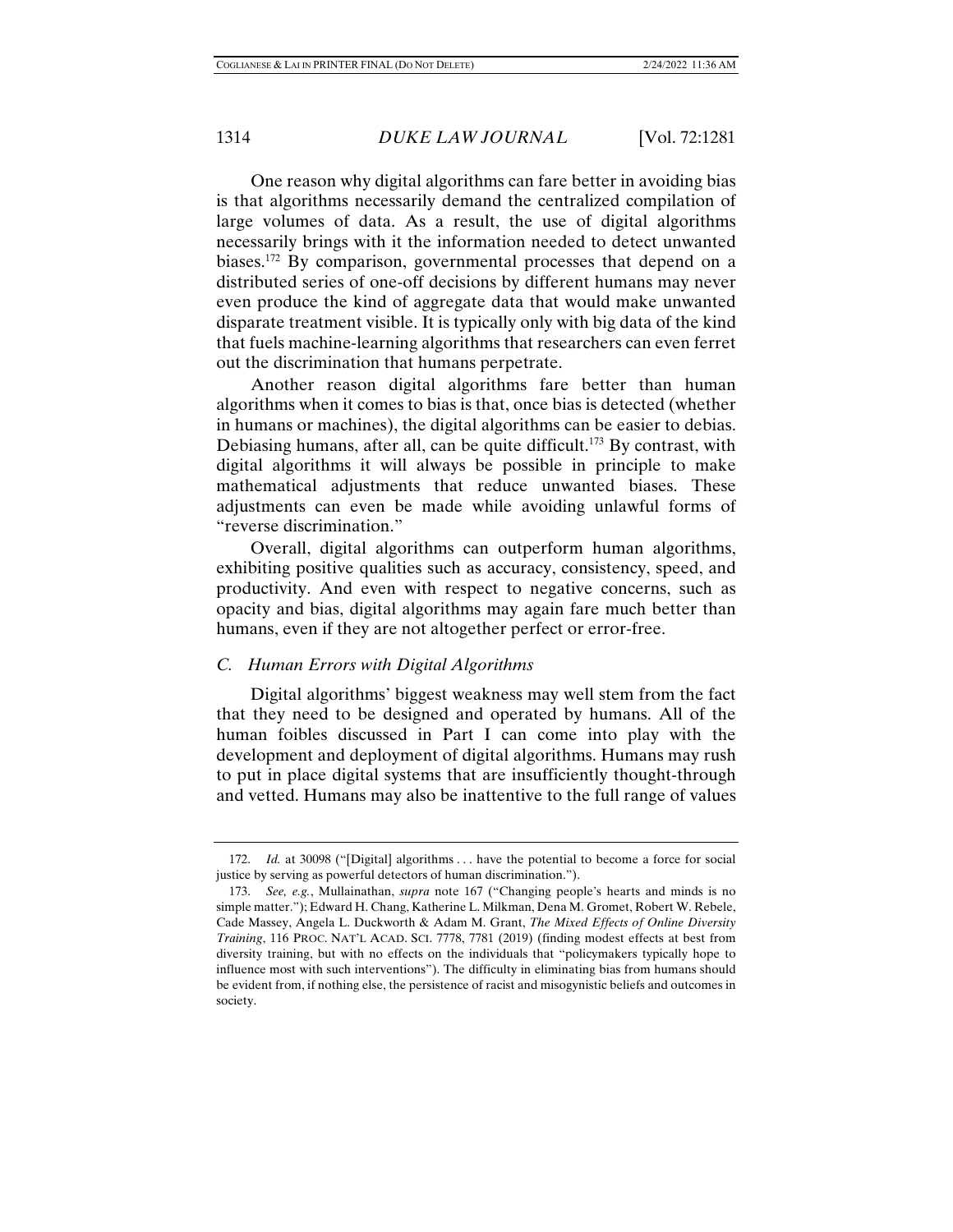2022] *ALGORITHM VS. ALGORITHM* 1315

affected and consequences created by digital systems. If humans remain inattentive to or unconcerned about the possibility of bias, then digital algorithms' advantages with respect to debiasing will never materialize.

As Part I suggests, human decision-making has been responsible for an untold number of mistakes, injustices, and calamities. This unfortunately includes, at times, failures in deploying digital systems, such as:

- Stanford University's initial digital algorithm for allocating COVID-19 vaccines excluded nearly all of its medical residents from the initial priority group, even though many of them regularly treat COVID-19 patients.174 Although it was a digital algorithm that established the preliminary vaccine allocation decisions, the human administrators who reviewed and approved the ultimate plan were untested in novel situations and showed an "utter disconnect [from] . . . front line workers."175
- Many states are using data mining algorithms to identify fraud in food stamp benefits, unemployment insurance, and Medicaid.176 In Michigan, a digital fraud detection system adopted in 2013 made roughly 48,000 fraud accusations against unemployment insurance recipients and forced repayment and high penalties through garnished wages, levied bank accounts, and seized tax refunds.177 Later, a state review determined that 93 percent of these fraud determinations were incorrect.178

 <sup>174.</sup> Laurel Wamsley, *Stanford Apologizes After Vaccine Allocation Leaves Out Nearly All Medical Residents*, NPR (Dec. 18, 2020, 8:04 PM), https://www.npr.org/sections/coronavirus-liveupdates/2020/12/18/948176807/stanford-apologizes-after-vaccine-allocation-leaves-out-nearly-all -medical-resid [https://perma.cc/7UV4-2AWP].

 <sup>175.</sup> *Id.*

 <sup>176.</sup> Michele Gilman, *AI Algorithms Intended To Root Out Welfare Fraud Often End Up Punishing the Poor Instead*, CONVERSATION (Feb. 14, 2020, 8:45 AM), https://theconversation .com/ai-algorithms-intended-to-root-out-welfare-fraud-often-end-up-punishing-the-poor-instead-1316 25 [https://perma.cc/LRS5-KCY4].

 <sup>177.</sup> Allie Gross, *Update: UIA Lawsuit Shows How the State Criminalizes the Unemployed*, DET. METRO TIMES, https://www.metrotimes.com/news-hits/archives/2015/10/05/uia-lawsuitshows-how-the-state-criminalizes-the-unemployed [https://perma.cc/T77R-77TR] (last updated Oct. 5, 2015, 12:06 PM); Jonathan Oosting, *Michigan Refunds \$21M in False Jobless Fraud Claims*, DET. NEWS (Aug. 11, 2017, 2:00 PM), https://www.detroitnews.com/story/news/politics/2017/ 08/11/michigan-unemployment-fraud/104501978/ [https://perma.cc/T3B5-7BZK].

 <sup>178.</sup> Sarah Cwiek, *State Review: 93% of State Unemployment Fraud Findings Were Wrong*, MICH. RADIO (Dec. 16, 2016, 6:03 PM), https://www.michiganradio.org/politics-government/2016-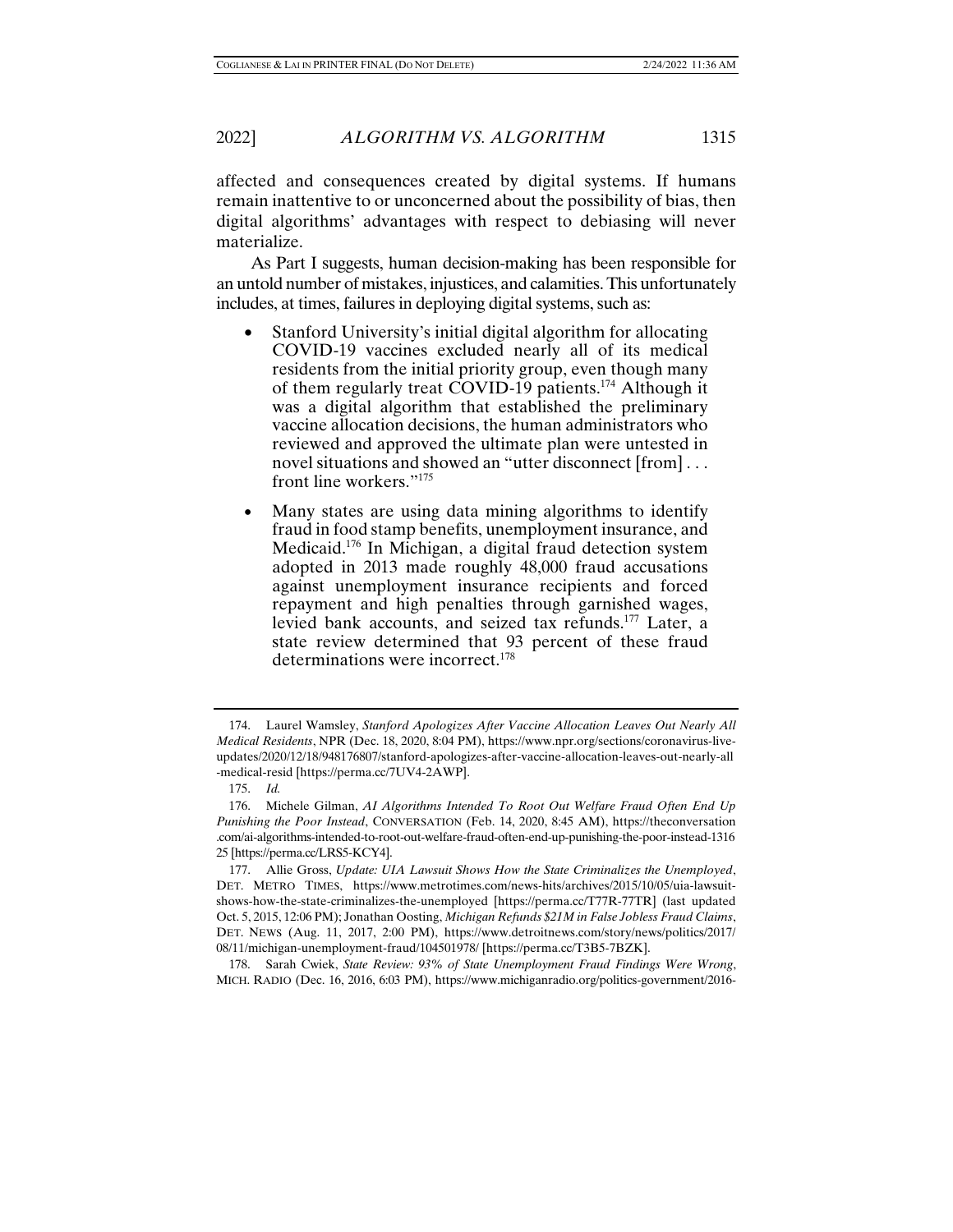- Between 2015 and 2020, at least twenty federal agencies as varied as the U.S. Immigration and Customs Enforcement and the U.S. Postal Inspection Service used or owned facial recognition software.<sup>179</sup> According to the Department of Commerce's National Institute of Standards and Technology, facial recognition software shows widespread evidence of racial bias, with some algorithms generating results that are up to one hundred times more likely to confuse two different individuals of color than two different white individuals.<sup>180</sup>
- When COVID-19 kept students in England from sitting for their university admissions exams, the government's Office of Qualifications and Examinations Regulation ("Ofqual") opted to create an algorithm to impute scores to students "based on evidence of their likely performance in the exams had they gone ahead."<sup>181</sup> The algorithm was intended to adjust for grade inflation, but it actually lowered the scores for 40 percent of students compared

<sup>12-16/</sup>state-review-93-of-state-unemployment-fraud-findings-were-wrong [https://perma.cc/VT38- 9U6Z]. Controversy also emerged in recent years over an automated fraud detection system in Australia. Luke Henriques-Gomes, *Robodebt Class Action: Coalition Agrees To Pay \$1.2bn To Settle Lawsuit*, GUARDIAN (Nov. 16, 2020, 4:42 AM), https://www.theguardian.com/australianews/2020/nov/16/robodebt-class-action-coalition-agrees-to-pay-12bn-to-settle-lawsuit [https://perma. cc/33V5-JJZK]. And in the Netherlands in 2020, a court ruled that a digital system used to detect fraud in social benefits claims violated the European Convention on Human Rights. Rb. Den Haag 2 mei 2020, ECLI:NL:RBDHA:2020:865 (NJCM/Netherlands) (Neth.), ¶ 6.7.

 <sup>179.</sup> Rachel Metz, *Facial Recognition Tech Has Been Widely Used Across the US Government for Years, a New Report Shows*, CNN BUS., https://www.cnn.com/2021/06/30/tech/governmentfacial-recognition-use-gao-report/index.html [https://perma.cc/DFQ8-SQ5M] (last updated June 30, 2021, 1:15 PM).

 <sup>180.</sup> *NIST Study Evaluates Effects of Race, Age, Sex on Face Recognition Software*, NAT'L INST. FOR STANDARDS & TECH. (Dec. 19, 2019), https://www.nist.gov/news-events/news/2019/ 12/nist-study-evaluates-effects-race-age-sex-face-recognition-software [https://perma.cc/LR2U-WBL2]; *see also* Brian Fung, *Facial Recognition Systems Show Rampant Racial Bias, Government Study Finds*, CNN BUS., https://www.cnn.com/2019/12/19/tech/facial-recognition-study-racialbias/index.html [https://perma.cc/6L8R-9Z9C] (last updated Dec. 19, 2019, 6:37 PM). In noting these important concerns about bias with facial recognition algorithms, we do not overlook the limitations and biases involved in relying on human recognition and recall. *See generally* SEAN M. LANE & KATE A. HOUSTON, UNDERSTANDING EYEWITNESS MEMORY: THEORY AND APPLICATIONS (2021).

 <sup>181.</sup> OFQUAL, AWARDING GCSE, AS, A LEVEL, ADVANCED EXTENSION AWARDS AND EXTENDED PROJECT QUALIFICATIONS IN SUMMER 2020: INTERIM REPORT 11-12 (2020) (U.K.), https://www.gov.uk/government/publications/awarding-gcse-as-a-levels-in-summer-2020-int erim-report [https://perma.cc/T9LN-VM5M].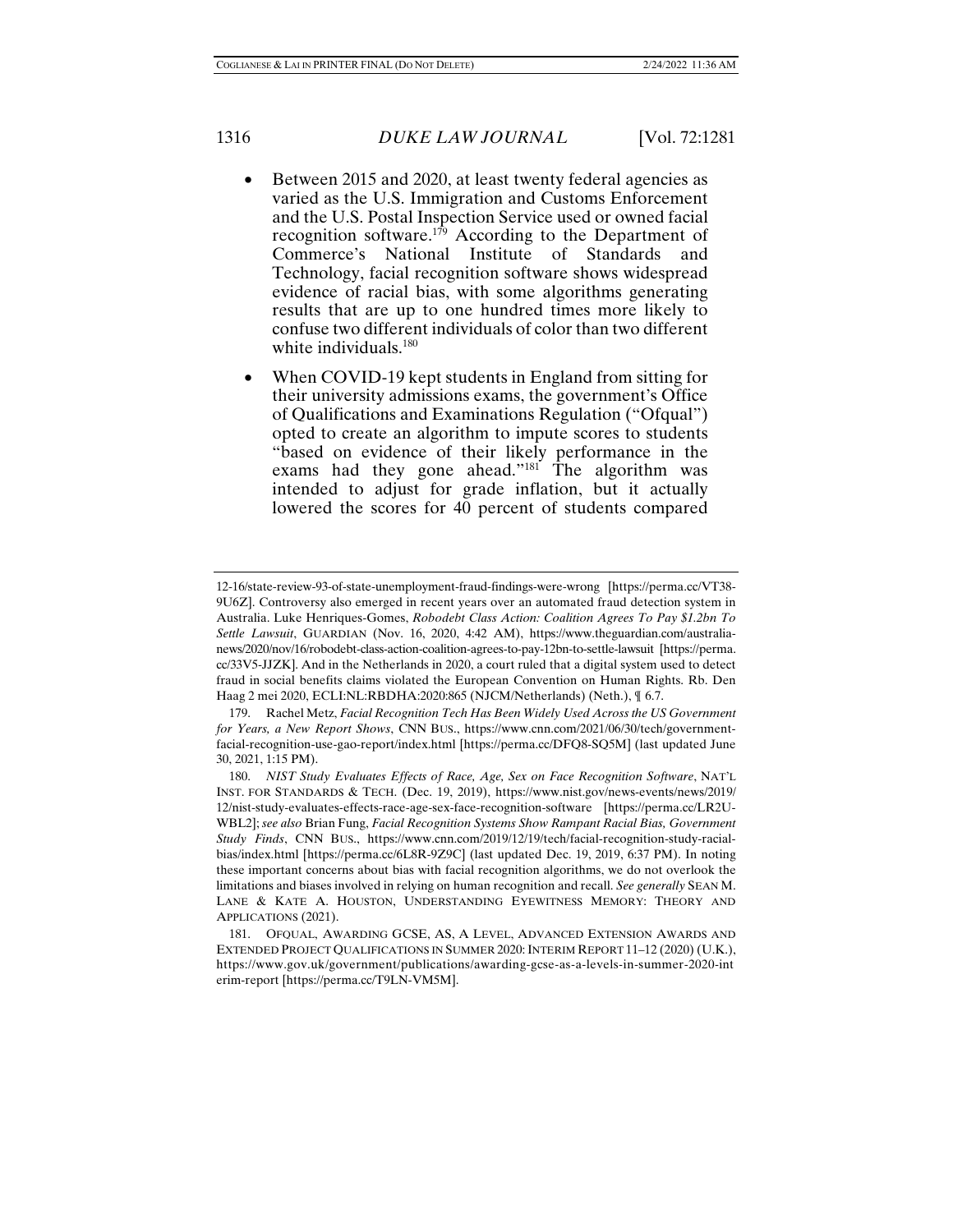2022] *ALGORITHM VS. ALGORITHM* 1317

with their teacher-awarded grades.<sup>182</sup> Following heated public uproar, Ofqual withdrew the algorithm-determined scores and let teachers' grade estimates prevail.<sup>183</sup>

Not all of these examples involved what might be termed true machinelearning algorithms, but they nevertheless serve as a reminder that failures can arise from digital algorithms—and as a reminder of the need for humans to learn from these failures. In some of these failed cases, government officials have neglected to engage in sufficient public vetting of their algorithmic tools.184 Ofqual's efforts, for example, have been described as "proprietary, secretive and opaque," with overlooked "[o]pportunities for meaningful public accountability."185

In some instances of digital failure, it is possible that alternative systems based entirely on humans would have failed too. Still, it remains the case that no digital algorithm will itself be infallible. These algorithms will make their own mistakes—perhaps even ones that humans would not make. What they do promise, though, is to make fewer mistakes overall. That said, they can only achieve this promise if they are used with care. Just as humans can fail when making a decision

 <sup>182.</sup> *See* Richard Adams, Sally Weale & Caelainn Barr, *A-Level Results: Almost 40% of Teacher Assessments in England Downgraded*, GUARDIAN (Aug. 13, 2020, 6:39 AM), https://www.theguardian.com/education/2020/aug/13/almost-40-of-english-students-have-a-levelresults-downgraded [https://perma.cc/D6Q6-5FBZ].

 <sup>183.</sup> *See* Adam Satariano, *British Grading Debacle Shows Pitfalls of Automating Government*, N.Y. TIMES (Aug. 20, 2020), https://www.nytimes.com/2020/08/20/world/europe/ukengland-grading-algorithm.html [https://perma.cc/K2X8-XLUV].

 <sup>184.</sup> In 2017, the city of Boston sought to reconfigure its school bus schedules using a digital algorithm aimed at improving the "sleep health of high school kids, getting elementary school kids home before dark, supporting kids with special needs, lowering costs, and increasing equity overall." Joi Ito, *What the Boston School Bus Schedule Can Teach Us About AI*, WIRED (Nov. 5, 2018, 8:00 AM), https://www.wired.com/story/joi-ito-ai-and-bus-routes [https://perma.cc/H83T-FYDH]. But its initial plan was met with resistance by many angry parents who preferred the status quo—suggesting that better communication and engagement may have helped. *E.g.*, *id.*; Ellen P. Goodman, *Smart Algorithmic Change Requires a Collaborative Political Process*, REG. REV. (Feb. 12, 2019), https://www.theregreview.org/2019/02/12/goodman-smart-algorithmicchange-requires-collaborative-political-process [https://perma.cc/V36K-QY8M]. Although the city dropped its most ambitious plan to change bus schedules, it nevertheless used digital algorithms to optimize school bus routes, which reduced vehicle emissions and fuel costs considerably. Sean Fleming, *This US City Put an Algorithm in Charge of Its School Bus Routes and Saved \$5 Million*, WORLD ECON. F. (Aug. 22, 2019), https://www.weforum.org/agenda/2019/ 08/this-us-city-put-an-algorithm-in-charge-of-its-school-bus-routes-and-saved-5-million [https:// perma.cc/PL6W-L98E].

 <sup>185.</sup> Louise Amoore, *Why 'Ditch the Algorithm' Is the Future of Political Protest*, GUARDIAN (Aug. 19, 2020, 6:47 AM), https://www.theguardian.com/commentisfree/2020/aug/19/ditch-thealgorithm-generation-students-a-levels-politics [https://perma.cc/LNX5-2GZR].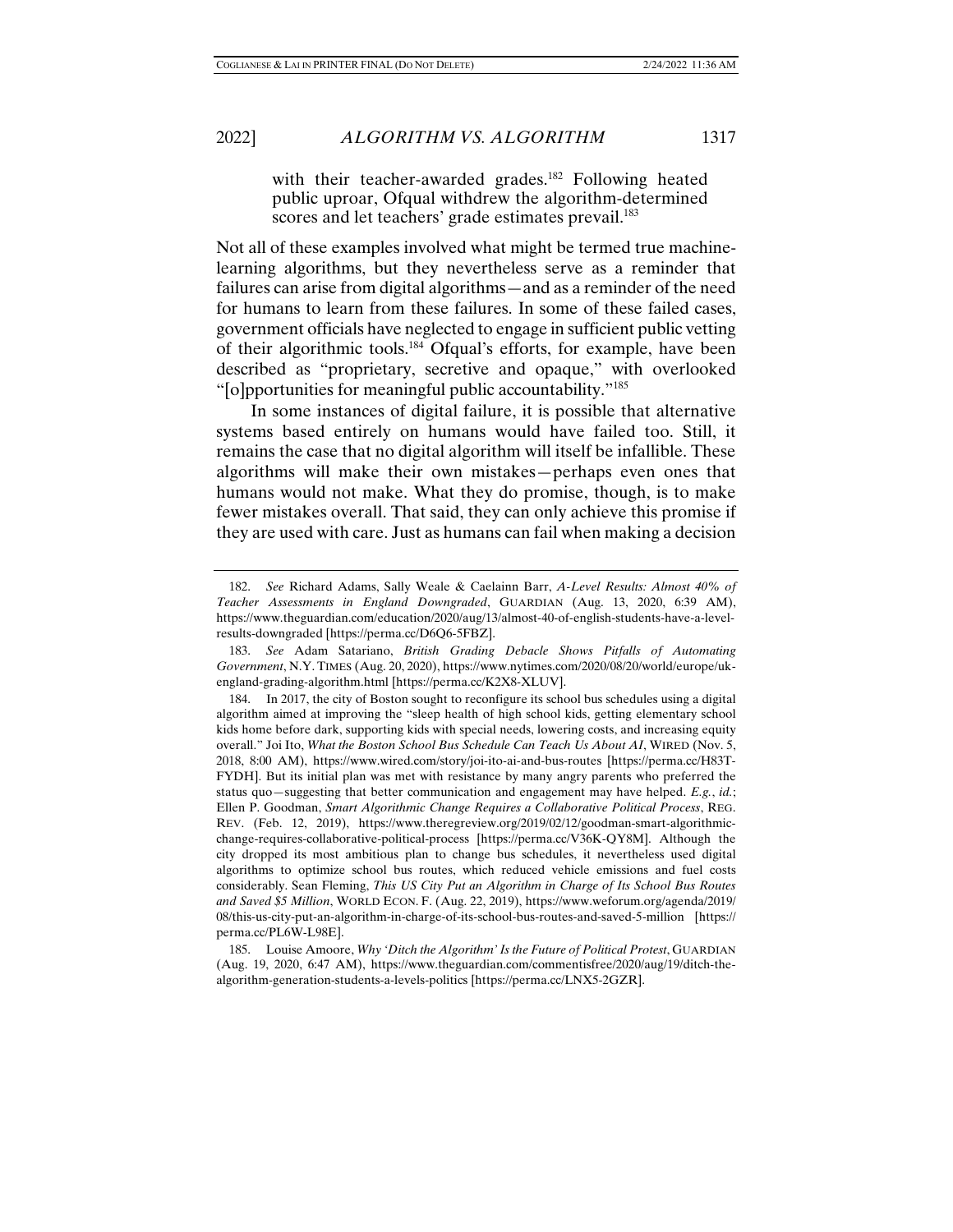that calls for purely human judgment, due to the limitations noted in Part I, they can also fail when making human judgments about the design and use of digital algorithms. The key is for humans to engage in smart decision-making about when and how to deploy digital algorithms.

# III. DECIDING TO DEPLOY DIGITAL ALGORITHMS

When contemplating a shift from human to digital decisionmaking, the choice will be between one type of algorithm (human) and another type (digital). Choosing between a human or a digital algorithm always will itself require a process of some kind—or what we might call a meta-process, to distinguish it from the processes under consideration to perform a specific governmental task. That metaprocess will unavoidably be one that humans must undertake.

This final Part thus focuses on how humans—namely, government officials—should approach choosing between a human and a digital algorithm. Careful decision-making will be needed to avoid humans making mistakes about the design and deployment of digital algorithms. By no means should government decision-makers rush unthinkingly into adopting and relying on machine-learning algorithms—no more than they should unthinkingly rush to shift from one type of human-driven process to another human-driven process.186 The core question will always be whether a shift to using a digital algorithm would be better than the status quo that relies on human algorithms.

# *A. Selecting a Multicriteria Decision Framework*

What constitutes "better" will not always be easy, straightforward, or uncontroversial. Moreover, a judgment that machine learning will (or will not) be better than human decision-making can never be meaningfully made in the abstract or across-the-board. The

 <sup>186.</sup> The overall need for care in choosing to digitize a governmental process is basically the same as is needed when making any decision to redesign a process. *See* Cary Coglianese, *Process Choice*, 5 REGUL. & GOVERNANCE 250, 255–57 (2011) (noting that, just as substantive choices about regulations need analysis, so too do choices about process). *See generally* CARY COGLIANESE, ORG. FOR ECON. COOP. & DEV., MEASURING REGULATORY PERFORMANCE: EVALUATING THE IMPACT OF REGULATION AND REGULATORY POLICY (2012) [hereinafter COGLIANESE, MEASURING REGULATORY PERFORMANCE], https://www.oecd.org/gov/ regulatorypolicy/1\_coglianese%20web.pdf [https://perma.cc/7VC7-4B9E] (showing how regulatory procedures and processes can be evaluated empirically).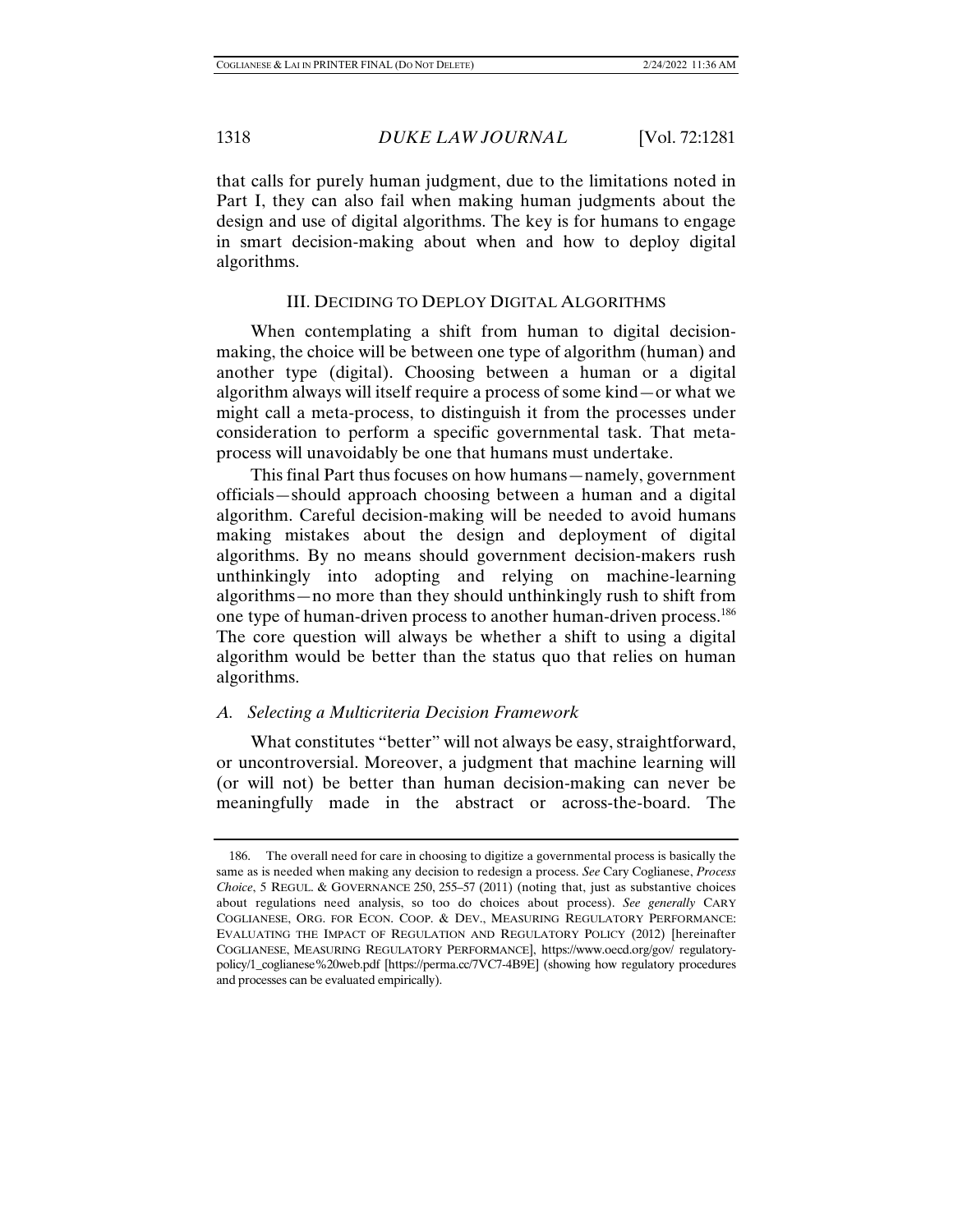advisability of using machine learning will vary across different contexts and different tasks and problems. In some cases, machine learning will prove better than human decision-making; in other cases, it will not.187

Even when machine learning is better, this will not necessarily mean it will be better in every relevant respect. Machine learning is not perfect. These algorithms still make mistakes and present downsides. They can make demonstrable improvements in speed and accuracy, but perhaps at some loss in the intuitive explainability of decisions. Nevertheless, a full consideration of machine-learning algorithms' relative strengths and weaknesses may still lead to the judgment that, all things considered, machine learning is overall better than human decision-making for a given task and in a given context.<sup>188</sup>

Deciding whether to rely on machine learning will necessitate balancing different, and perhaps often competing, values. This kind of balancing could take one of at least three forms: due process balancing, benefit-cost analysis, or multicriteria policy analysis. The last of these is likely to be the best approach for administrators to use when facing the meta-question of whether and when to use machine-learning tools to automate tasks previously handled by humans.

*Due Process Balancing.* The first kind of balancing approach is reflected in the prevailing law of procedural due process, as articulated by the Supreme Court in its decision in *Mathews v. Eldridge*. 189 The *Mathews* test seeks to balance the government's interests affected by a particular procedure (such as the costs of administering the procedure) with the degree of improved accuracy the procedure would deliver and the private interests at stake.190 Although the *Mathews* formula is often used by courts to assess a single process under challenge, it could be adapted by administrators as a framework for choosing between a status quo human-based process and a proposed shift to a digitally

 <sup>187.</sup> In still other cases, systems which involve humans working in collaboration with digital systems may well prove the most optimal. For presentation purposes, this article has been framed around a binary choice between human algorithms and digital algorithms; however, the best option in some cases might involve a combination of the two. *Cf*. Tim Wu, *Will Artificial Intelligence Eat the Law? The Rise of Hybrid Social-Ordering Systems*, 119 COLUM. L. REV. 2001, 2026–28 (2019). The decision framework and factors presented throughout Part III could in principle be applied just as well to any option involving a hybrid system of human–machine collaboration.

 <sup>188.</sup> That is, digital algorithms "can be far less imperfect than noisy and often-biased human judgment." KAHNEMAN, SIBONY & SUNSTEIN, *supra* note 153, at 337.

<sup>189.</sup>Mathews v. Eldridge, 424 U.S. 319 (1976).

 <sup>190.</sup> *See id.* at 333–35.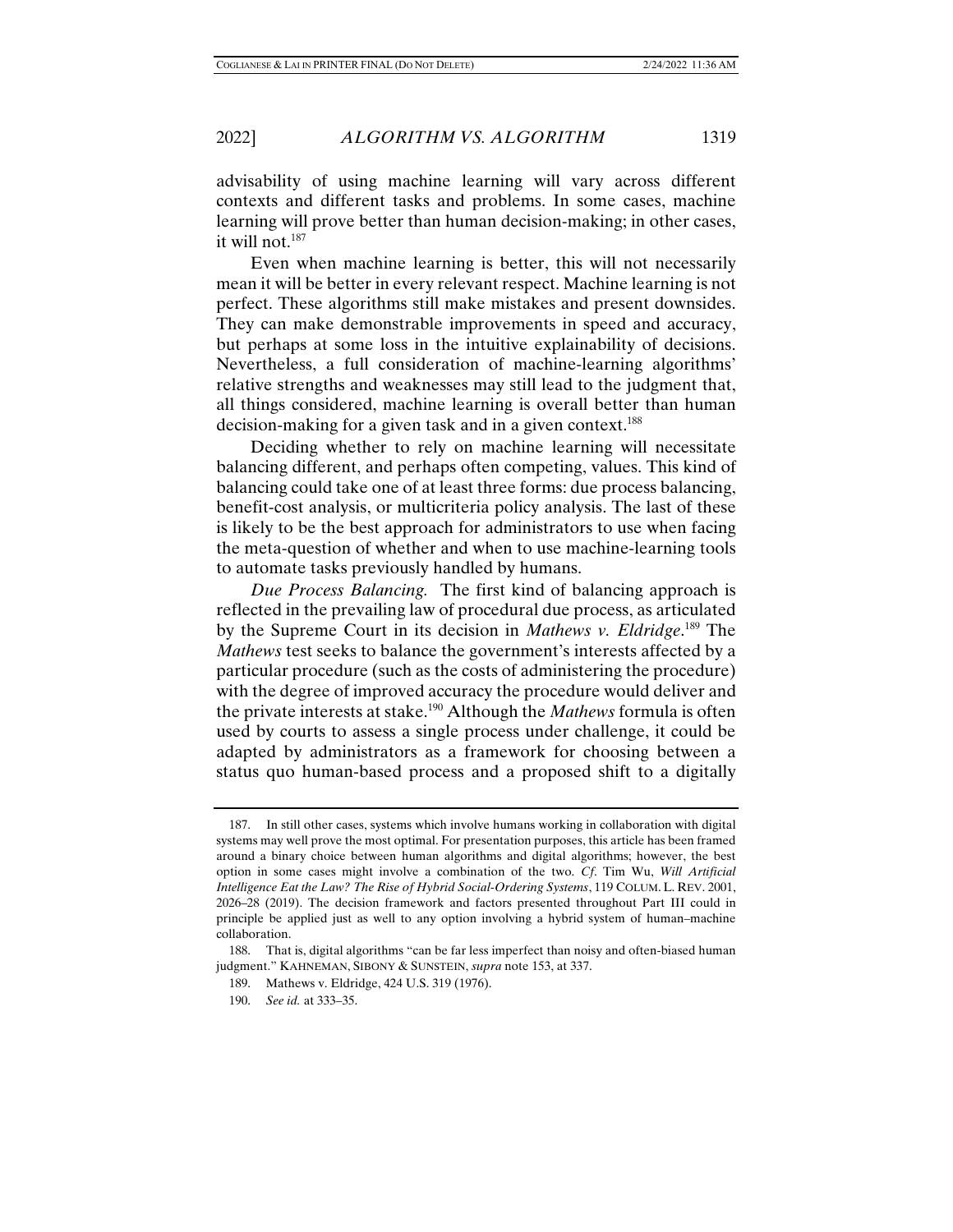algorithmic process. The question would be which system delivers the most value on net, taking into account decisional accuracy and private stakes and then deducting the government's costs.

Well-designed machine-learning systems would seem almost inherently superior to human systems under a *Mathews* calculus: they are likely to be less costly than systems that must rely on hundreds, if not thousands, of human decision-makers, and their main appeal is that they can be more accurate than humans. The private interests at stake are essentially exogenous and will be presumably unaffected by the choice of whether to use a human or digital algorithm. As a result, reliance on the *Mathews* calculus would often collapse the choice between human systems and digital ones into a single question: Which will produce more accurate decisions? The *Mathews* calculus thus almost seems hardwired to support the digital algorithm, provided that the specific machine-learning application in question can be shown to produce more accurate decisions than human decision-makers.191 Yet even though improvements in accuracy can be vital, the decision to shift to a machine-learning algorithm will surely entail other considerations beyond accuracy.

*Benefit-Cost Analysis.* A second balancing approach would sweep more broadly and account for both accuracy and all other consequences that a shift to machine learning might entail. It would call for administrators to make an all-things-considered judgment about the use of machine learning: essentially, to conduct a benefit-cost analysis. Machine learning would be justified under this approach when it can deliver net benefits (i.e., benefits minus costs) that are greater than those under the status quo. One advantage of this approach is that it accounts for more factors than the *Mathews* calculus. The *Mathews* factors are clearly important, but sometimes they will be incomplete. By contrast, benefit-cost analysis is, in principle, always complete, because it calls for a quantification and monetization of all consequences.192 But benefit-cost analysis will also have its practical limits in this setting—at least if it is to be approached in a hard fashion that seeks to place every consequence into a common monetary

 <sup>191.</sup> Coglianese & Lehr, *Regulating by Robot*, *supra* note 1, at 1185–89.

 <sup>192.</sup> For comprehensive treatments of benefit-cost analysis methods, see generally EDWARD M. GRAMLICH, A GUIDE TO BENEFIT-COST ANALYSIS (2d ed. 1997) and ANTHONY E. BOARDMAN, DAVID H. GREENBERG, AIDAN R. VINING & DAVID L. WEIMER, COST-BENEFIT ANALYSIS: CONCEPTS AND PRACTICE (5th ed. 2018).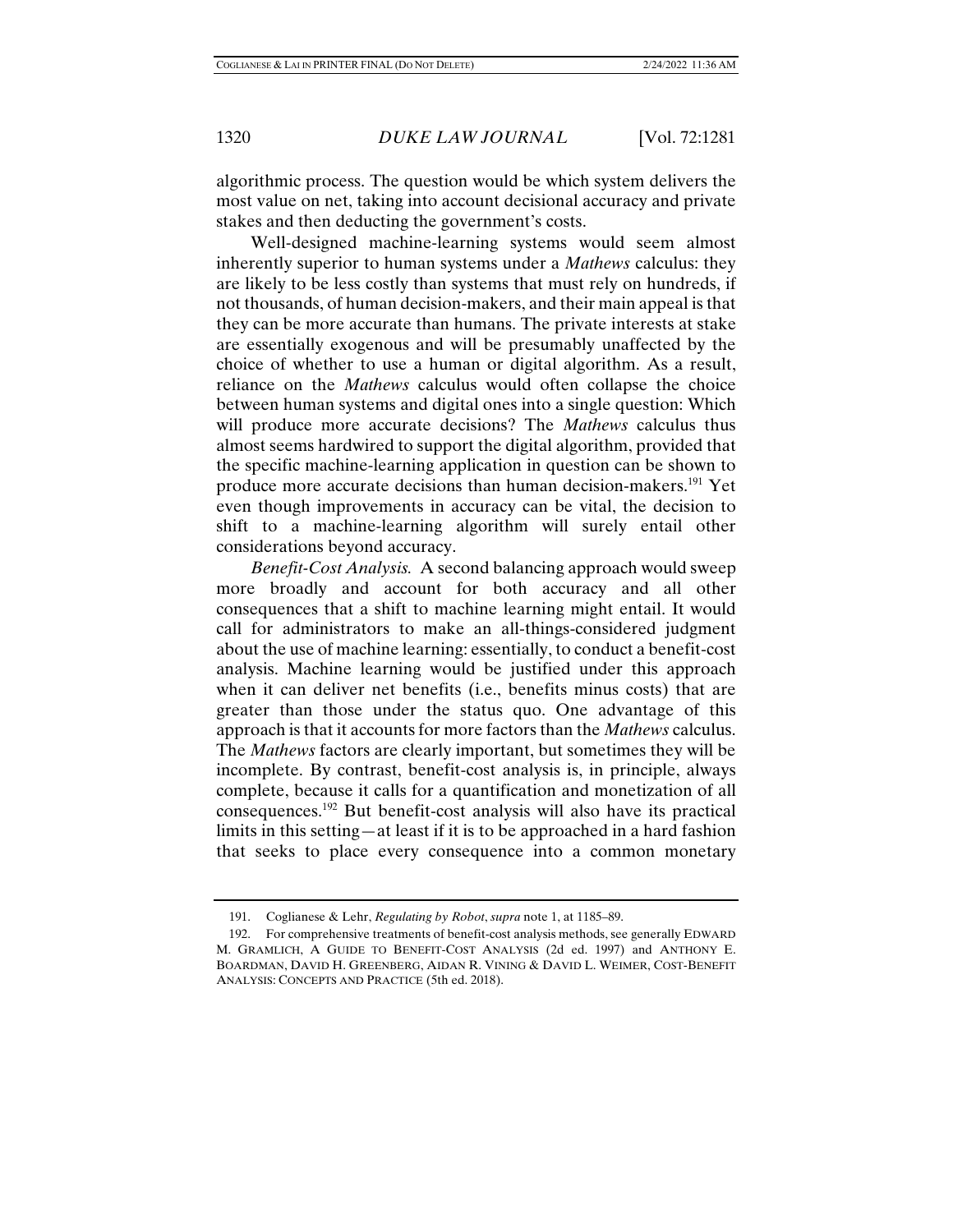2022] *ALGORITHM VS. ALGORITHM* 1321

equivalent that yields an estimate of net benefits.193 It will likely be infeasible in most cases for administrators to conduct a hard benefitcost analysis because some of the consequences of adopting machine learning will not be capable of being placed in a common unit. For example, if a particular machine learning application would be more accurate and efficient but would result in a greater and more disproportionate number of adverse errors for individuals in historically marginalized groups, it may be neither meaningful nor justifiable to put the efficiency gains and the equity losses in the same units. $194$ 

*Multicriteria Decision Analysis*. A third balancing approach—a variation on the first two—will more feasibly accommodate a range of values and consequences: multicriteria decision analysis.195 This approach is also sometimes called a qualitative or soft benefit-cost analysis.196 Essentially, it calls for the decision-maker to run through a checklist of criteria against which both the human-based status quo and the digital alternative should be judged. These criteria will be more extensive than the three *Mathews* factors, but they need not be placed in the same precise common units as in a hard benefit-cost analysis. The decision-maker then compares how well each alternative will fare against each criterion, without necessarily converting any estimates into a common unit.

When choosing between digital and human-based options, it is important to gather and present as much information as possible about

 <sup>193.</sup> Even with respect to other issues, agencies do not always have enough information to monetize all benefits and costs. *See, e.g.*, Michigan v. EPA, 576 U.S. 743, 759 (2015) (stating that an agency is not required to "conduct a formal cost-benefit analysis in which each advantage and disadvantage is assigned a monetary value"); Amy Sinden, *Formality and Informality in Cost-Benefit Analysis*, 2015 UTAH L. REV. 93, 101.

 <sup>194.</sup> *See generally* ARTHUR M. OKUN, EQUALITY AND EFFICIENCY: THE BIG TRADEOFF (1975) (addressing the tension between equality and efficiency).

 <sup>195.</sup> Sometimes this is referred to as multigoal analysis. DAVID L. WEIMER & AIDAN R. VINING, POLICY ANALYSIS: CONCEPTS AND PRACTICE 355 (6th ed. 2017). For a brief introduction to methods of analyzing outcomes using criteria that cannot be converted into a common metric, see *id.* at 352–58. A branch within the field of operations research provides a suite of sophisticated mathematical tools that can be used in conducting multicriteria decision analysis. For perspectives on this analytic approach, see generally RALPH L. KEENEY & HOWARD RAIFFA, DECISIONS WITH MULTIPLE OBJECTIVES: PREFERENCES AND VALUE TRADEOFFS (1993) and MURAT KÖKSALAN, JYRKI WALLENIUS & STANLEY ZIONTS, MULTIPLE CRITERIA DECISION MAKING: FROM EARLY HISTORY TO THE 21ST CENTURY (2011).

 <sup>196.</sup> *See, e.g.*, WEIMER & VINING, *supra* note 195, at 352–53 (discussing qualitative benefitcost analysis); Sinden, *supra* note 193, at 107–29 (discussing differences between hard and soft, or formal and informal, benefit-cost analysis).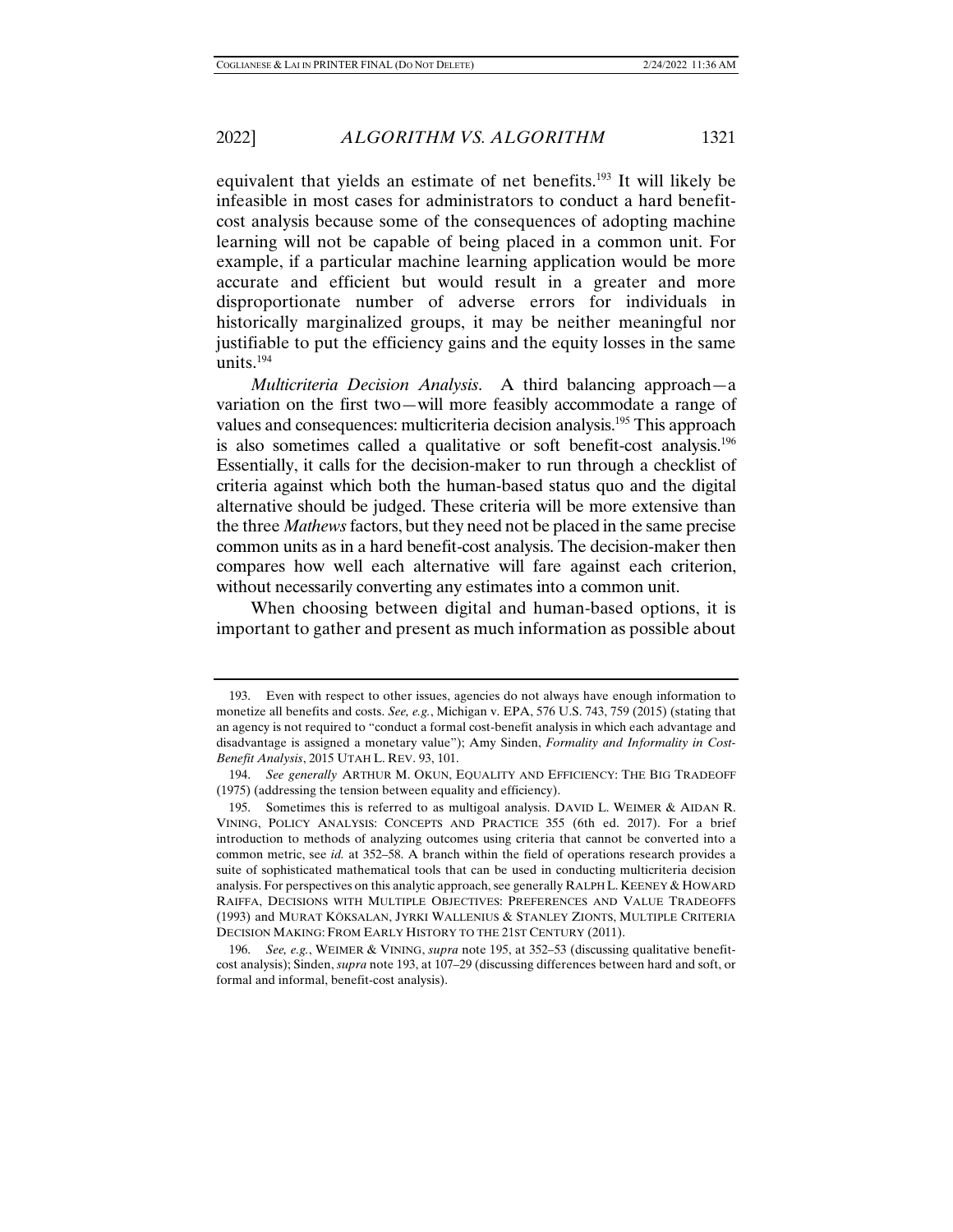each alternative. Each can then be quantitatively (even if not monetarily) rated on each criterion (for example, number of errors). Where quantification is not possible, alternatives can at least be qualitatively rated with respect to each criterion. Even a rough qualitative metric, such as a three-point scale  $("+"$  for positive, " $+/-"$ for neutral, and "-" for negative), might be used to illustrate the strengths and weaknesses of each alternative when assessed against each criterion, with the ratings then placed in a summary table. A decision-maker can then better visualize the relative advantages and disadvantages of each alternative and proceed to make a reasoned judgment.<sup>197</sup>

This multicriteria analytic approach is likely to be the most practical and best approach for administrators to follow in deciding when to proceed with making a shift from a human-based status quo to a digital-based alternative.198 The main question will be what criteria such an approach should include.

# *B. Key Criteria in Choosing Digital Algorithms*

The actual criteria will vary to some degree from use to use, depending on the tasks that a machine-learning system would take over from humans. The precise criteria for a system used to read the handwriting on U.S. postal mail, for example, will differ from those that might be appropriate for deciding whether to use a machine-learning system to automate decisions about whether to grant license applications for commercial airline pilots.<sup>199</sup> Nevertheless, in general, two key categories of criteria should affect agencies'

 <sup>197.</sup> In drawing upon such a qualitative scalar rating, it is important for decision-makers to use caution. Rather than relying simply on a summing up of the ratings, a decision-maker needs to consider the evidence fully and engage in sustained reasoning about each option. Not every criterion will deserve to be treated equally, as would occur with a summation of ratings. Furthermore, the uniform distance between different points on a scale likely will not reflect fully the true relevant differences between the strengths and weaknesses of different options.

 <sup>198.</sup> With respect to choosing whether to use machine learning, a multicriteria framework can be used at different stages of the development process when different information is available. That is, it can be used at the outset in deciding whether an agency should even invest in the development of a machine-learning based system, as well as later, whenever such system has been developed, in deciding whether to deploy the system. It can provide a basis for subsequent evaluation of the system in operation and making decisions about future modification of the system.

 <sup>199.</sup> The latter use is a hypothetical discussed at length in Coglianese & Lehr, *Transparency*, *supra* note 1, at 10, 17, 52–53.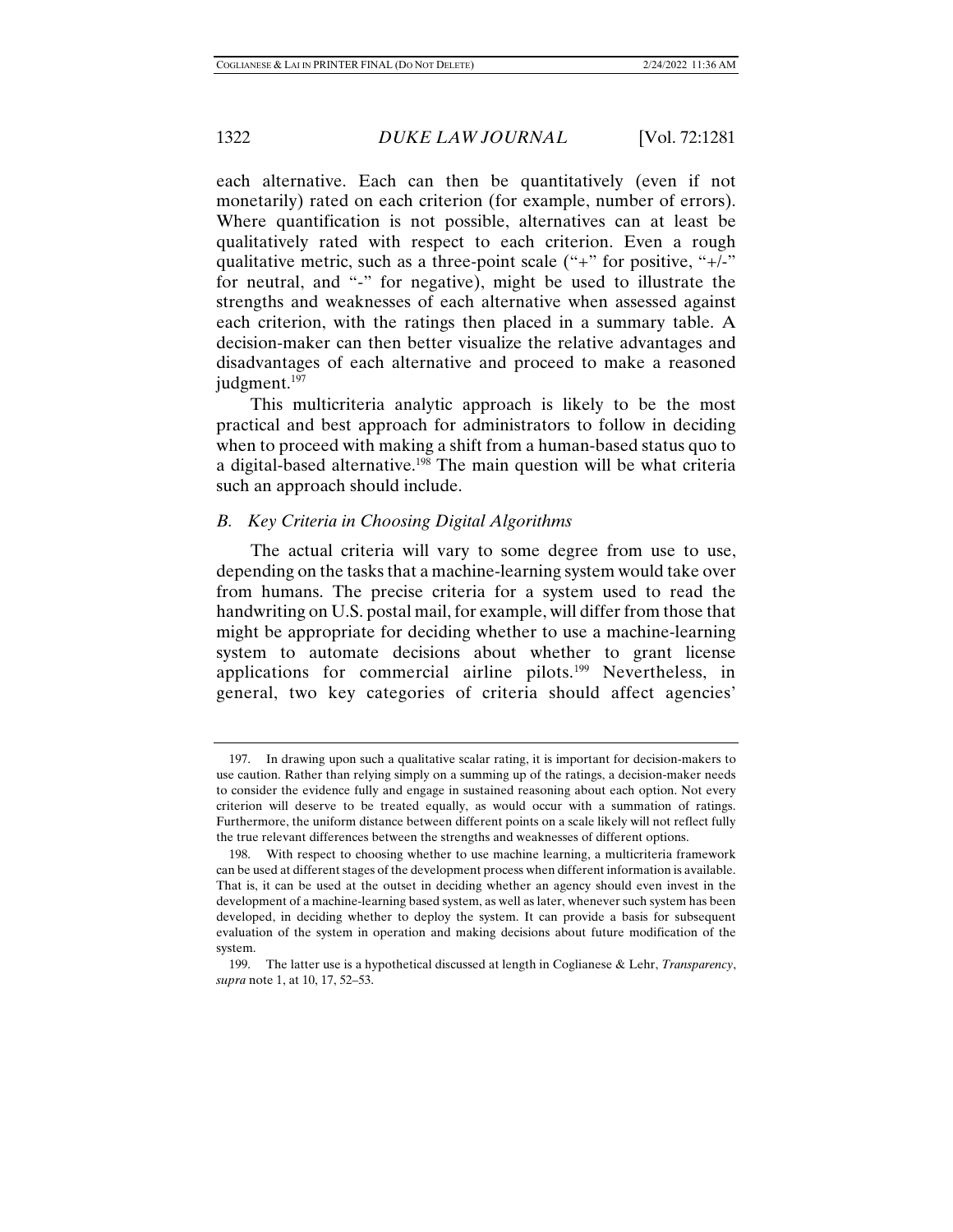choices about whether to shift to a process based on machine learning: (1) preconditions for successful use and (2) improved outcomes.<sup>200</sup>

*Preconditions for Use.* Agencies will first need access to adequate human expertise as well as data storage and processing technologies. Analysts' and data scientists' expertise and time are needed to tailor and train algorithms to each specific task. This process of customizing each algorithm to each task can be labor-intensive. It also is technologically sophisticated. Unfortunately, government agencies must compete with the private sector to attract the necessary talent.<sup>201</sup> Without sufficient technical skills, agencies will be limited in their ability to realize the full potential of machine-learning algorithms.202

Digital algorithms are also dependent upon an analytic infrastructure—the hardware, software, and network resources needed to support the analysis of large volumes of data. Agencies need storage systems that can house datasets and protect them from physical deterioration.203 These storage systems and the networks used to analyze agency data must also be protected from hackers.204 Some

 <sup>200.</sup> For discussion on which this section draws, see generally CARY COGLIANESE, A FRAMEWORK FOR GOVERNMENTAL USE OF MACHINE LEARNING 66–72 (2020), https://www. acus.gov/sites/default/files/documents/Coglianese%20ACUS%20Final%20Report.pdf [https://perma. cc/CW3H-WUFP] and Cary Coglianese & Alicia Lai, *Assessing Automated Administration*, *in* OXFORD HANDBOOK FOR AI GOVERNANCE (Justin Bullock et al. eds., forthcoming 2022). For a related discussion of issues for government agencies to consider when seeking to use AI tools successfully, see Desouza, *supra* note 125, at 11–18.

 <sup>201.</sup> Coglianese, *Optimizing*, *supra* note 139, at 10; *see also* Shelly Hagan, *More Robots Mean 120 Million Workers Need To Be Retrained*, BLOOMBERG (Sept. 6, 2019, 12:00 AM), https://www.bloomberg.com/news/articles/2019-09-06/robots-displacing-jobs-means-120-millionworkers-need-retraining [https://perma.cc/ALN6-7XMC] (noting that AI advancements will require upskilling workers amid an existing talent shortage). Furthermore, the process of public sector hiring can be slow. Eric Katz, *The Federal Government Has Gotten Slower at Hiring New Employees for Five Consecutive Years*, GOV'T EXEC. (Mar. 1, 2018), https://www.govexec.com/ management/2018/03/federal-government-has-gotten-slower-hiring-new-employees-five-consecutiveyears/146348 [https://perma.cc/AAD6-RQ54].

 <sup>202.</sup> There are some positive indications. Under the Foundations for Evidence-Based Policymaking Act, signed into law in 2019, agencies must appoint "Chief Data Officers" and "Evaluation Officers" to understand and promote data, laying the stage for AI. Foundations for Evidence-Based Policymaking Act of 2018, Pub. L. No. 115-435, §§ 313, 3520(c), 132 Stat. 5529, 5531, 5541–42 (2019).

 <sup>203.</sup> *Cf.* Ian Sample, *Google Boss Warns of 'Forgotten Century' with Email and Photos at Risk*, GUARDIAN (Feb. 13, 2015, 4:16 AM), https://www.theguardian.com/technology/2015/feb/ 13/google-boss-warns-forgotten-century-email-photos-vint-cerf [https://perma.cc/6GZN-YK45] (describing the risks posed by obsolescence of digital storage technologies).

 <sup>204.</sup> *See, e.g.*, OFF. OF THE INSPECTOR GEN., U.S. OFF. OF PERS. MGMT., SEMIANNUAL REPORT TO CONGRESS 8 (2019), https://www.opm.gov/news/reports-publications/semi-annual-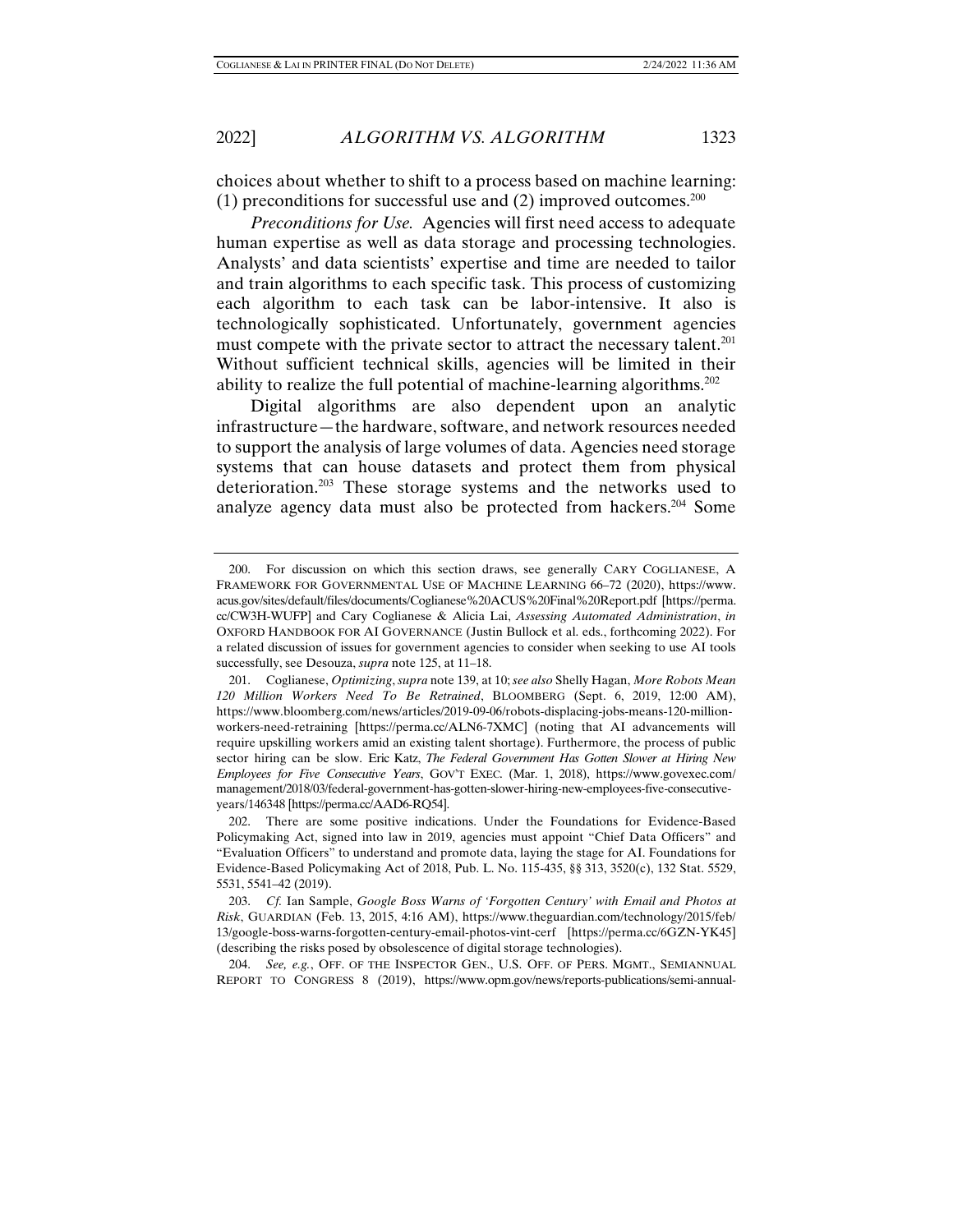agencies have begun to realize the need to build this infrastructure.205 However, many other agencies are still funneling resources into maintaining legacy systems that are largely becoming obsolete and remain too susceptible to cybersecurity risks.<sup>206</sup>

In addition to these tangible human and technology resources, which agencies will either need to have in place or secure through government contracts, there are more fundamental preconditions for government to rely on machine-learning tools. Currently these tools produce "narrow" AI, given their focus on specific, human-specified goals for well-defined problems. This is contrasted with "general" AI which, like humans, would exhibit creativity, flexibility, and learning beyond the confines of a well-defined task.207 Where the preconditions for narrow AI are very poorly met, machine learning is unlikely even to be feasible for an agency to consider. The following three preconditions can be thought of as a necessary, even if not sufficient, condition for a potential shift from a human- to machine-based process:

• *Goal Clarity and Precision*. Machine-learning algorithms operate by optimizing with respect to a specified objective. An algorithm's objective function must, by definition, be mathematically defined. What this means is that machinelearning tools will only be appropriate for an operating task where the objective can be clearly defined.<sup>208</sup> For example,

reports/sar61.pdf [https://perma.cc/F5X2-CYWT] (describing "the implementation and maintenance of mature cybersecurity programs [as] a critical need for OPM and its contractors").

 <sup>205.</sup> The Federal Aviation Administration, Federal Deposit Insurance Corporation, and Federal Communications Commission have released statements of their efforts to create large data sets to support agency function. The Office of Financial Research within the U.S. Department of Treasury created the global Legal Entity Identifier program in an effort to make big data more readily analyzable for financial market regulators. The FDA, Environmental Protection Agency, and Securities Exchange Commission have begun to leverage cloud storage systems to store, consolidate, and analyze enormous data sets. For discussion of these agencies' efforts, see Coglianese & Lehr, *Regulating by Robot*, *supra* note 1, at 1162–66.

 <sup>206.</sup> Coglianese, *Optimizing*, *supra* note 139, at 11; *see also* KEVIN C. DESOUZA, DELIVERING ARTIFICIAL INTELLIGENCE IN GOVERNMENT: CHALLENGES AND OPPORTUNITIES 21–22 (2018), https://www.businessofgovernment.org/sites/default/files/Delivering%20Artific ial%20Intelligence%20in%20Government.pdf [https://perma.cc/S77A-EC92] (discussing the need for agencies "to replace, modify, and retire systems to accommodate modern systems that provide a platform to develop and deploy AI").

 <sup>207.</sup> For a helpful discussion of the distinction between narrow and general AI, see STUART RUSSELL, HUMAN COMPATIBLE: ARTIFICIAL INTELLIGENCE AND THE PROBLEM OF CONTROL 42–48 (2019).

 <sup>208.</sup> *See, e.g.*, Coglianese, *supra* note 18, at 47–49 (discussing the importance of "value completeness" and "value precision" in defining the objectives of an algorithmic tool).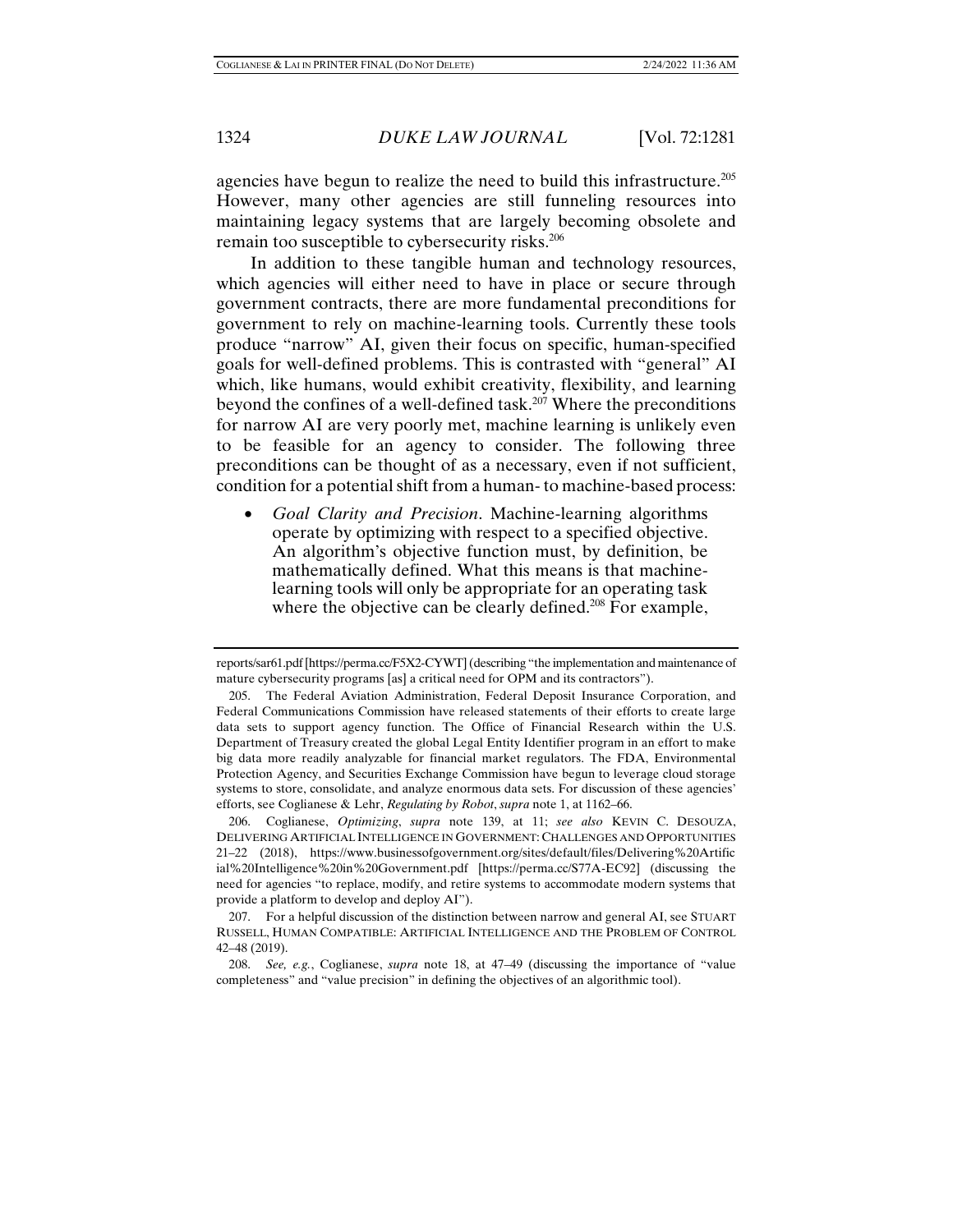if the goal is simply to make the most accurate decisions about claimants' eligibility for benefits, the algorithm's goal can be specified in terms of reducing forecasting error.

But if the goal is understood both to make accurate forecasts about who will be eligible while also minimizing unfairness to applicants from a racial minority group, then the degree of clarity may be insufficient for two reasons. First, it may be unclear what fairness exactly entails.<sup>209</sup> Must the benefits awarded be proportionate to the distribution of each racial group in society overall or in the applicant pool? Or, perhaps what must be proportionate is the degree of false negative errors? Second, even if fairness is defined with sufficient clarity, given how machine learning works, there will frequently be a tradeoff between maximizing accuracy (the minimization of forecasting error) and addressing fairness. But in making such tradeoffs, agencies may have insufficient statutory direction or social consensus around how to define such a tradeoff in precise mathematical terms.<sup>210</sup> Exactly how much unfairness should be tolerated to avoid how much diminution in accuracy?

In their need for goal clarity, machine-learning algorithms share many affinities with performance-based regulation sometimes called regulation by objectives.<sup>211</sup> But, as has been noted elsewhere, it may not always be clear what the full social objective is.<sup>212</sup> For example, for years federal regulators seeking to reduce accidental poisonings relied on a performance-based approach to standards for childresistant packages containing drugs and household

 <sup>209.</sup> For helpful discussion of various options, see Mayson, *supra* note 8, at 2233–35.

 <sup>210.</sup> In human decision-making systems, the existence of such tradeoffs may be obscured and their resolution effectuated through what Cass Sunstein has called "incompletely theorized agreements." Cass R. Sunstein, *Incompletely Theorized Agreements*, 108 HARV. L. REV. 1733, 1735 (1995). But machine-learning algorithms demand more than such incomplete agreements, such as about what may be "reasonable." They need the value choices reflected in the algorithm's objective to be stated with mathematical precision.

 <sup>211.</sup> By presidential order, executive agencies are instructed that, when issuing regulations, they "shall, to the extent feasible, specify performance objectives, rather than specifying the behavior or manner of compliance that regulated entities must adopt." Exec. Order No. 12,866, § l(b)(8), 58 Fed. Reg. 51,735, 51,736 (Oct. 4, 1993).

 <sup>212.</sup> Cary Coglianese, *The Limits of Performance-Based Regulation*, 50 U. MICH. J.L. REFORM 525, 562 (2017).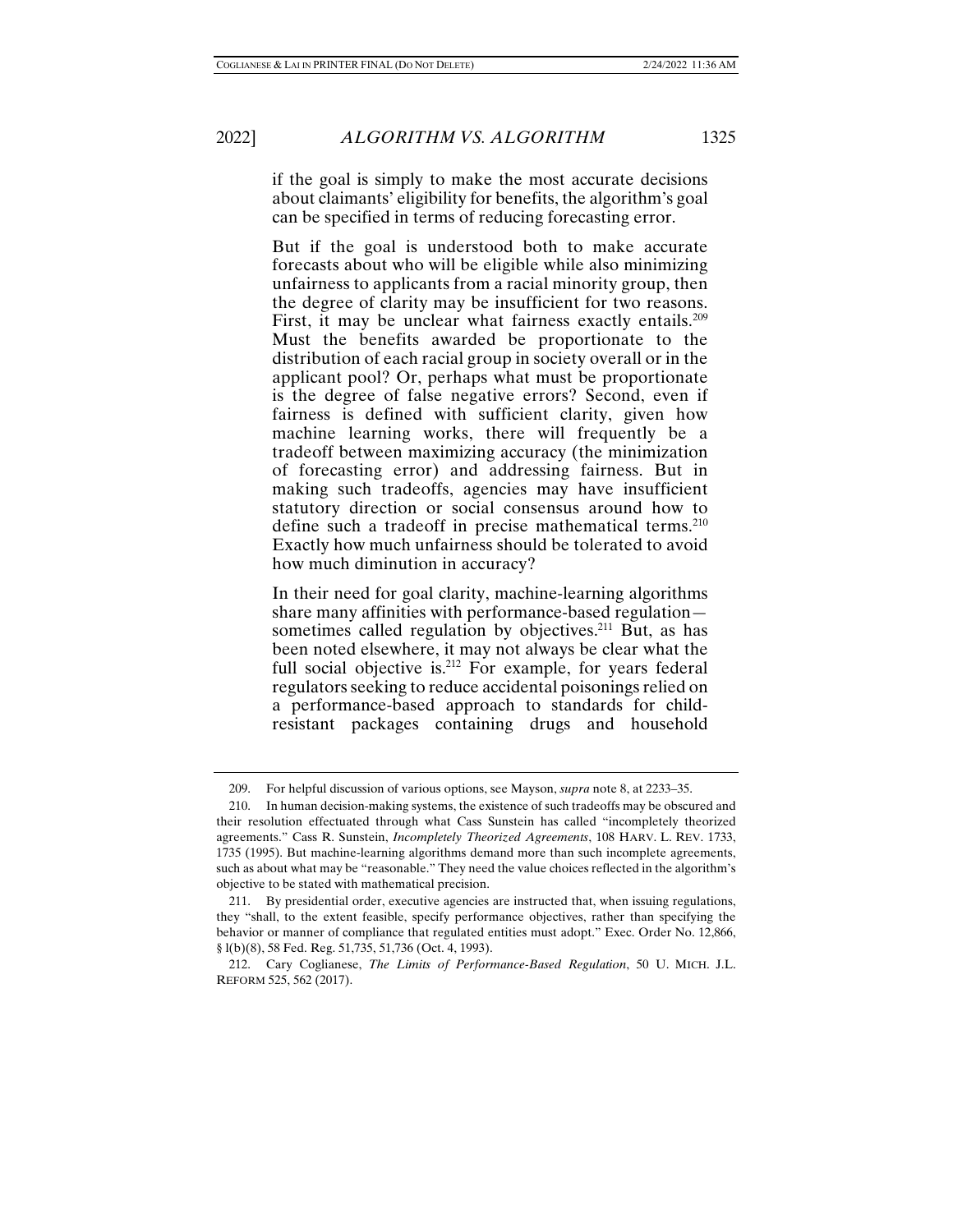chemicals.213 But these standards that optimized child resistance also prevented adults from opening such containers easily—and thus induced many adults, once they managed to open these containers, to leave them open and thus left their contents easily accessible to children.214 Only after seeing poisonings increase did regulators redefine their objectives and revise the standards to ensure that packaging would be resistant to opening by children but still easy for adults to use.<sup>215</sup> This example suggests that, at least in some cases, one of the most vexing preconditions for the use of machine learning will be to define a goal that is both acceptable on policy grounds and can be defined mathematically.

• *Data Availability*. Machine learning achieves accurate forecasts by discerning patterns in large amounts of relevant data. If large amounts of data are unavailable, then a necessary ingredient will be missing and the use of machine learning to automate a task will simply not be viable. The necessary data may be unavailable for various administrative or technical reasons. For example, even though the data exist, they may only have been recorded and stored by an agency in paper, rather than digital, form.216 Or, disparate digitally stored datasets may lack sufficient means to allow data for each business or individual in the different datasets to be linked to each other, such as through a common entity identifier.

More fundamentally, sufficient data may be lacking because there simply is an insufficient number of narrow, repeated events around which data exist. It may be easier to find data to support machine-learning analysis of x-rays to determine if a coal miner qualifies for black lung

 <sup>213.</sup> *Id.* at 532, 555.

 <sup>214.</sup> *See, e.g.*, W. Kip Viscusi, *The Lulling Effect: The Impact of Child-Resistant Packaging on Aspirin and Analgesic Ingestions*, 74 AEA PAPERS & PROC. 324, 326 (1984) (describing how the standards ultimately resulted in "a sharp increase in the proportion of aspirin-related poisonings associated with protective packaging").

 <sup>215.</sup> Coglianese, *supra* note 212, at 555–56.

 <sup>216.</sup> Cary Coglianese, *Deploying Machine Learning for a Sustainable Future*, *in* A BETTER PLANET: 40 BIG IDEAS FOR A SUSTAINABLE FUTURE 200, 204 (Daniel C. Esty ed., 2019) (discussing the need for converting paper records to electronic format to provide data for machine-learning analysis); *cf.* Coglianese, *Optimizing*, *supra* note 139, at 11 (describing the prevalence of legacy IT systems in the federal government).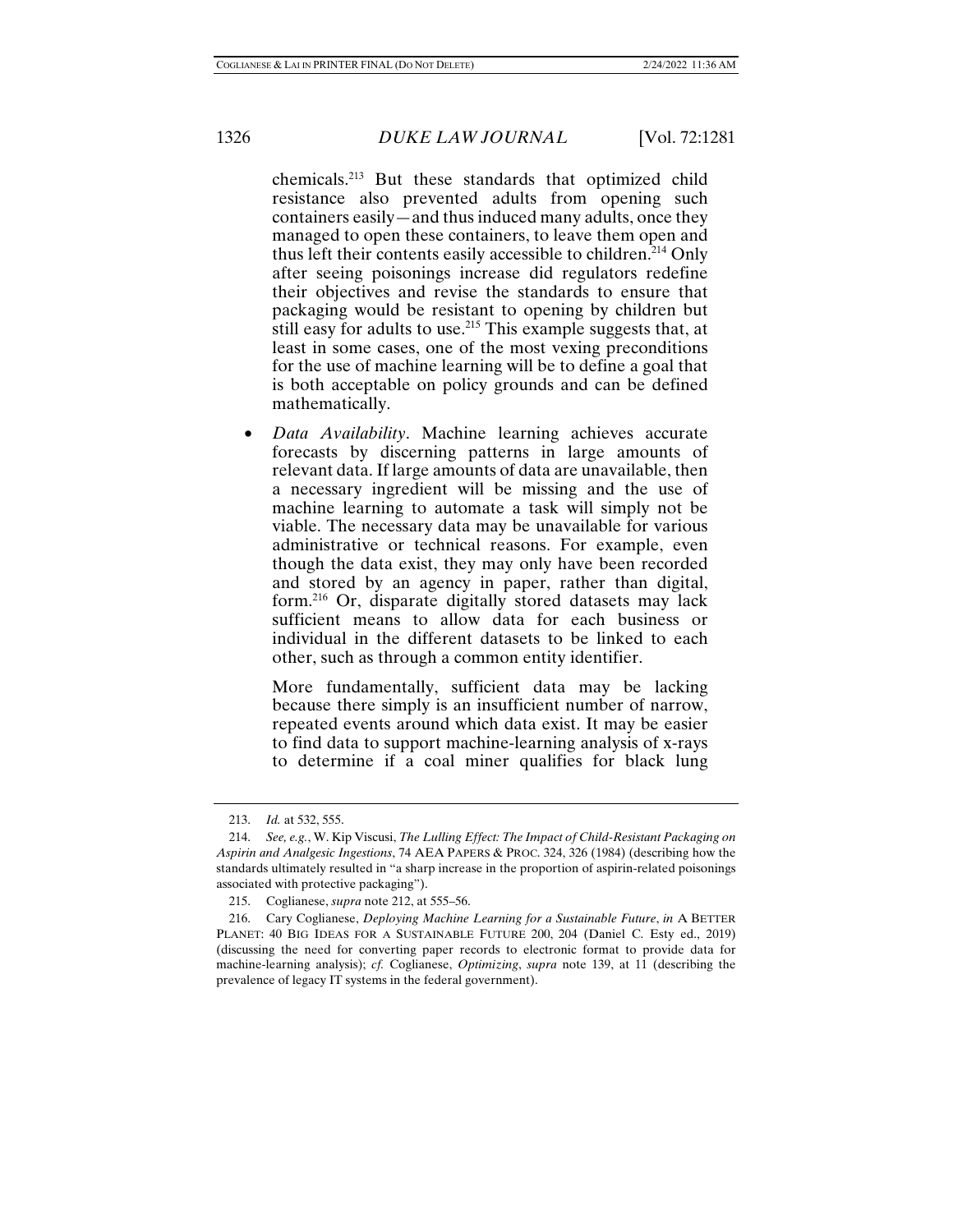benefits, but harder to find common data that could be used to determine whether asylum applicants satisfy the test of having a "well-founded fear of future persecution."<sup>217</sup> The latter requires both a "subjectively genuine and an objectively reasonable fear,"218 which can encompass many unique circumstances. $219$ 

Similarly, data may be available to show the probability that a particular defendant's DNA could be contained within a mixed DNA sample from a crime scene.<sup>220</sup> But in the absence of any DNA samples, it may be impossible to have a large data set that can help determine a key fact in a criminal case, such as whether the defendant was driving a yellow convertible that passed through the intersection of Fourth and Chestnut Streets at 12:35 a.m. on November 17. In short, for questions that are truly one-of-a-kind, it will be inherently difficult to find a sufficiently large data set of the type needed to make machine learning a viable task.<sup>221</sup>

• *External Validity*. Related to data availability is a question of the available data's representativeness of the population to which the algorithm will be applied. The world is everchanging, so at a minimum, to make machine-learning systems viable, a government agency will need to have access to a steady stream of new data to keep updating an algorithm and retraining it as conditions in the world—and the data about those conditions—keep changing. If the relevant parts of the world change more quickly than an algorithm's underlying datasets can be replenished with

 <sup>217. 8</sup> C.F.R. § 1208.13(b) (2021); *see also* 8 U.S.C. § 1101(a)(42) (specifying asylum qualification based on "a well-founded fear of persecution on account of race, religion, nationality, membership in a particular social group, or political opinion").

 <sup>218.</sup> Blanco De Belbruno v. Ashcroft, 362 F.3d 272, 284 (4th Cir. 2004).

 <sup>219.</sup> INS v. Cardoza-Fonseca, 480 U.S. 421, 448 (1987) ("[A] term like 'well founded fear'. . . can only be given concrete meaning through a process of case-by-case adjudication.").

 <sup>220.</sup> *See* Christopher Rigano, *Using Artificial Intelligence To Address Criminal Justice Needs*, NAT'L INST. OF JUST. (Oct. 8, 2018), https://nij.ojp.gov/topics/articles/using-artificial-intelligenceaddress-criminal-justice-needs [https://perma.cc/PD2L-WTHD].

 <sup>221.</sup> *Cf.* Gary Marcus & Ernest Davis, *A.I. Is Harder Than You Think*, N.Y. TIMES (May 18, 2018), https://www.nytimes.com/2018/05/18/opinion/artificial-intelligence-challenges.html [https://perma.cc/9AGR-UHVV] ("No matter how much data you have and how many patterns you discern, your data will never match the creativity of human beings or the fluidity of the real world."). For an earlier philosophical discussion, see HUBERT L. DREYFUS, WHAT COMPUTERS STILL CAN'T DO: A CRITIQUE OF ARTIFICIAL REASON (MIT Press rev. ed. 1992) (1972).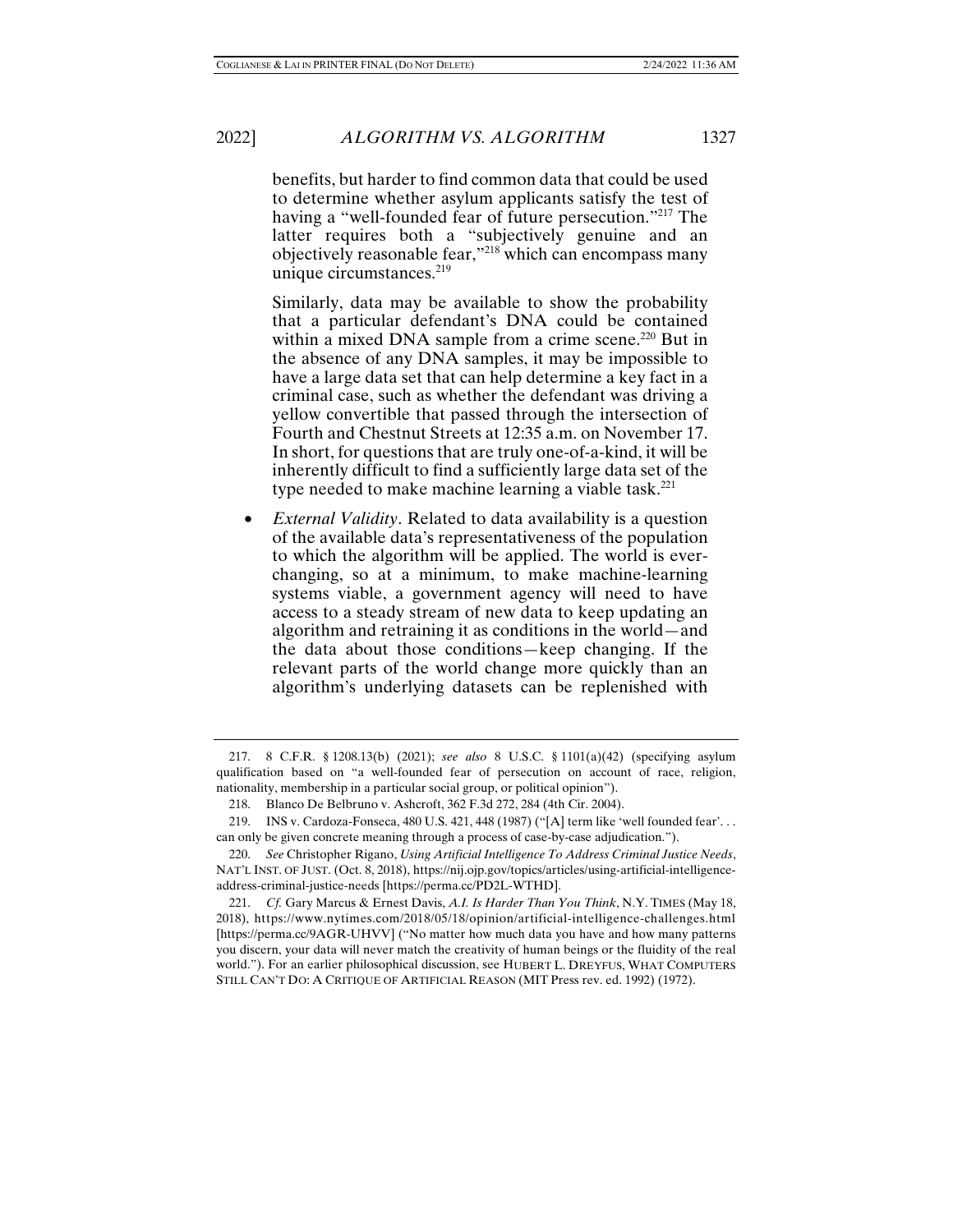current data, then the algorithm will be "brittle"<sup>222</sup>—that is, it will suffer from what statisticians call an external validity problem. A machine-learning algorithm used to forecast employment levels in the economy, for example, might not be capable of producing an accurate forecast during an unprecedented, pandemic-induced recession.

Of course, any kind of forecasting and decision-making tool—even human judgment—will be limited in unprecedented times or periods of rapid dynamism. Circumstances of true unknown unknowns—or what Professor Robin Hogarth calls "coconut uncertainty"223 present inherent levels of uncertainty. The key question is whether, under such circumstances, machine-learning algorithms will prove more or less brittle than other types of analysis, including human judgment. It is certainly conceivable that with the right kind of data acquisition and feedback process, an algorithmic system could be designed so that it fares better than human alternatives in periods of disruption. The high level of uncertainty endemic to such periods, though, will make it hard to be confident that machine learning—or anything else, for that matter—fares better than alternatives.

Taking these three preconditional factors together, machinelearning systems will realistically only amount to a plausible substitute for human judgment for tasks where the objective can be defined with precision, tasks that are repeated over a large number of instances (such that large quantities of data can be compiled), and tasks where data collection and algorithm training and retraining can keep pace with relevant changing patterns in the world. This is not to say that these preconditions must be perfectly satisfied nor that they are the only considerations to take into account. But if they are not even minimally satisfied for a given use case, it will make little sense to contemplate deploying digital algorithms. On the other hand, where these preconditions are sufficiently satisfied, there can be some reason for an administrator to think that machine learning could improve on

 <sup>222.</sup> M.L. CUMMINGS, WOMEN CORP. DIRS., THE SURPRISING BRITTLENESS OF AI 2 (2020), https://www.womencorporatedirectors.org/WCD/News/JAN-Feb2020/Reality%20Light.pdf [https://perma.cc/LU5C-R5TH].

 <sup>223.</sup> ROBIN HOGARTH, ON COCONUTS IN FOGGY MINE-FIELDS: AN APPROACH TO STUDYING FUTURE-CHOICE DECISIONS 6 (2008), https://www.researchgate.net/publication/228499901\_On\_C oconuts\_in\_Foggy\_Mine-Fields\_An\_approach\_to\_studying\_future-choice\_decisions [https://perma. cc/FDS7-WLC5].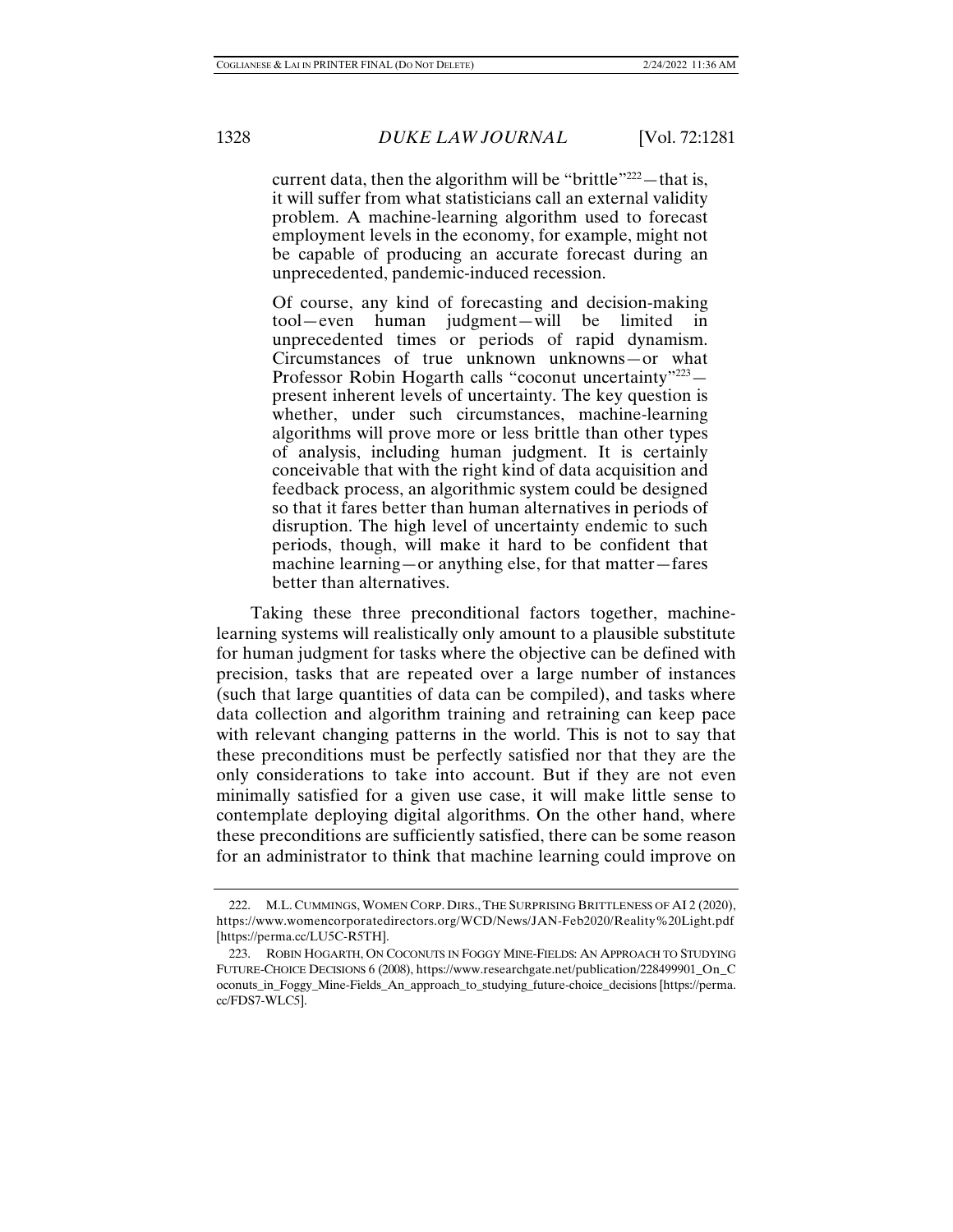the status quo and that it will be worth taking further steps to assess the possibility of deploying an algorithmic system.

*Performance in Improving Outcomes.* The next step, after determining if the necessary preconditions for a machine-learning option can be satisfied, is to assess a digital system's likely performance in improving outcomes. This is the ultimate test for machine learning: how it performs compared to the status quo.

As Part I makes clear, the human status quo leaves plenty of room for improvement. Whether a machine-learning system is realistically expected to fare better will constitute a centerpiece of any multicriteria analysis aimed at deciding whether to adopt machine learning. The precise definition of "better" will need to be informed by each specific task, whether that task involves forecasting the weather, identifying tax fraud, or determining eligibility for licenses or benefits. Although the specific relevant criteria will vary across different uses, it is possible to identify three general types of impacts that should be considered in determining whether machine learning improves outcomes:

• *Goal Performance*. Current systems operated by humans have goals that they are meant to achieve. The first set of outcome-oriented criteria for deciding whether to use machine learning should be guided by those prevailing goals. The relevant factors can be captured by a series of straightforward questions: Would machine learning prove more accurate in achieving an administrative agency's goals? Would it operate more quickly? Would it cost less? Would it yield a greater degree of consistency? These questions can be asked from the standpoint of the current statutory purpose or operational goal of a human-driven system. Decision-makers can also step back and use the possibility of automation to consider current goals afresh. They will do well to consider more precisely the underlying problem that the system is supposed to solve and seek to measure the degree to which the digital algorithm helps solve it. The key will be to determine whether—and by how much—machine learning will help an administrative agency do its job better. $224$  As indicated in Part II.B, in important instances digital algorithms can indeed achieve improvements in the attainment of basic administrative and

 <sup>224.</sup> For a discussion of regulatory outcomes and their evaluation, see COGLIANESE, MEASURING REGULATORY PERFORMANCE, *supra* note 186, at 9–13.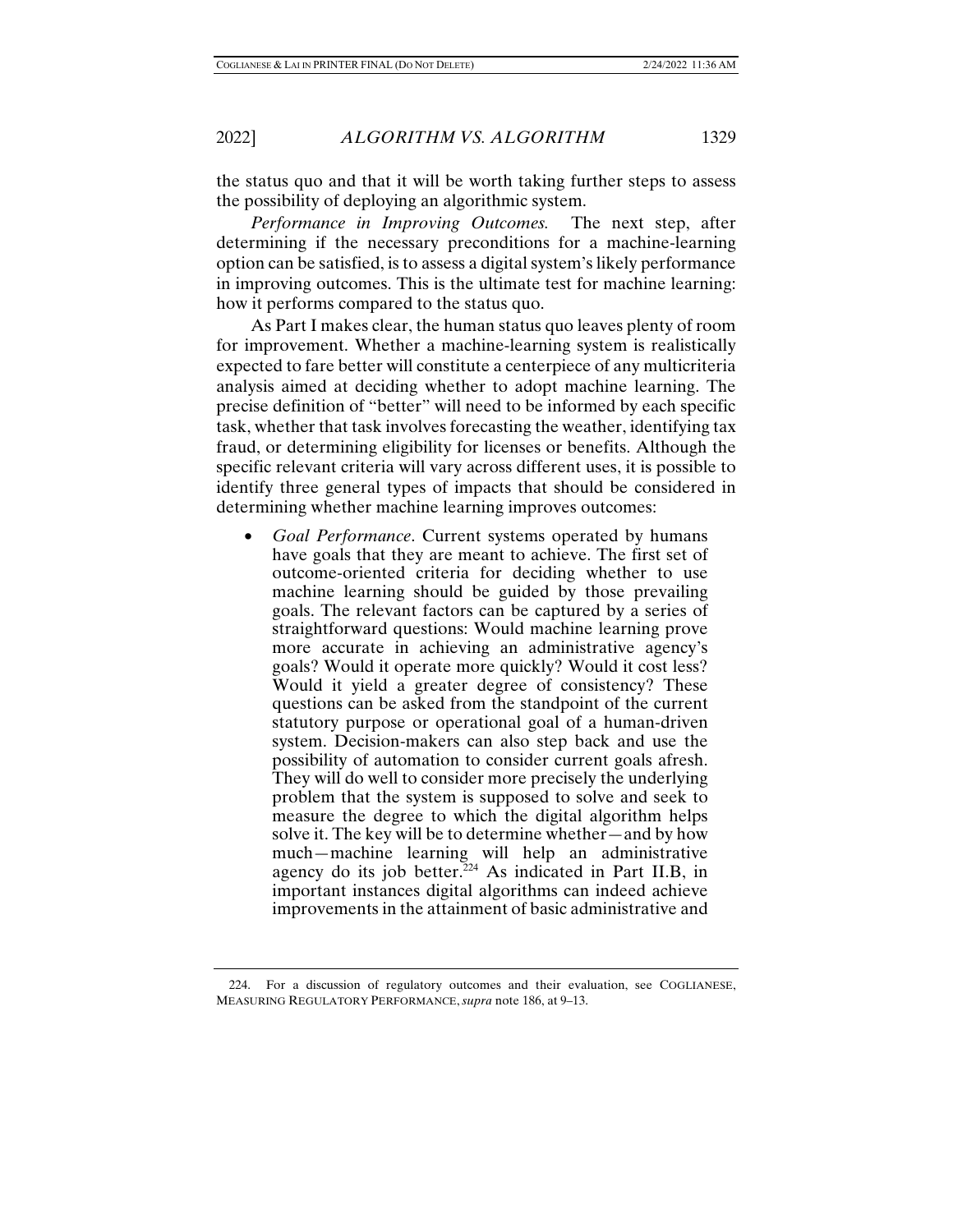policy goals. This does not mean, of course, that they will always result in improvements.

- *Impacts on Those Directly Affected*. The ways that machine learning might help an agency do its job better are only one way to consider machine learning's impacts. Unless already fully captured in the agency's own performance goals, it is also important to assess the effects of machine learning on those businesses or individuals who would be directly affected by a specific machine-learning system, such as the applicants for government benefits or licenses. How would a machine-learning system treat them? Would their data be kept private? Would some directly affected parties gain or suffer disproportionately to others? Would those directly affected by a machine-learning system feel like that system has served them fairly? Recall that algorithmic systems do not need to be perfect or completely problem free—just better than the status quo. If the status quo for some tasks is dependent on human personnel to answer telephones and thus keeps members of the public waiting on hold for hours before they speak to a person who can assist them, a machine-learning chatbot could be much better, relatively speaking. Indeed, the private firm eBay uses a fully automated customer dispute resolution system that works so well that customers who experience disputes are reportedly more inclined to do business with eBay again than are those who never experience a dispute in the first place.225
- *Impacts on Broader Public.* Unless already factored into the agency's own performance goals, administrators contemplating the introduction of a digital algorithmic system should include broader societal effects in any multicriteria analysis. How would machine learning affect those who might not be directly interacting with or be affected by the system? Will the errors that remain with machine learning prove to have broader societal consequences? Few such spillover effects might exist, for example, with an automated mailing sorting system. But they would certainly be present with a digital system that

 <sup>225.</sup> *See* BENJAMIN H. BARTON & STEPHANOS BIBAS, REBOOTING JUSTICE: MORE TECHNOLOGY, FEWER LAWYERS, AND THE FUTURE OF LAW 113 (2017); ETHAN KATSH & ORNA RABINOVICH-EINY, DIGITAL JUSTICE: TECHNOLOGY AND THE INTERNET OF DISPUTES 34–35 (2017).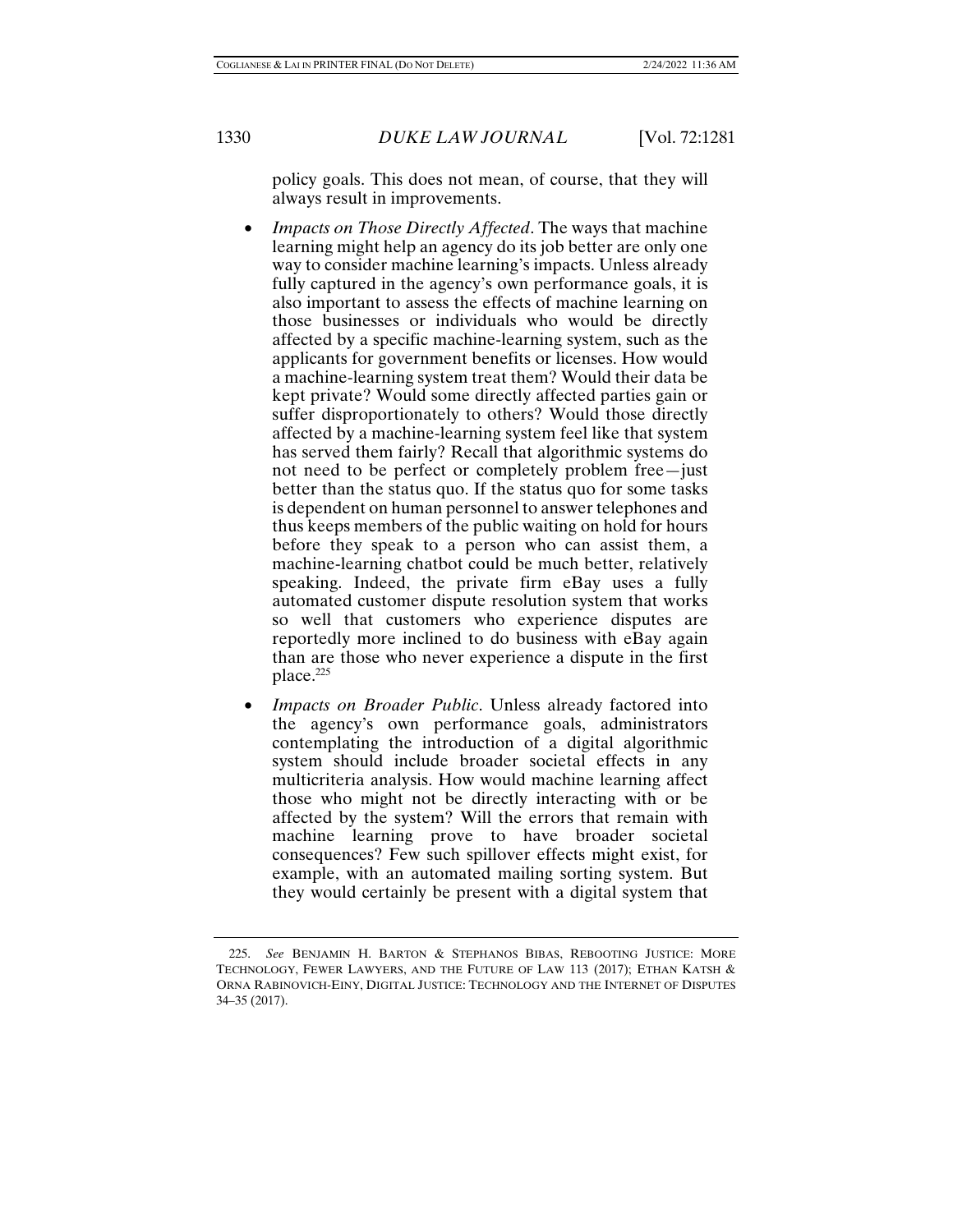determines who can receive a commercial pilot's license. There, the impact on air travelers surely would need to be considered. Ultimately, the most crucial question will again be a comparative one: Will the broader consequences of the machine-learning system prove to be more or less positive than the consequences prevailing under the status quo?

It is conceivable that a machine-learning system could deliver improved outcomes across all types of outcomes. Yet probably few processes—digital or otherwise—will perform better than the status quo on each and every possible type of outcome. As a result, efforts must be made to characterize the degree of improvements and performance losses resulting from a shift to machine learning. Administrators, in other words, should ask not only *whether* machine learning improves accuracy, but by *how much* and *at what cost*.

Decision-makers will need to establish priorities among these different types of outcomes—goal performance as well as impacts on those directly affected and on the broader public. If using machine learning for a particular task turns out to lower the administrative costs of performing that task but will also result in a slight loss of accuracy compared with the status quo, it will be necessary to ask how important accuracy is for the given task. Are any errors that occur with machine learning all that consequential? It may be fine, for example, for the U.S. Postal Service ("USPS") to accept some degree of loss in the accuracy of letter-sorting if doing so could dramatically lower the costs of handling the mail. But it will be much less acceptable to tolerate a similar tradeoff between administrative cost savings and predictive accuracy with a system designed to identify catastrophic safety risks in oil and gas pipelines.

Before choosing to rely on a digital system, decision-makers should ensure that they have carefully validated its performance assessing statistically whether machine learning can be expected to lead to improved outcomes.226 Such validation efforts should be undertaken when training and testing an algorithm on historic data, conducted before adopting any digital system wholesale. Agencies may also

 <sup>226.</sup> *Cf.* Adoption of Recommendations, 82 Fed. Reg. 61,728, 61,738 (Dec. 29, 2017) (explaining the importance of agencies trying to "learn whether outcomes are improved in those time periods or jurisdictions with the regulatory obligation").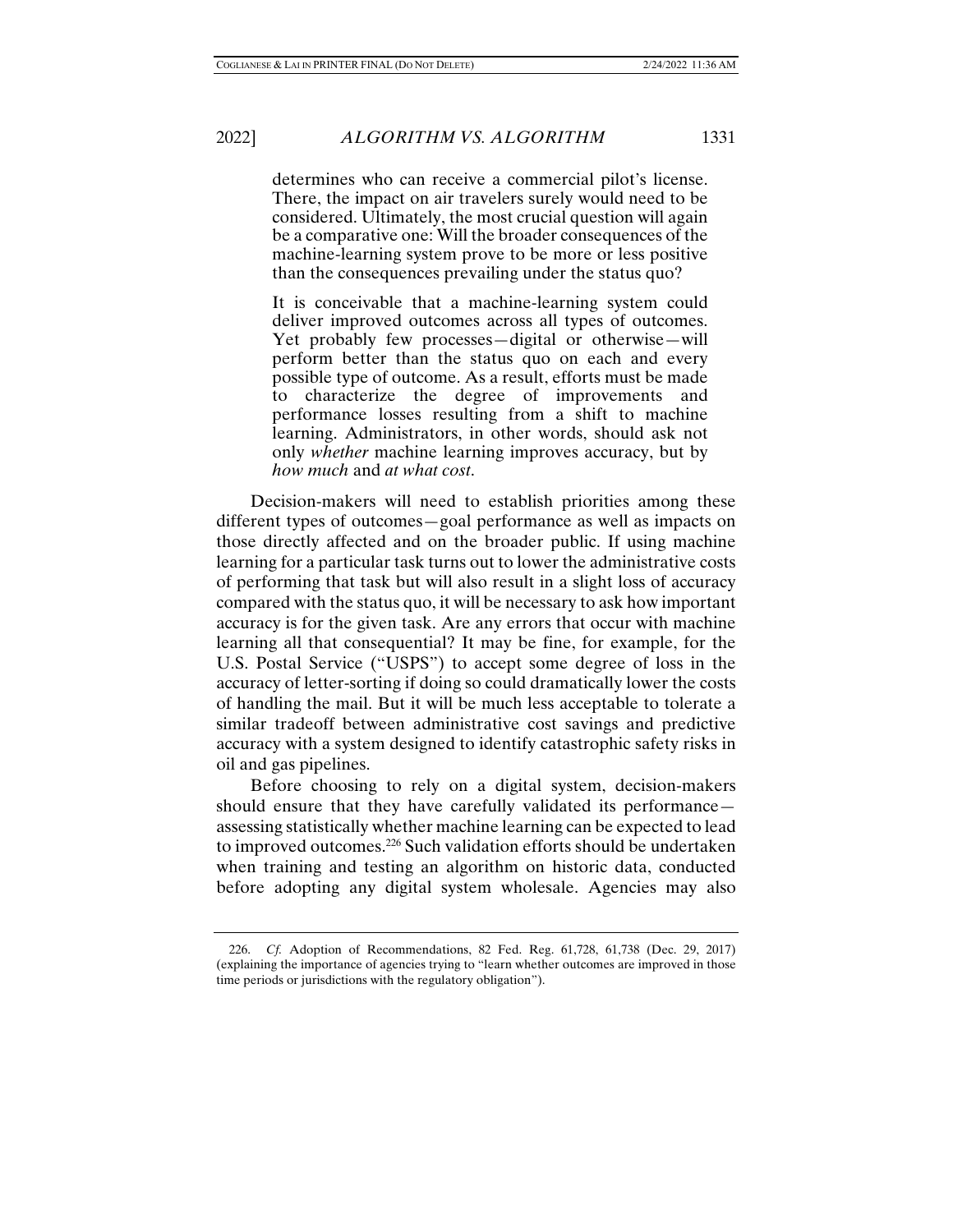consider setting up pilot programs to run a digital system in parallel with the current human-driven process for a length of time to study how it will operate in practice.<sup>227</sup> Even though validation efforts are needed before deciding to deploy a digital system, these efforts should continue even after it replaces a human-driven system. Indeed, it would be prudent to evaluate the system relatively early in its use before any loss of human skill becomes entrenched. It will also be appropriate to audit performance on a regular basis at specified intervals. Future upgrades to any digital system would benefit from further auditing efforts to ensure that each new version improves on the one that preceded it—or at least does not create any new unacceptable side effects or other problems.

Assessing how well a new digital system will meet the preconditions for success and determining whether it will improve outcomes is simply being smart and responsible. Failing to think through decisions to digitize can have real and even tragic consequences for the public. Public officials must be aware of and intentional about combatting their own physical and cognitive limitations and avoiding any potential pitfalls from collective decisionmaking over the use of artificial intelligence.<sup>228</sup>

Failure to take due care can also leave an agency susceptible to public controversy and litigation. While real, these risks of conflict and litigation are not truly distinctive.<sup>229</sup> The various objections to governmental use of machine learning—opacity, bias, and such—have their analogues in legal principles that agencies have had to comply with for decades.<sup>230</sup> As a

 <sup>227.</sup> Professors David Engstrom and Daniel Ho call this approach "prospective benchmarking." David Freeman Engstrom & Daniel E. Ho, *Algorithmic Accountability in the Administrative State*, 37 YALE J. ON REGUL. 800, 849–53 (2020).

 <sup>228.</sup> Decision-makers would do well in this regard to consider the guidance offered by public administration scholars about the need for ensuring legitimacy and accountability in governmental uses of AI. *See generally* Madalina Busuioc, *Accountable Artificial Intelligence: Holding Algorithms to Account*, 81 PUB. ADMIN. REV. 825 (2020) (providing recommendations on how to address AI's accountability issues); Matthew M. Young, Justin B. Bullock & Jesse D. Lecy, *Artificial Discretion as a Tool of Governance: A Framework for Understanding the Impact of Artificial Intelligence on Public Administration*, 2 PERSPS. ON PUB. MGMT. & GOVERNANCE 301 (2019) ("provid[ing] a framework for defining, characterizing, and evaluating artificial discretion as a technology that both augments and competes with traditional bureaucratic discretion").

 <sup>229.</sup> For a review of the litigation to date over governmental authorities' use of mathematical algorithms, see Coglianese & Ben Dor, *supra* note 8, at 827–36.

 <sup>230.</sup> *See* Coglianese & Lehr, *Transparency*, *supra* note 1, at 30 ("[N]efarious governmental action can take place entirely independently of any application of machine learning.").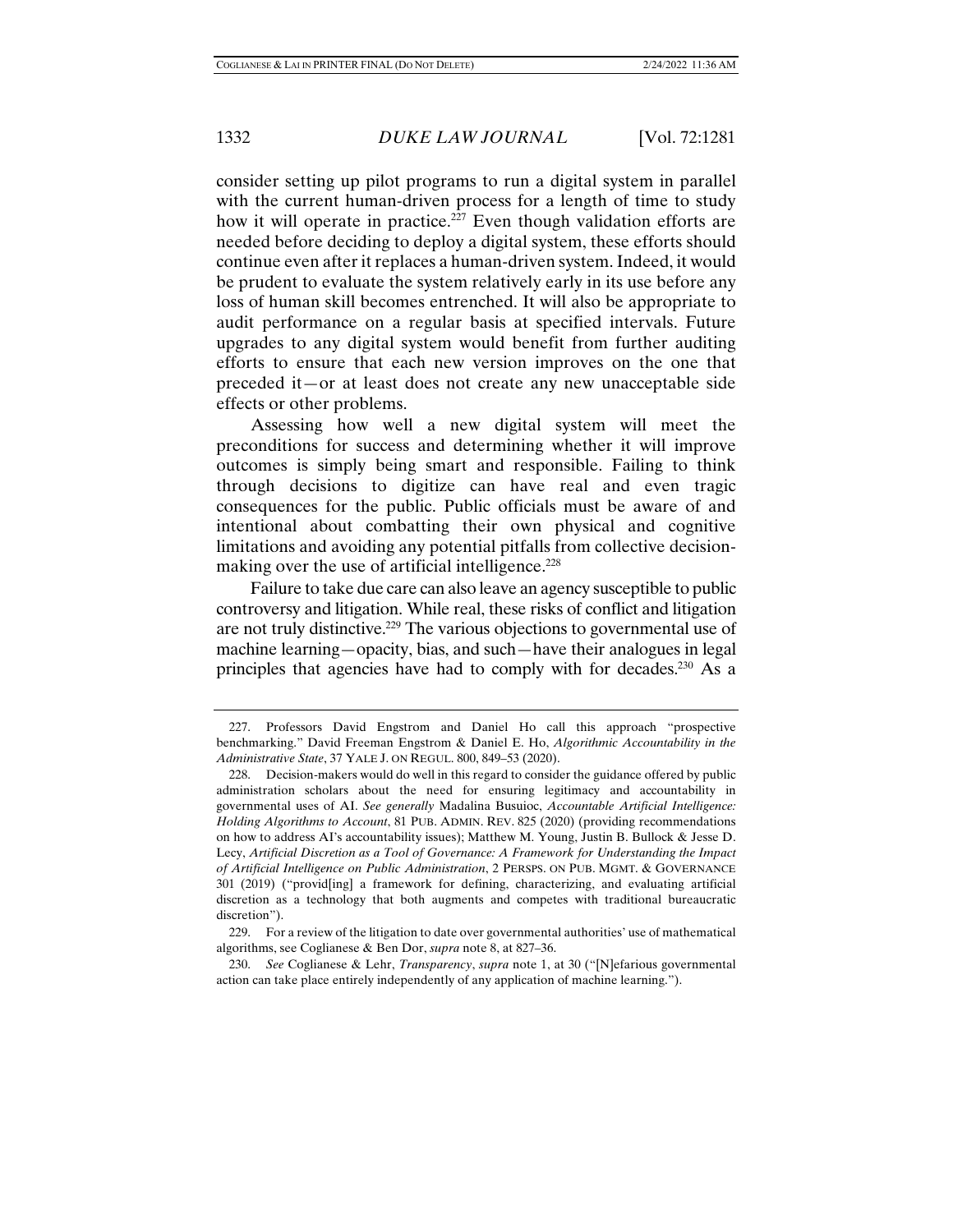result, nothing intrinsic about machine learning should lead government agencies to eschew consideration of digital algorithms due to legal risks.<sup>231</sup> Standard principles of administrative law can readily accommodate use of machine-learning tools as long as agencies pursue their use responsibly.<sup>232</sup>

In fact, agencies could even find that sometimes their legal positions and relationships with the public improve when they implement well-designed digital tools.<sup>233</sup> After all, if these tools can perform better than humans in delivering accurate, prompt, and fair outcomes, agencies may have a legal obligation to deploy them to enhance administrative justice.<sup>234</sup> The upshot is that agency officials who act responsibly in deciding to rely on machine learning should be able to manage litigation risks and avoid needless controversy—all while delivering real public value.

# *C. Putting Digital Algorithms in Place*

The key ultimately is for government officials to make sound decisions about putting digital algorithms in place. Three principal strategies are available to help agencies achieve this objective: planning, public participation, and procurement provisions.

First, planning entails going through the types of assessments outlined in Parts III.A and III.B. By conducting algorithmic audits and validation studies, and by completing a multicriteria analysis, agency officials can assure that they will be making better informed decisions about their agencies' use of digital systems.235 In engaging in this

 <sup>231.</sup> *Id.*; Coglianese & Lehr, *Regulating by Robot*, *supra* note 1, at 1202; Steven M. Appel & Cary Coglianese, *Algorithmic Administrative Justice*, *in* THE OXFORD HANDBOOK OF ADMINISTRATIVE JUSTICE (Marc Hertogh et al. eds., 2021). Some of this work forms a basis for the discussion contained in this Part.

 <sup>232.</sup> Coglianese & Lehr, *Regulating by Robot*, *supra* note 1, at 1215; Coglianese & Lehr, *Transparency*, *supra* note 1, at 42, 55.

 <sup>233.</sup> Cary Coglianese & Kathryn Hefter, *From Negative to Positive Algorithm Rights*, 30 WM. & MARY BILL RTS. J. (forthcoming 2022).

 <sup>234.</sup> *See id.*; Appel & Coglianese, *supra* note 231, at 15.

 <sup>235.</sup> Private sector firms increasingly recognize the importance of full, robust vetting of new forms of AI. Los Alamos National Laboratory, *How Artificial Intelligence and Machine Learning Transform the Human Condition*, YOUTUBE, at 31:26 (Aug. 2, 2021), https://www.youtube.com/ watch?v=HyuqxdfC4oE [https://perma.cc/K53U-5Q8R] (address by Andrew Moore, Director of Google Cloud AI). For guidance on auditing digital algorithms, see Joshua A. Kroll, Joanna Huey, Solon Barocas, Edward W. Felten, Joel R. Reidenberg, David G. Robinson & Harlan Yu, *Accountable Algorithms*, 165 U. PA. L. REV. 633, 660–61 (2017); MILES BRUNDAGE ET AL., TOWARD TRUSTWORTHY AI DEVELOPMENT: MECHANISMS FOR SUPPORTING VERIFIABLE CLAIMS 24–25 (2020), https://arxiv.org/pdf/2004.07213.pdf [https://perma.cc/T86W-LEGX];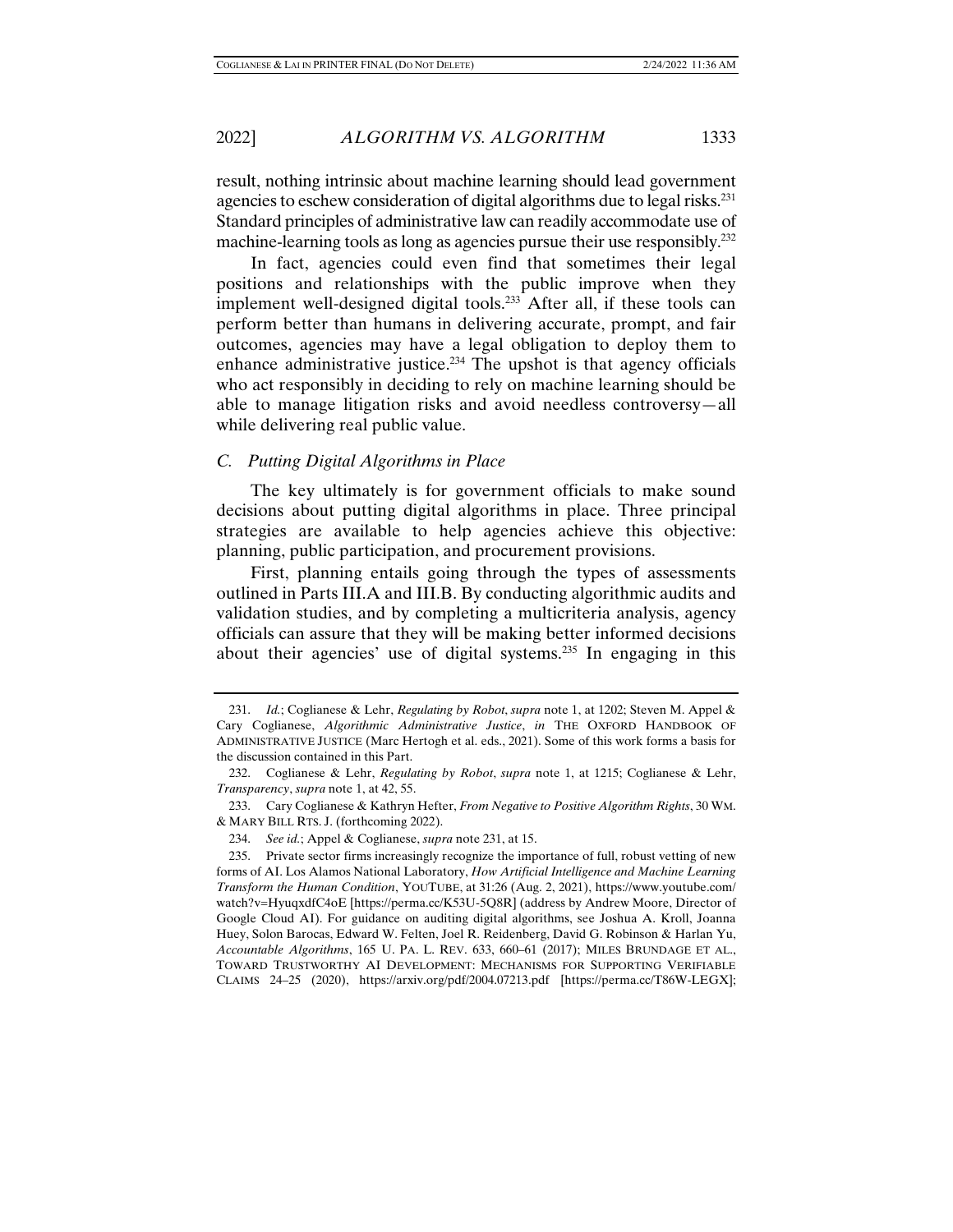planning, agencies can rely on an extensive array of guidelines.236 This includes the Organisation for Economic Cooperation and Development's "principles for AI,"237 the Administrative Conference of the United States' statement on "issues agencies should consider when adopting or modifying AI systems,"<sup>238</sup> an executive order promoting governmental use of AI that "fosters public trust and confidence,"239 and an "accountability framework" offered by the Government Accountability Office for agency use of AI tools.<sup>240</sup>

Second, agencies should seek public input on their digitization decisions. This could take the form of convening public hearings or workshops, soliciting public comments on draft proposals, or consulting with outside experts, third-party auditors, or advisory committees.241 By encouraging public participation, agency officials can help counteract any tendencies toward groupthink that are more likely to afflict more closed decision-making processes.<sup>242</sup> They may

 237. ORG. FOR ECON. COOP. & DEV., RECOMMENDATION OF THE COUNCIL ON ARTIFICIAL INTELLIGENCE (2019), https://legalinstruments.oecd.org/en/instruments/OECD-LEGAL-0449 [https://perma.cc/5PH8-C8YA].

238. Agency Use of Artificial Intelligence, 86 Fed. Reg. 6,616, 6,616 (Jan. 22, 2021).

239. Exec. Order No. 13,960, 85 Fed. Reg. 78,939, 78,939 (Dec. 3, 2020).

 240. U.S. GOV'T ACCOUNTABILITY OFF., ARTIFICIAL INTELLIGENCE: AN ACCOUNTABILITY FRAMEWORK FOR FEDERAL AGENCIES AND OTHER ENTITIES (2021).

 241. *See* Michael Sant'Ambrogio & Glen Staszewski, *Democratizing Rule Development*, 98 WASH. U. L. REV. 793, 832–33 (2021).

 242. Public participation can offer agencies a chief advantage that economist Roger Porter has attributed to a "multiple advocacy" model of presidential decision-making: namely, the full presentation of competing viewpoints. ROGER B. PORTER, PRESIDENTIAL DECISION MAKING: THE ECONOMIC POLICY BOARD 241–47 (1982). Participation can also reinforce the "active openmindedness" that is important for successful decision-making in any organizational setting. PHILIP E. TETLOCK & DAN GARDNER, SUPERFORECASTING: THE ART AND SCIENCE OF PREDICTION 126–27, 207–08 (2015).

SUPREME AUDIT INSTS. OF FIN., GER., THE NETH., NOR., & THE UK, AUDITING MACHINE LEARNING ALGORITHMS: A WHITE PAPER FOR PUBLIC AUDITORS 15–17 (2020), https://www.auditingalgorithms.net/auditing-ml.pdf [https://perma.cc/8WHB-VWZ2].

 <sup>236.</sup> For a general overview of regulatory principles, proposals, and other initiatives related to AI in the United States, see Christopher S. Yoo & Alicia Lai, *Regulation of Algorithmic Tools in the United States*, 13 J.L. & ECON. REG. 7, 7–9 (2020). In addition to the guidelines noted in the paragraph, the National Institute of Standards and Technology within the U.S. Department of Commerce has been charged with developing a voluntary artificial intelligence risk management framework, which it embarked on developing in 2021. Artificial Intelligence Risk Management Framework, 86 Fed. Reg. 40,810, 40,810 (July 29, 2021). The head of the White House Office of Science and Technology Policy has indicated a further desire to develop its own set of principles for governmental use of AI. Eric Lander & Alondra Nelson, *Americans Need a Bill of Rights for an AI-Powered World*, WIRED (Oct. 8, 2021, 8:00 AM), https://www.wired.com/story/opinion-billof-rights-artificial-intelligence [https://perma.cc/4FRF-S2GY].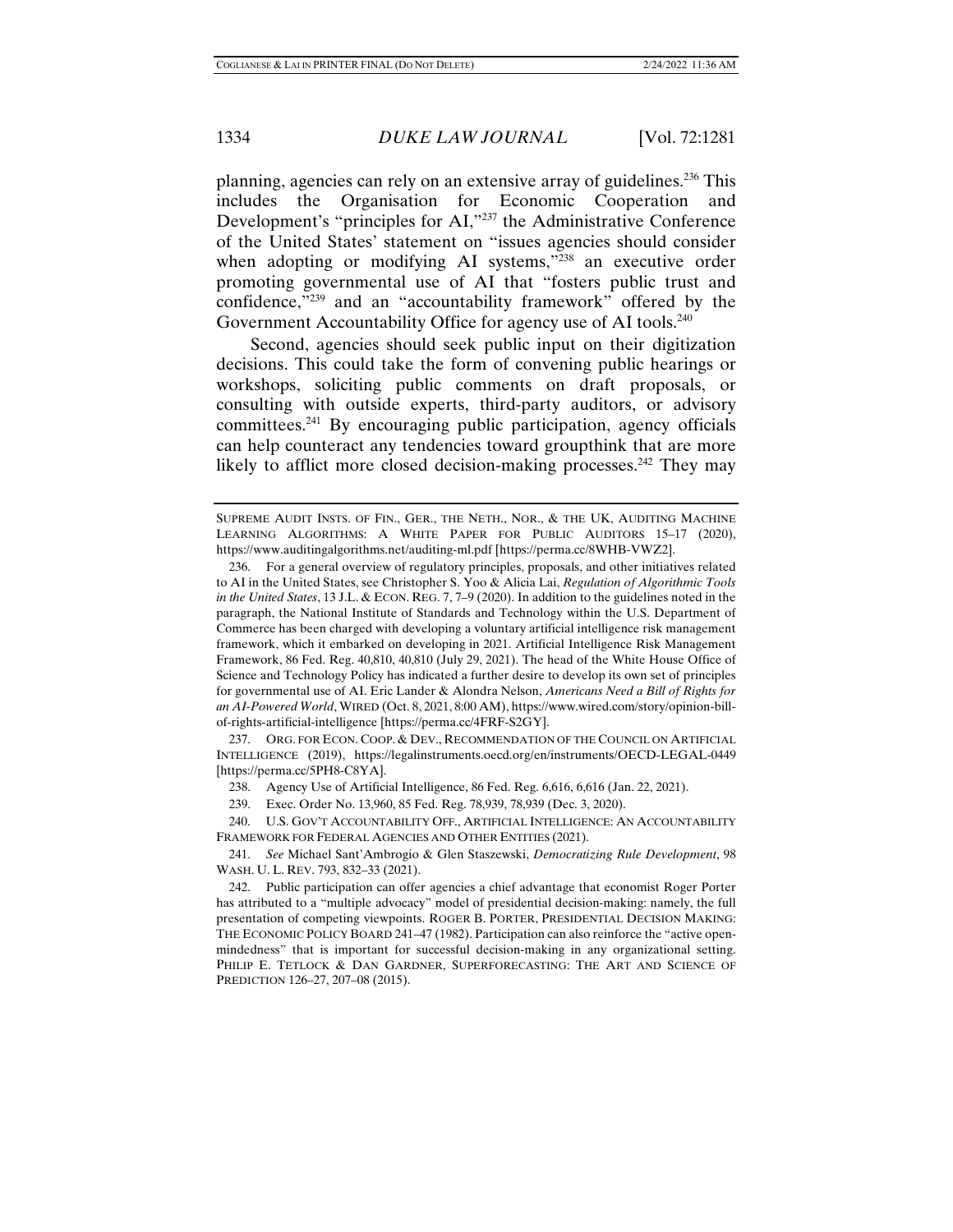also learn about a fuller range of values and interests that could be affected by any digital algorithms they design and implement. Government officials can benefit overall from tapping into the distributed knowledge held by experts, activists, and others in the broader public at various stages of project management, from planning to ongoing use and continued improvement.<sup>243</sup>

Finally, when agencies contract out with third-party vendors for the development and operation of algorithmic decision-making systems, they should consider the need to access and disclose sufficient information about the algorithm, the underlying data, and the validation results to satisfy subsequent expectations for transparency.244 In establishing contract terms and conditions with external contractors, administrators can insert provisions to ensure that contractors will provide sufficient information to the agency and the public and will adhere to basic principles of responsible action in the development of algorithmic tools.245 Furthermore, given that human frailties can affect all human decisions—including the decision of how and whether to procure digital services—administrators should remain vigilant and avoid being unduly persuaded by contractors' sales pitches.<sup>246</sup>

In recommending careful and robust planning, public participation, and procurement practices, we do not mean to suggest that agency officials must give equal rigor to these implementation strategies in every case.<sup>247</sup> To the contrary, just as agencies are expected

 245. Lavi M. Ben Dor & Cary Coglianese, *Procurement as AI Governance*, 2 IEEE TRANSACTIONS ON TECH. & SOC'Y 192, 194 (2021).

 <sup>243.</sup> *See* Cary Coglianese, Heather Kilmartin & Evan Mendelson, *Transparency and Public Participation in the Federal Rulemaking Process*, 77 GEO. WASH. L. REV. 924, 932 (2009).

 <sup>244.</sup> *See, e.g.*, Coglianese & Lehr, *Transparency*, *supra* note 1, at 21; Cary Coglianese & Erik Lampmann, *Contracting for Algorithmic Accountability*, 6 ADMIN. L. REV. ACCORD 175, 186 (2021); David S. Rubenstein, *Acquiring Ethical AI*, 73 FLA. L. REV. 747, 799–803 (2021). Consideration should also be paid to privacy protections for any data shared between contractors and to the use of any privacy-enhancing technology. *See generally* KAITLIN ASROW & SPIRO SAMONAS, FED. RSRV. BANK OF S.F., PRIVACY ENHANCING TECHNOLOGIES: CATEGORIES, USE CASES, AND CONSIDERATIONS (2021), https://www.frbsf.org/economic-research/events/20 21/august/bard-harstad-climate-economics-seminar/files/Privacy-Enhancing-Technologies-Cat egories-Use-Cases-and-Considerations.pdf [https://perma.cc/JJ7B-8Q5L] (discussing various forms of privacy-enhancing technologies).

 <sup>246.</sup> *See* Omer Dekel & Amos Schurr, *Cognitive Biases in Government Procurement – An Experimental Study*, 10 REV. L. & ECON. 169, 170–71 (2014) (describing systemic biases influencing competitive bidding in governmental contracts).

 <sup>247.</sup> What Porter has to say about structuring White House decision-making applies in any governmental context, including agency decision-making about the use of digital tools: "Different circumstances require different organizational responses. An executive should weigh carefully the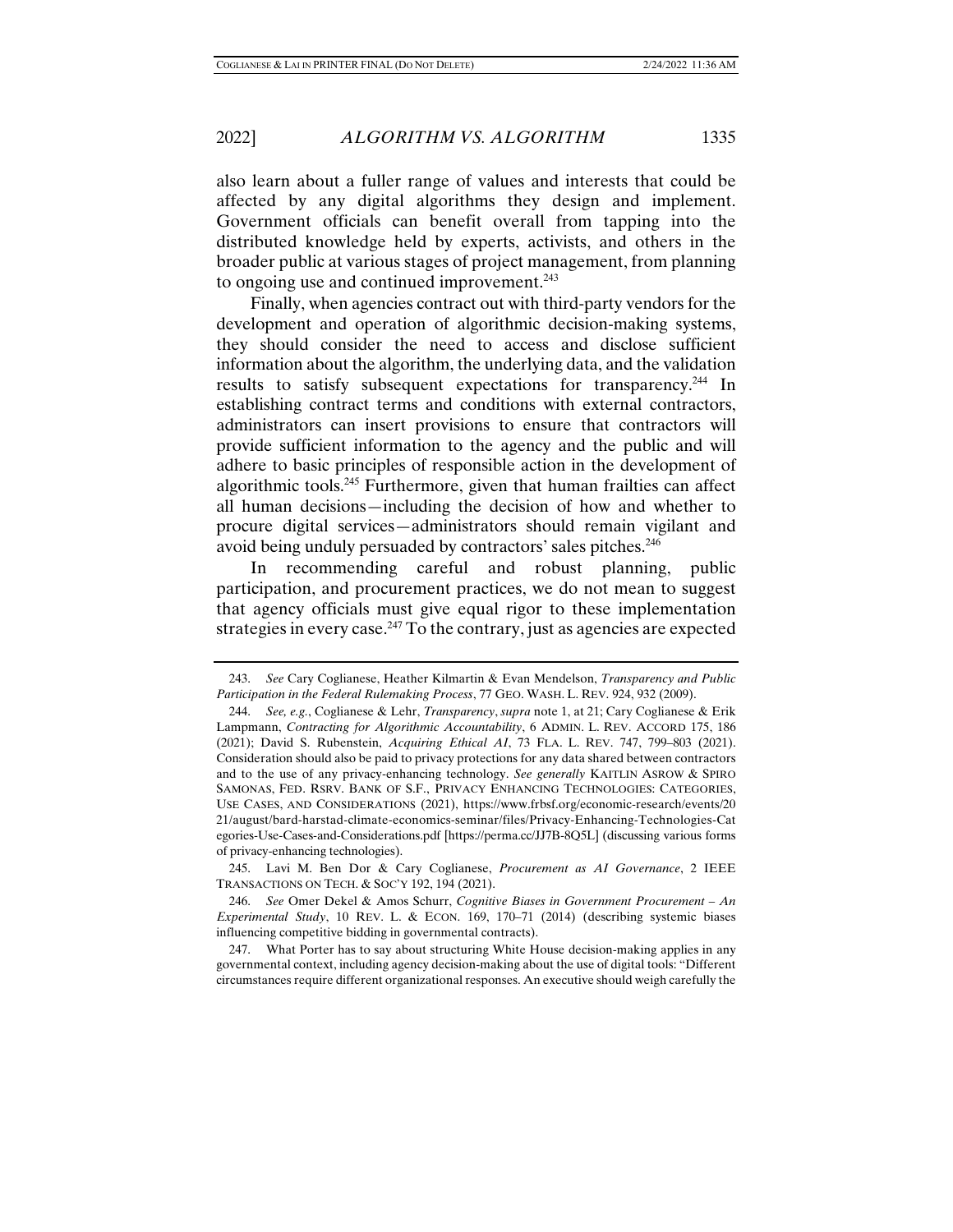to conduct more extensive regulatory impact analyses for more significant rulemakings, the amount of time and effort devoted to planning for digitization can and should vary as well. The nature and extent of public participation can also vary depending on the use case for a digital system. If a digital system is intended to guide enforcement targeting, agencies may be fully justified in not openly inviting comment from the regulated industry or even from the general public. But this would not preclude the agency from seeking to retain a thirdparty auditor or setting up a peer review process involving outside experts who have entered into confidentiality agreements.

In general, the degree of time and rigor that agencies devote to planning, public participation, and procurement provisions can vary depending on the overall level of risk a government agency would likely face with a particular use case for a digital algorithm.<sup>248</sup> That level of organizational risk will be affected by two major factors: the degree to which machine learning determines agency action, and the stakes, financial and otherwise, associated with the use case in question.

When it comes to determining the degree to which a digital algorithm determines an agency's action, we can distinguish different ways that the results of a machine-learning algorithm could play a role:

*Input*: The result produced by a digital algorithm could provide information to the human agency decision-maker, making the algorithm but one factor in the agency's decision.

strengths and limitations of alternative decision-making processes in fitting them to particular circumstances and available resources." PORTER, *supra* note 242, at 252.

 <sup>248.</sup> As our aim in this section is to offer guidance to decision-makers within administrative agencies, the overarching risk considered here is that presented to the governmental entity contemplating a shift to the use of a digital algorithm. This is not to suggest that an agency's decision-making should be devoid of consideration of the risks posed by a contemplated use to affected individuals or to society overall. On the contrary, the consideration of these risks should be paramount. But, consistent with our analysis, a shift to digital algorithms might actually lower the risks to affected individuals or society when compared with a status quo based on human algorithms—and yet, even so, a government agency could still face risks of controversy and legal contestation associated with making such a shift. Those organizational risks will necessitate greater attention to the issues of planning, participation, and procurement highlighted in this subsection. For a helpful discussion of the differences between organizational risk, such as to governmental entities, and the risks to society, see generally GREG PAOLI & ANNE WILES, PENN PROGRAM ON REGUL., KEY ANALYTIC CAPABILITIES OF A BEST-IN-CLASS REGULATOR (2015), https://www.law.upenn.edu/live/files/4710-paoliwiles-ppr-researchpaper [https://perma.cc/ZM3Z-6KPN].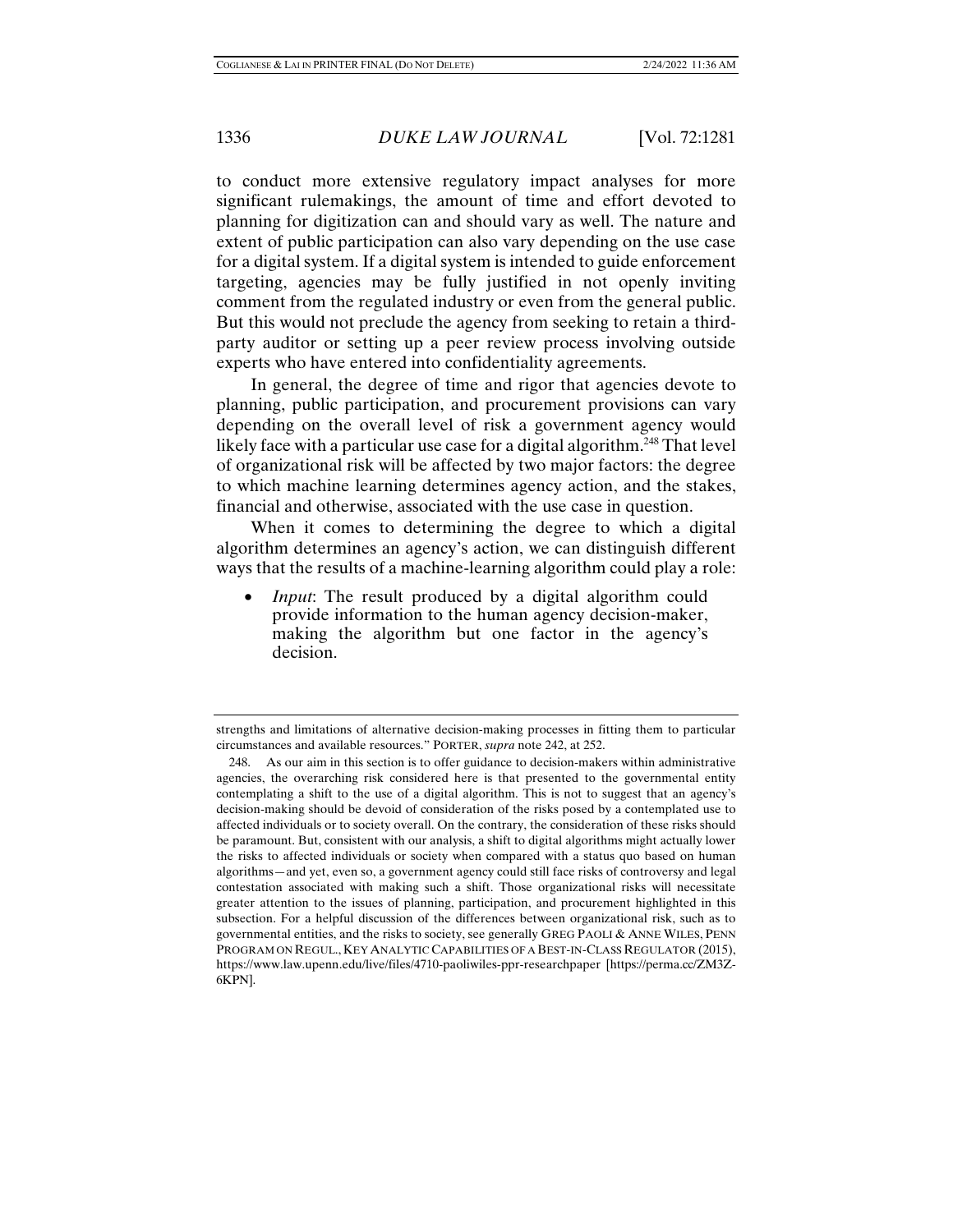- *Default*: A digital algorithm could be part of an automated system that generates a default decision that can be overridden by a human—a human-in-the-loop system.
- *Decision*: A digital algorithm could make a final decision subject only to judicial review—a human-out-of-the-loop system.

All things being equal, agencies can expect that uses of machine learning that only provide inputs into agency decisions will pose fewer organizational risks compared with uses that generate defaults or make decisions.249

Second, the higher the stakes of the action to which machine learning is directly connected, the higher the risk to the agency.<sup>250</sup> Among the uses with the least significant stakes will likely be those that assist with or perform only internal staff functions at an agency. For example, consider an IT department within a government agency that chooses to deploy a machine-learning algorithm as part of a chatbot that answers calls from staff for technology assistance. That chatbot could work autonomously to process password reset requests on its own, without any human intervention; however, notwithstanding the system's full level of determination, the stakes to members of the public could hardly be lower.<sup>251</sup> On the other hand, digital systems that

 <sup>249.</sup> Again, the notion of risk here is that to the governmental entity rather than to society or to affected individuals. For all the reasons articulated in Parts I and II, the risks of error and of adverse consequences to affected individuals or society may well be markedly greater when machine learning only provides an input into otherwise flawed human judgment.

 <sup>250.</sup> The European Union has proposed making similar distinctions between high-risk and low-risk uses of AI and then imposing greater regulatory obligations on those organizations that develop high-risk forms of AI. *See generally Proposal for a Regulation of the European Parliament and of the Council Laying Down Harmonised Rules on Artificial Intelligence (Artificial Intelligence Act) and Amending Certain Union Legislative Acts*, COM (2021) 206 final (Apr. 21, 2021) (outlining the proposal). What the European Union proposal contemplates by "risk" approximates what we discuss here as the "stakes" associated with any particular use case. But by using the term "stakes," we self-consciously contemplate the possibility that a shift to an AI-based system in high-stakes circumstances might lower the probability of error and thus *reduce* the level of risk (understood as probability multiplied by the consequences) to those individuals or entities affected by the AI system. The use of AI could perhaps even convert otherwise high-risk circumstances to ones of low-risk for affected individuals or entities. Nevertheless, for the government agency, the existence of high stakes in the form of substantial potential consequences to the affected individuals could still present the agency with greater organizational risk of conflict and controversy as it contemplates a shift even to such an efficacious AI system.

 <sup>251.</sup> *See* Jessica Mulholland, *Chatbots Debut in North Carolina, Allow IT Personnel To Focus on Strategic Tasks*, GOV'T TECH. (Oct. 11, 2016), https://www.govtech.com/Chatbots-Debut-in-North-Carolina-Allow-IT-Personnel-to-Focus-on-Strategic-Tasks.html [https://perma.cc/8FJA-CXB6].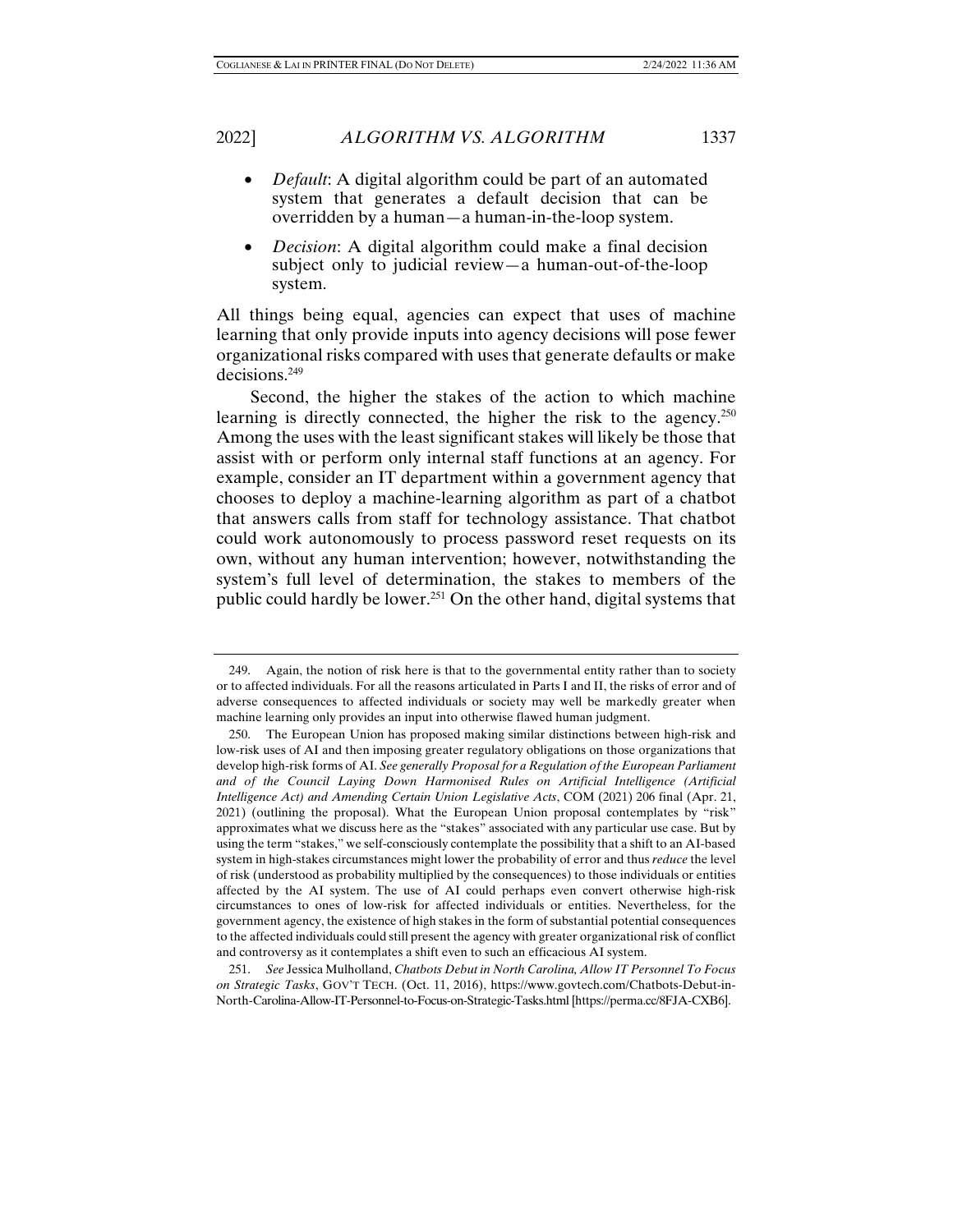|                    | Input | Default | Decision |
|--------------------|-------|---------|----------|
| Low Stakes         |       |         |          |
| <b>High Stakes</b> |       |         |          |

*Figure 1: Agency Risks from Use of Machine Learning* 

help process applications for licenses or permits of high economic value to private businesses will necessarily involve high stakes—and thus may pose some considerable risk of conflict, even if only used as an input or default decision.

Combining the two factors (level of the stakes and the degree of decisional determination), Figure 1 visualizes the risks arising from different uses of machine learning.<sup>252</sup> The degree of shading indicates the degree of caution and care that agencies should use when designing and deploying digital algorithms: the darkest shaded cells pose the greatest risk and imply the need for the greatest rigor and care; the lightest shaded cells pose the least risk and do not demand as extensive planning, public participation, or procurement protocols.

For instance, USPS's use of machine learning to help read handwriting when sorting letters and packages would fall within the *lowstakes* row and the *default* column because a postal worker can always intervene to redirect a mistakenly sorted piece of mail. On the other hand, the use of machine learning as part of a digital system to make criminal sentencing recommendations would clearly fall into the *high-stakes* row. But the risk of such a system would be reduced if the results of a digital algorithm only provide judges with one of many factors in a sentencing decision. In *State v. Loomis*, 253 the Wisconsin Supreme Court upheld the state's use of a risk assessment algorithm in the sentencing process in large part because it was merely one input into the sentencing decision.254 The court specifically emphasized that the sentencing decision in Loomis's

 252. Although this figure uses discrete cells for ease of illustration, both axes should be conceived as continua: from low stakes to high stakes, and from low levels of determination to high levels.

 <sup>253.</sup> State v. Loomis, 881 N.W.2d 749 (Wis. 2016).

 <sup>254.</sup> *See id.* at 753.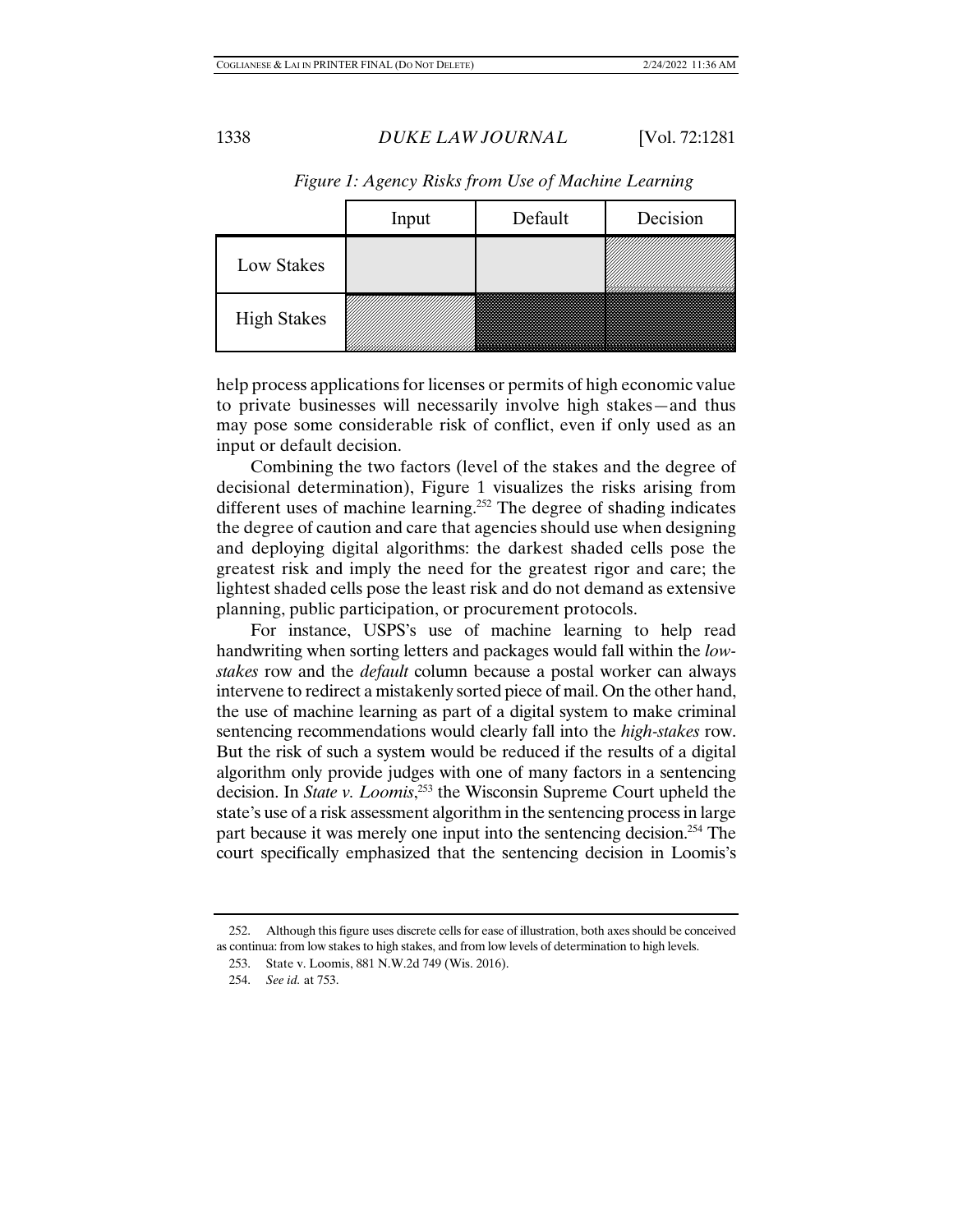case "was supported by other independent factors" and that the algorithm's "use was not determinative."255

Figure 1 is a heuristic that is intended to guide agency officials in thinking about their risk management of digital algorithms. The Figure is not itself determinative of when to use digital algorithms. Even when a digital algorithm would be decisive in high-stakes matters, this would not mean that the algorithm should be avoided. To the contrary, the heightened stakes may well make it more imperative for an agency to determine if a digital algorithm would make a significant improvement in accuracy, consistency, speed, or other performance goals. After all, when the stakes are high, the government should do all it can to maximize its decision-making performance—and sometimes the need for high performance will weigh in favor of machine learning if a digital algorithm will yield better outcomes than the human one.<sup>256</sup> Even in those contexts, it will be important for agencies to manage the potential risks of digital deployment by engaging in careful planning and validation efforts, close review of procurement provisions, and appropriate forms of public engagement.

# **CONCLUSION**

Administrative agencies face choices about whether and when to rely on automated decision-making systems. The increasing use of machine-learning algorithms to drive automation in business, medicine, transportation, and other facets of society portends a future of increased use of machine-learning tools by government. Indeed, already government agencies have been developing and relying upon digital algorithms to assist with enforcement, benefits administration, and other important government tasks.

Moving toward governance aided by digital algorithms naturally gives rise to concerns about how these new digital tools will affect the effectiveness, fairness, and openness of governmental decisionmaking. This Article shows that concerns about machine-learning systems should be kept in perspective. The status quo that relies on human algorithms is itself far from perfect. If the responsible use of machine learning can usher in a government that—at least for certain uses—achieves better results than the status quo at constant or even

 <sup>255.</sup> *Id.*

 <sup>256.</sup> *See generally* Coglianese & Hefter, *supra* note 233 (discussing both positive and negative consequences of AI decision-making and contemplating a shift in social acceptance of algorithmic tools by governmental entities).